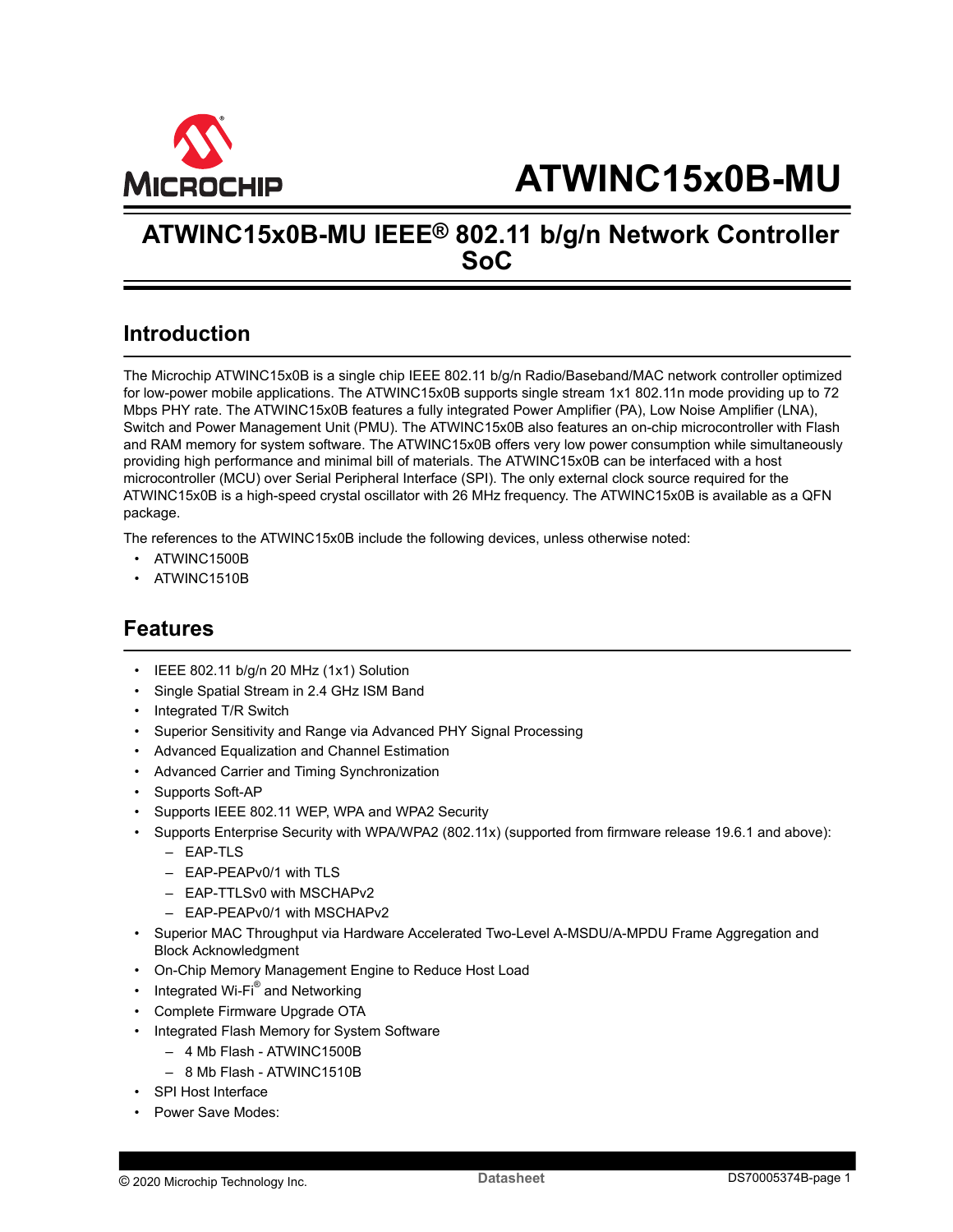- <4 µA Power Down mode typical at 3.3V I/O
- $-$  380 µA Doze mode with chip settings preserved (used for beacon monitoring)<sup>1</sup>
- On-chip low-power sleep oscillator
- Fast host wake up from the Doze mode by a pin or host I/O transaction
- Fast Boot Options:
	- On-chip boot ROM (firmware instant boot)
	- SPI Flash boot (firmware patches and state variables)
	- Low-leakage on-chip memory for state variables
	- Fast AP re-association (150 ms)
- On-Chip Network Stack to Offload MCU:
	- Network features: TCP, UDP, DHCP, ARP, HTTP, TLS and DNS
- Hardware Accelerators for Wi-Fi and TLS Security to Improve Connection Time
- Hardware Accelerator for IP Checksum
- Hardware Accelerators for OTA Security
- Operating Conditions:
	- Operating temperature: -40°C to +85°C (RF performance at room temperature of 25°C with a 2-3 dB change at boundary conditions)
	- I/O operating voltage (VDDIO): 2.7V to 3.6V
	- DC/DC converter power supply (VBAT): 3.0V to 4.2V

#### **Notes:**

- 1. For more details on the module power modes, refer to the [Power Consumption](#page-22-0) section.
- 2. For more information on the software features, refer to the *Wi-Fi Network Controller Software Design Guide* (DS00002389).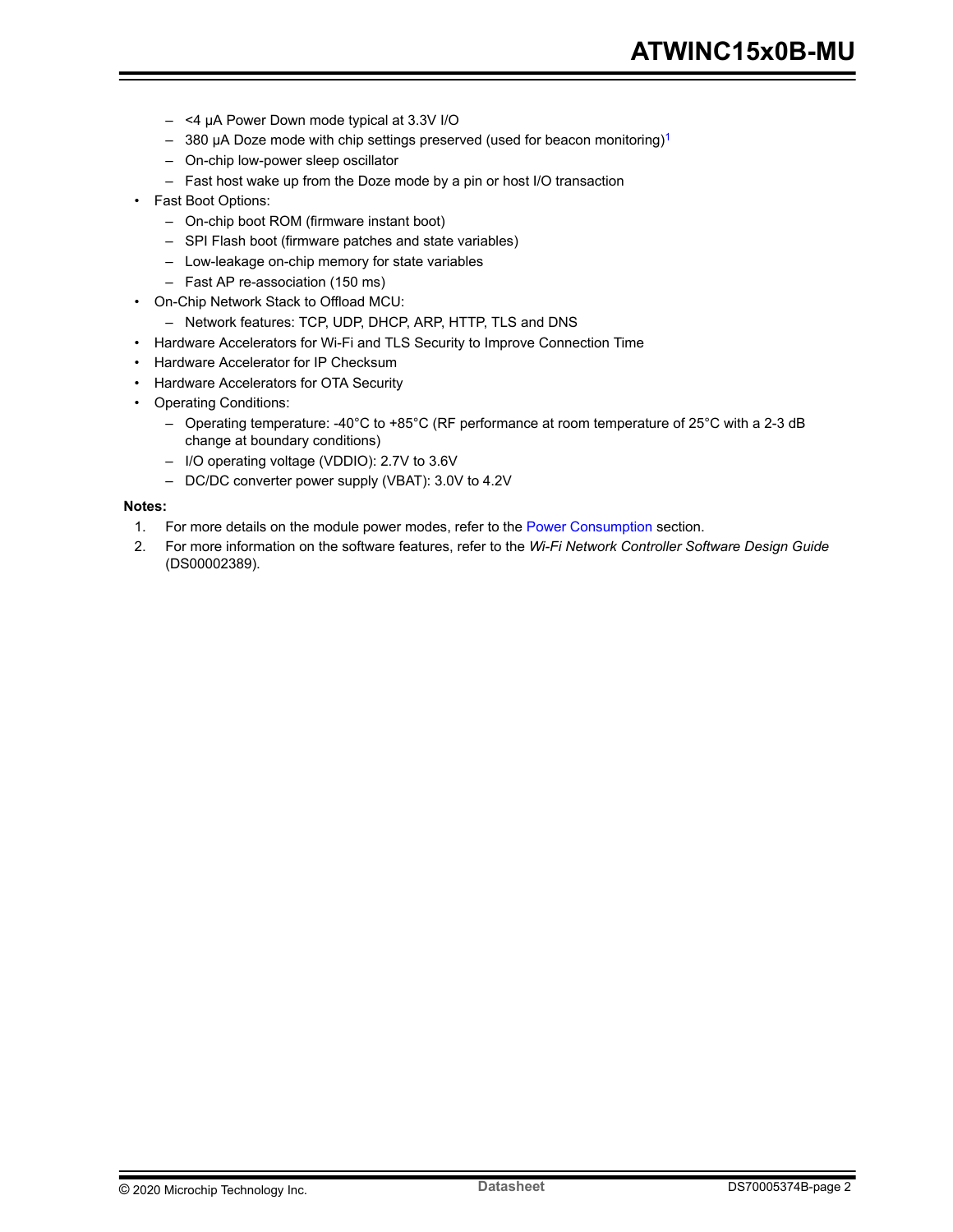# **Table of Contents**

| 1.             |              |  |  |  |  |  |
|----------------|--------------|--|--|--|--|--|
| 2.             |              |  |  |  |  |  |
|                | 2.1.         |  |  |  |  |  |
|                | 2.2.         |  |  |  |  |  |
|                | 2.3.         |  |  |  |  |  |
|                | 2.4.         |  |  |  |  |  |
| 3.             |              |  |  |  |  |  |
|                | 3.1.         |  |  |  |  |  |
|                | 3.2.         |  |  |  |  |  |
| 4 <sub>1</sub> |              |  |  |  |  |  |
|                | 4.1.         |  |  |  |  |  |
|                | 4.2.         |  |  |  |  |  |
|                | 4.3.         |  |  |  |  |  |
| 5.             |              |  |  |  |  |  |
|                |              |  |  |  |  |  |
|                | 5.1.<br>5.2. |  |  |  |  |  |
|                | 5.3.         |  |  |  |  |  |
|                |              |  |  |  |  |  |
| 6.             |              |  |  |  |  |  |
|                | 6.1.         |  |  |  |  |  |
|                | 6.2.         |  |  |  |  |  |
|                | 6.3.<br>6.4. |  |  |  |  |  |
|                |              |  |  |  |  |  |
| $7_{\cdot}$    |              |  |  |  |  |  |
|                | 7.1.         |  |  |  |  |  |
|                | 7.2.         |  |  |  |  |  |
|                | 7.3.         |  |  |  |  |  |
|                | 7.4.         |  |  |  |  |  |
|                | 7.5.         |  |  |  |  |  |
| 8.             |              |  |  |  |  |  |
|                | 8.1.         |  |  |  |  |  |
|                | 8.2.         |  |  |  |  |  |
|                | 8.3.         |  |  |  |  |  |
|                | 8.4.         |  |  |  |  |  |
|                | 8.5.         |  |  |  |  |  |
| 9.             |              |  |  |  |  |  |
|                | 9.1.         |  |  |  |  |  |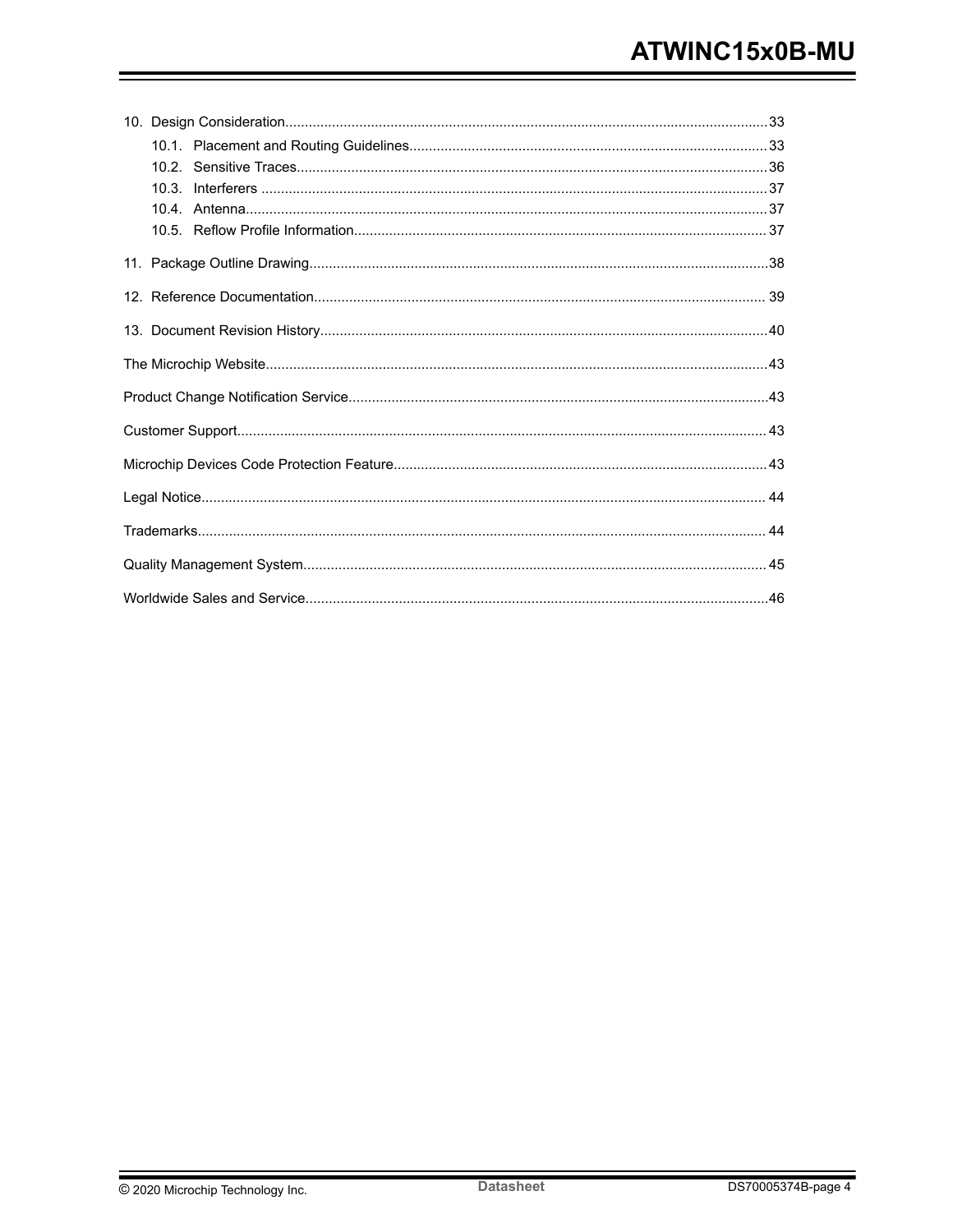# <span id="page-4-0"></span>**1. Ordering Information and IC Marking**

The following table provides the ordering information for the ATWINC1500B and ATWINC1510B.

#### **Table 1-1. Ordering Details**

| Ordering Code <sup>(1)</sup> |                               | <b>Package Size</b>                | <b>IC Marking</b> |
|------------------------------|-------------------------------|------------------------------------|-------------------|
| ATWINC1500B-MU-ABCD          | QFN in Tray, Tape and<br>Reel | $5 \text{ mm} \times 5 \text{ mm}$ | ATWINC1500B       |
| ATWINC1510B-MU-ABCD          | QFN in Tape and Reel          | $5 \text{ mm} \times 5 \text{ mm}$ | ATWINC1510B       |

#### **Note:**

1. ABCD interprets as:

"A" can be "Y" indicating Tray, or "T" indicating Tape and Reel.

"BCD" equals to "042" for part assigned with MAC ID and blank for part with no MAC ID.

The following table lists possible combinations for ordering the ATWINC1500B and ATWINC1510B.

| <b>Ordering Code</b> | <b>Description</b>                                           |
|----------------------|--------------------------------------------------------------|
| ATWINC1500B-MU-T     | 4 Mb Flash with no MAC ID and ship in Tape and Reel          |
| ATWINC1500B-MU-Y     | 4 Mb Flash with no MAC ID and ship in Tray                   |
| ATWINC1500B-MU-Y042  | 4 Mb Flash with MAC ID assigned and ship in Tray             |
| ATWINC1500B-MU-T042  | 4 Mb Flash with MAC ID assigned and ship in Tape and<br>Reel |
| ATWINC1510B-MU-T     | 8 Mb Flash with no MAC ID and ship in Tape and Reel          |
| ATWINC1510B-MU-Y     | 8 Mb Flash with no MAC ID and ship in Tray                   |
| ATWINC1510B-MU-Y042  | 8 Mb Flash with MAC ID assigned and ship in Tray             |
| ATWINC1510B-MU-T042  | 8 Mb Flash with MAC ID assigned and ship in Tape and<br>Reel |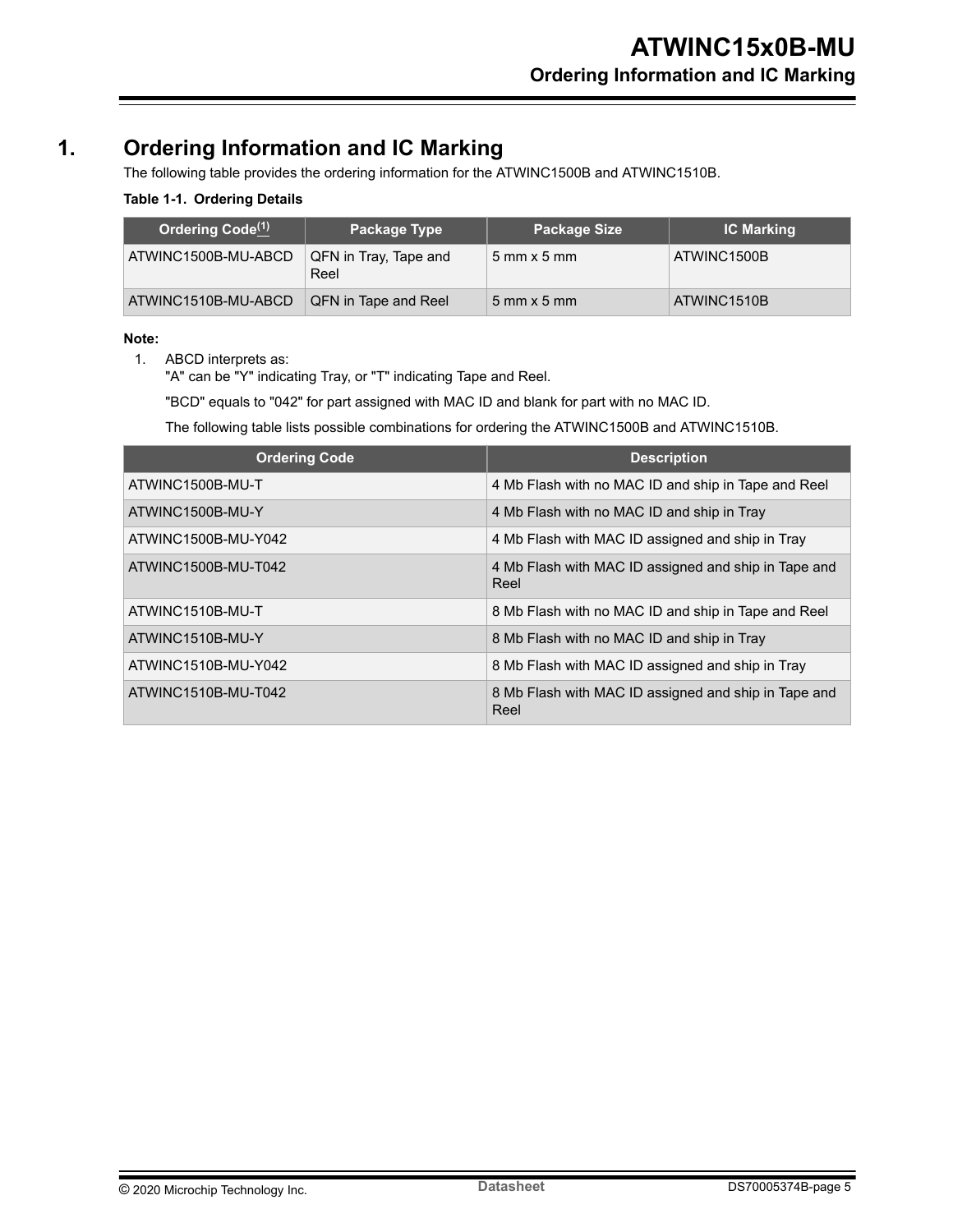# <span id="page-5-0"></span>**2. Functional Overview**

#### **2.1 Block Diagram**

The ATWINC15x0B block diagram is shown in the following figure.

#### **Figure 2-1. ATWINC15x0B Block Diagram**



### **2.2 Pinout Information**

The ATWINC15x0B is offered in an exposed pad 40-pin QFN package. This package has an exposed paddle that must be connected to the system board ground. The QFN package pin assignment is shown in the following figure. The color shading is used to indicate the pin type as follows:

- Green power
- Red analog
- Blue digital I/O
- Yellow digital input
- Grey unconnected or reserved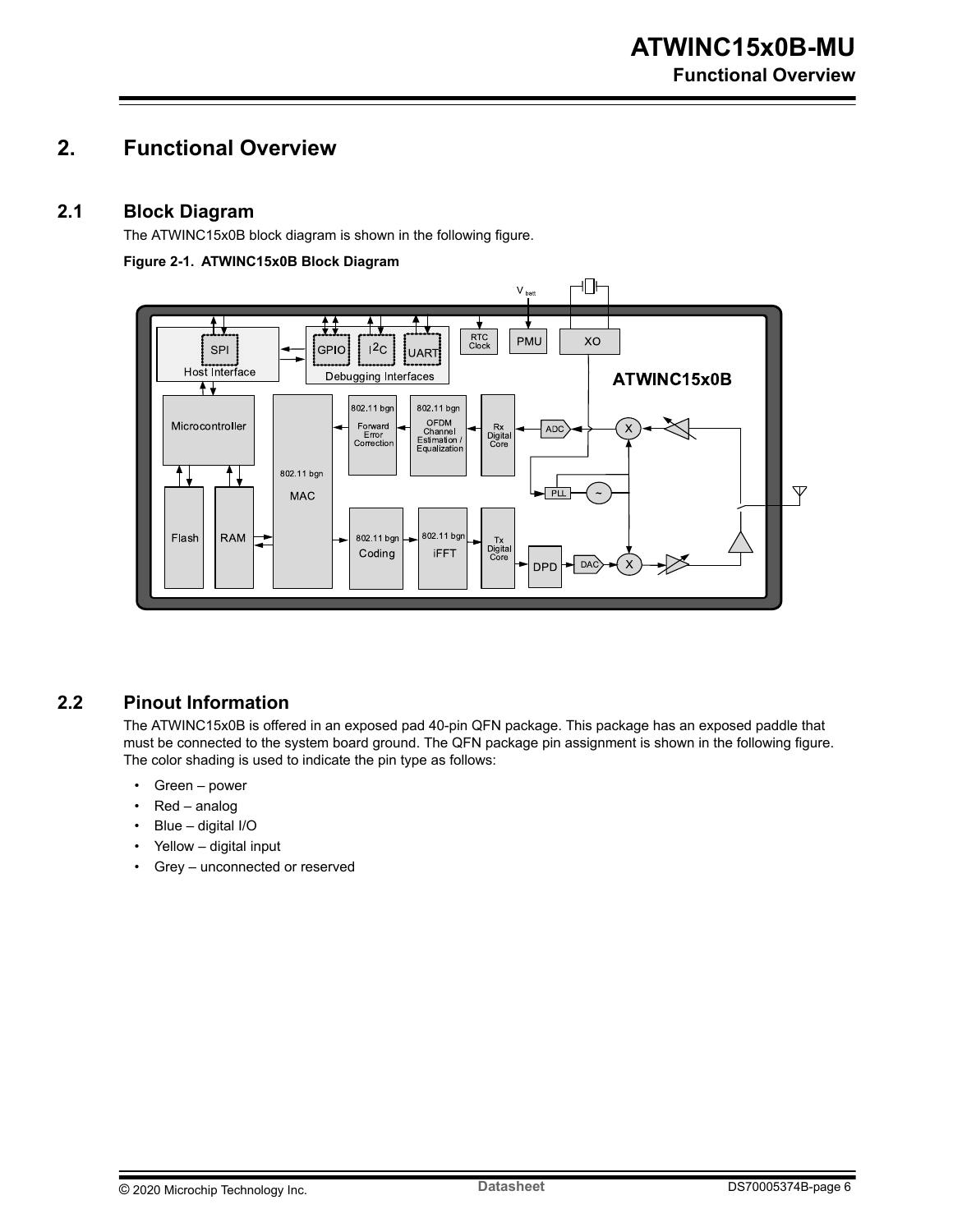<span id="page-6-0"></span>**Figure 2-2. ATWINC15x0B Pin Assignment**



## **2.3 Pinout Description**

The ATWINC15x0B pins with default peripheral mapping are described in the following table.

| Table 2-1. ATWINC15x0B Pin Description |  |
|----------------------------------------|--|
|----------------------------------------|--|

| Pin<br><b>Num</b><br>ber | <b>Pin Name</b>   | <b>Pin Type</b>                      | <b>Description</b>                                                                         |
|--------------------------|-------------------|--------------------------------------|--------------------------------------------------------------------------------------------|
| $\mathbf{1}$             | TP P              | Analog                               | Test pin/no connect                                                                        |
| 2                        | VDD RF RX         | Power                                | Tuner RF supply $(1)$                                                                      |
| 3                        | <b>VDD AMS</b>    | Power                                | Tuner BB supply $(1)$                                                                      |
| 4                        | VDD RF TX         | Power                                | Tuner RF supply $(1)$                                                                      |
| 5                        | VDD BATT PPA      | Power                                | PA 1st stage supply $(1)$                                                                  |
| 6                        | VDD VBATT PA      | Power                                | PA 2nd stage supply $(1)$                                                                  |
| 7                        | <b>RFIOP</b>      | Analog                               | Positive RF differential I/O                                                               |
| 8                        | <b>RFION</b>      | Analog                               | Negative RF differential I/O                                                               |
| 9                        | SPI_CFG           | Digital Input                        | Tie to VDDIO through a 1 $\text{M}\Omega$ resistor to enable the<br>SPI interface          |
| 10                       | GPIO <sub>0</sub> | Digital I/O, Programmable<br>Pull-Up | $GPIO0^{(2)}$                                                                              |
| 11                       | GPIO2/IRQN        | Digital I/O, Programmable<br>Pull-Up | GPIO2 <sup>(2)</sup> /ATWINC15x0B interrupt output; connect to<br>host interrupt input pin |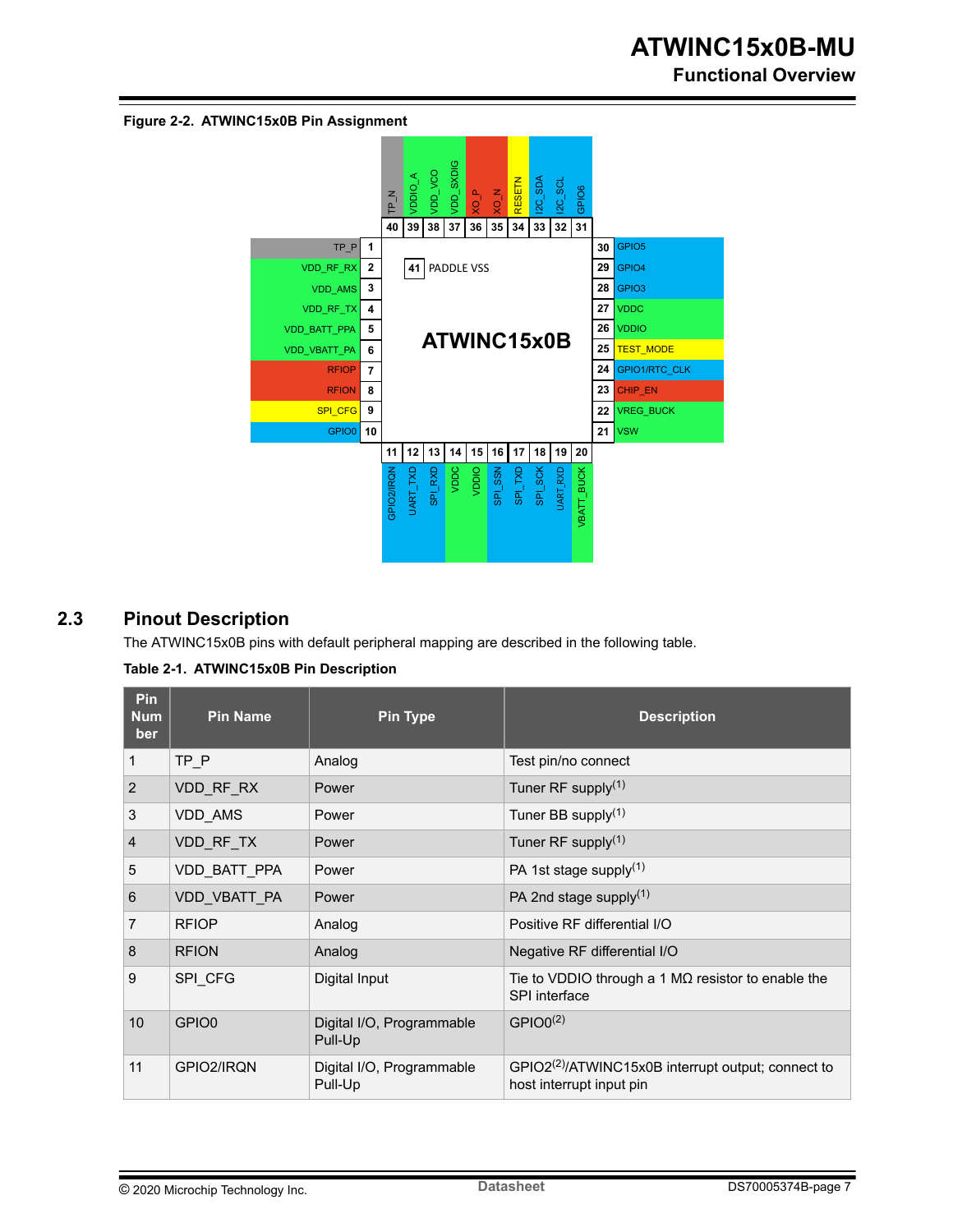# **Functional Overview**

|                          | continued         |                                      |                                                                                                                                                                                                                                                                                             |  |  |  |
|--------------------------|-------------------|--------------------------------------|---------------------------------------------------------------------------------------------------------------------------------------------------------------------------------------------------------------------------------------------------------------------------------------------|--|--|--|
| Pin<br><b>Num</b><br>ber | <b>Pin Name</b>   | <b>Pin Type</b>                      | <b>Description</b>                                                                                                                                                                                                                                                                          |  |  |  |
| 12                       | UART_TXD          | Digital I/O, Programmable<br>Pull-Up | UART transmit output from ATWINC15x0B; added for<br>debug and testing only                                                                                                                                                                                                                  |  |  |  |
| 13                       | SPI RXD           | Digital I/O, Programmable<br>Pull-Up | SPI MOSI (Master Out, Slave In) pin                                                                                                                                                                                                                                                         |  |  |  |
| 14                       | <b>VDDC</b>       | Power                                | Digital core power supply $(1)$                                                                                                                                                                                                                                                             |  |  |  |
| 15                       | <b>VDDIO</b>      | Power                                | Digital I/O power supply $(1)$                                                                                                                                                                                                                                                              |  |  |  |
| 16                       | SPI_SSN           | Digital I/O, Programmable<br>Pull-Up | SPI slave select (active-low)                                                                                                                                                                                                                                                               |  |  |  |
| 17                       | SPI_TXD           | Digital I/O, Programmable<br>Pull-Up | SPI MISO (Master In, Slave Out) pin                                                                                                                                                                                                                                                         |  |  |  |
| 18                       | SPI_SCK           | Digital I/O, Programmable<br>Pull-Up | SPI clock                                                                                                                                                                                                                                                                                   |  |  |  |
| 19                       | UART_RXD          | Digital I/O, Programmable<br>Pull-Up | UART receive input to ATWINC15x0B; added for<br>debug and testing only                                                                                                                                                                                                                      |  |  |  |
| 20                       | VBATT_BUCK        | Power                                | Battery supply for DC/DC converter <sup>(1)</sup>                                                                                                                                                                                                                                           |  |  |  |
| 21                       | <b>VSW</b>        | Power                                | Switching output of DC/DC converter <sup>(1)</sup>                                                                                                                                                                                                                                          |  |  |  |
| 22                       | VREG_BUCK         | Power                                | Core power from DC/DC converter(1)<br>Decouple with 10 µF and 0.01 µF capacitor to<br>GND and place these capacitors as<br>recommended in 10.1.3 Power Management<br><b>Unit</b>                                                                                                            |  |  |  |
| 23                       | CHIP_EN           | Analog                               | Module enable pin<br>$\bullet$<br>High level enables the module and low level<br>places module in Power-Down mode<br>By default, connect a host output to low at<br>power-up; if the host output is tristated, add a 1<br>$M\Omega$ pull-down resistor to ensure a low level at<br>power-up |  |  |  |
| 24                       | GPIO1/RTC CLK     | Digital I/O, Programmable<br>Pull-Up | GPIO1/32 kHz clock input <sup>(2)</sup>                                                                                                                                                                                                                                                     |  |  |  |
| 25                       | TEST_MODE         | Digital Input                        | Test mode - User must tie this pin to GND                                                                                                                                                                                                                                                   |  |  |  |
| 26                       | <b>VDDIO</b>      | Power                                | Digital I/O power supply $(1)$                                                                                                                                                                                                                                                              |  |  |  |
| 27                       | <b>VDDC</b>       | Power                                | Digital core power supply $(1)$                                                                                                                                                                                                                                                             |  |  |  |
| 28                       | GPIO <sub>3</sub> | Digital I/O, Programmable<br>Pull-Up | GPIO3 <sup>(2)</sup>                                                                                                                                                                                                                                                                        |  |  |  |
| 29                       | GPIO4             | Digital I/O, Programmable<br>Pull-Up | GPIO4 <sup>(2)</sup>                                                                                                                                                                                                                                                                        |  |  |  |
| 30                       | GPIO <sub>5</sub> | Digital I/O, Programmable<br>Pull-Up | GPIO5 <sup>(2)</sup>                                                                                                                                                                                                                                                                        |  |  |  |
| 31                       | GPIO6             | Digital I/O, Programmable<br>Pull-Up | GPIO6 <sup>(2)</sup>                                                                                                                                                                                                                                                                        |  |  |  |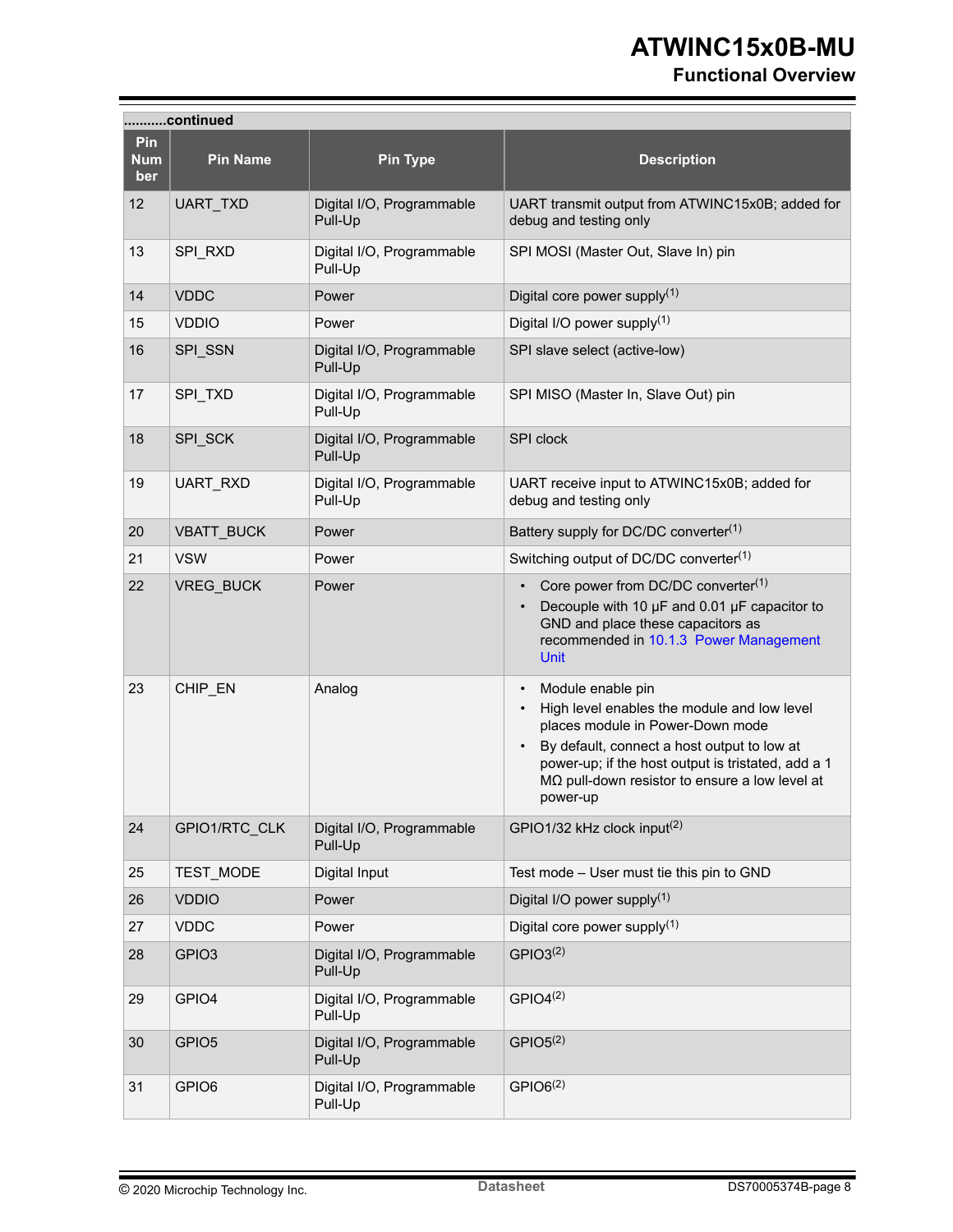#### **Functional Overview**

<span id="page-8-0"></span>

|                          | continued         |                                      |                                                                                                                                                                                                                                                                                                                                           |  |  |  |
|--------------------------|-------------------|--------------------------------------|-------------------------------------------------------------------------------------------------------------------------------------------------------------------------------------------------------------------------------------------------------------------------------------------------------------------------------------------|--|--|--|
| Pin<br><b>Num</b><br>ber | <b>Pin Name</b>   | <b>Pin Type</b>                      | <b>Description</b>                                                                                                                                                                                                                                                                                                                        |  |  |  |
| 32                       | I2C SCL           | Digital I/O, Programmable<br>Pull-Up | I <sup>2</sup> C slave clock (high-drive pad, see<br>ATWINC15x0B Electrical Characteristics table)<br>Currently, used only for debug development<br>Leave unconnected<br>It is recommended to add Test Point (TP) to this<br>pin                                                                                                          |  |  |  |
| 33                       | I2C SDA           | Digital I/O, Programmable<br>Pull-Up | $12C$ slave data (high-drive pad, see<br>ATWINC15x0B Electrical Characteristics table)<br>Currently, used only for debug development<br>$\bullet$<br>Leave unconnected<br>It is recommended to add Test Point (TP) to this<br>pin                                                                                                         |  |  |  |
| 34                       | <b>RESETN</b>     | Digital Input                        | <b>Active-low hard Reset</b><br>Assert low to put the module in Reset state<br>Assert high to put the module in Normal state<br>and move it out of Reset state<br>By default, connect a host output to low at<br>power-up; if the host output is tri-stated, add a 1<br>$M\Omega$ pull-down resistor to ensure a low level at<br>power-up |  |  |  |
| 35                       | XO_N              | Analog                               | Crystal oscillator N                                                                                                                                                                                                                                                                                                                      |  |  |  |
| 36                       | XO P              | Analog                               | Crystal oscillator P                                                                                                                                                                                                                                                                                                                      |  |  |  |
| 37                       | <b>VDD SXDIG</b>  | Power                                | SX power supply $(1)$                                                                                                                                                                                                                                                                                                                     |  |  |  |
| 38                       | VDD VCO           | Power                                | VCO power supply(1)                                                                                                                                                                                                                                                                                                                       |  |  |  |
| 39                       | <b>VDDIO A</b>    | Power                                | Tuner VDDIO power supply <sup>(1)</sup>                                                                                                                                                                                                                                                                                                   |  |  |  |
| 40                       | TP N              | Analog                               | Test pin/no connect                                                                                                                                                                                                                                                                                                                       |  |  |  |
| 41                       | <b>PADDLE VSS</b> | Power                                | Connect to system board ground                                                                                                                                                                                                                                                                                                            |  |  |  |

#### **Notes:**

- 1. For more information, refer to [7.1 Power Architecture](#page-21-0).
- 2. Usage of the GPIO functionality is not supported by the ATWINC15x0 firmware. The data sheet will be updated once the support for this feature is added.

# **2.4 Package Description**

The following table provides information on the physical details of the ATWINC15x0B devices.

#### **Table 2-2. ATWINC15x0B QFN Package Information**

| <b>Parameter</b>       | Value | <b>Units</b> | <b>Tolerance</b>         |
|------------------------|-------|--------------|--------------------------|
| Package size           | 5x5   | mm           | $±0.1$ mm                |
| QFN pad count          | 40    | mm           | $\overline{\phantom{0}}$ |
| <b>Total thickness</b> | 0.85  | mm           | $+0.15/-0.05$ mm         |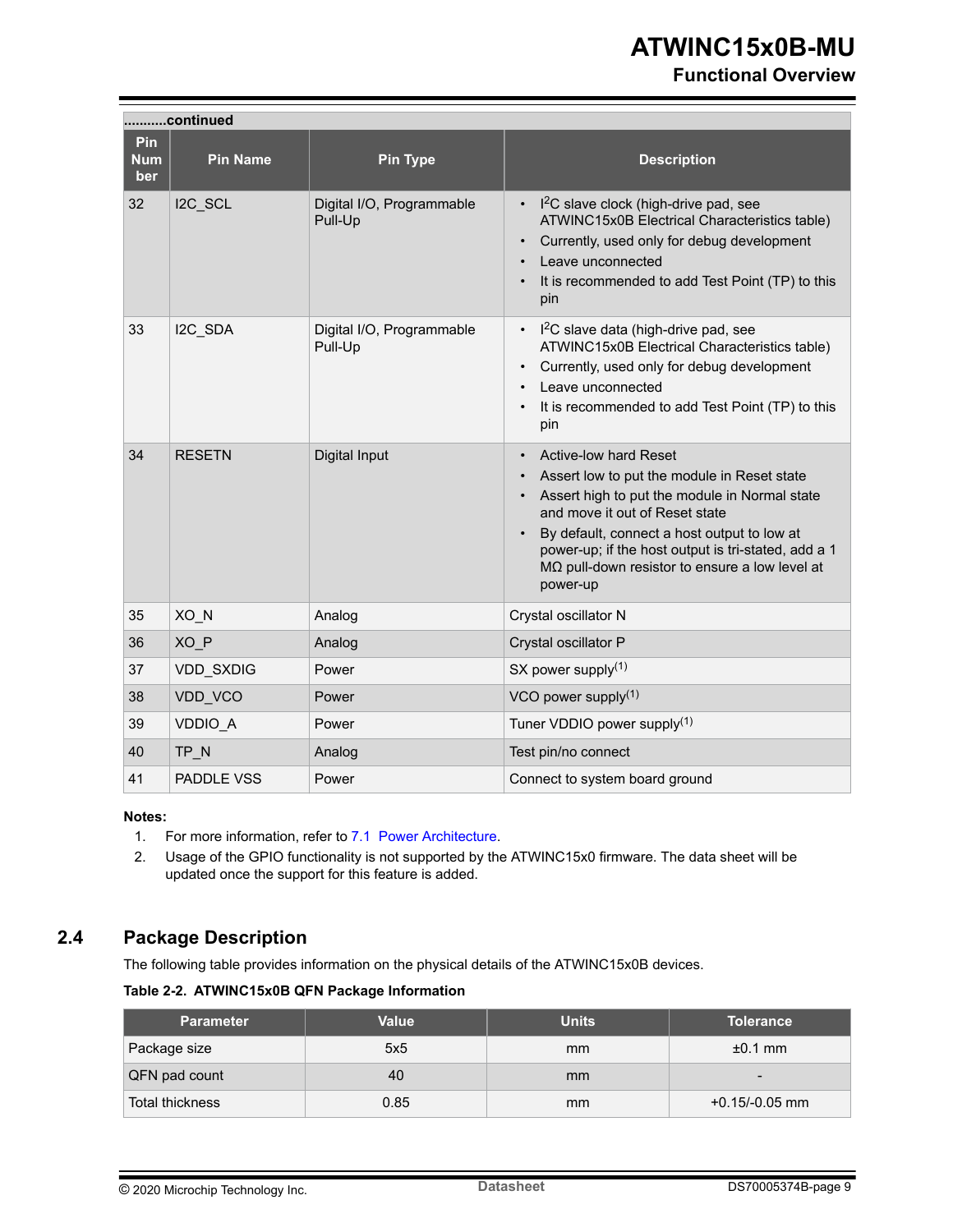# **Functional Overview**

| continued        |                    |               |                  |  |  |  |
|------------------|--------------------|---------------|------------------|--|--|--|
| <b>Parameter</b> | Value              | <b>Units</b>  | <b>Tolerance</b> |  |  |  |
| QFN pad pitch    | 0.40               | <sub>mm</sub> | $\qquad \qquad$  |  |  |  |
| Pad width        | 0.20               | <sub>mm</sub> | $\pm 0.05$ mm    |  |  |  |
| Exposed pad size | $3.85 \times 3.85$ | mm            |                  |  |  |  |

For drawing details, see [11. Package Outline Drawing.](#page-37-0)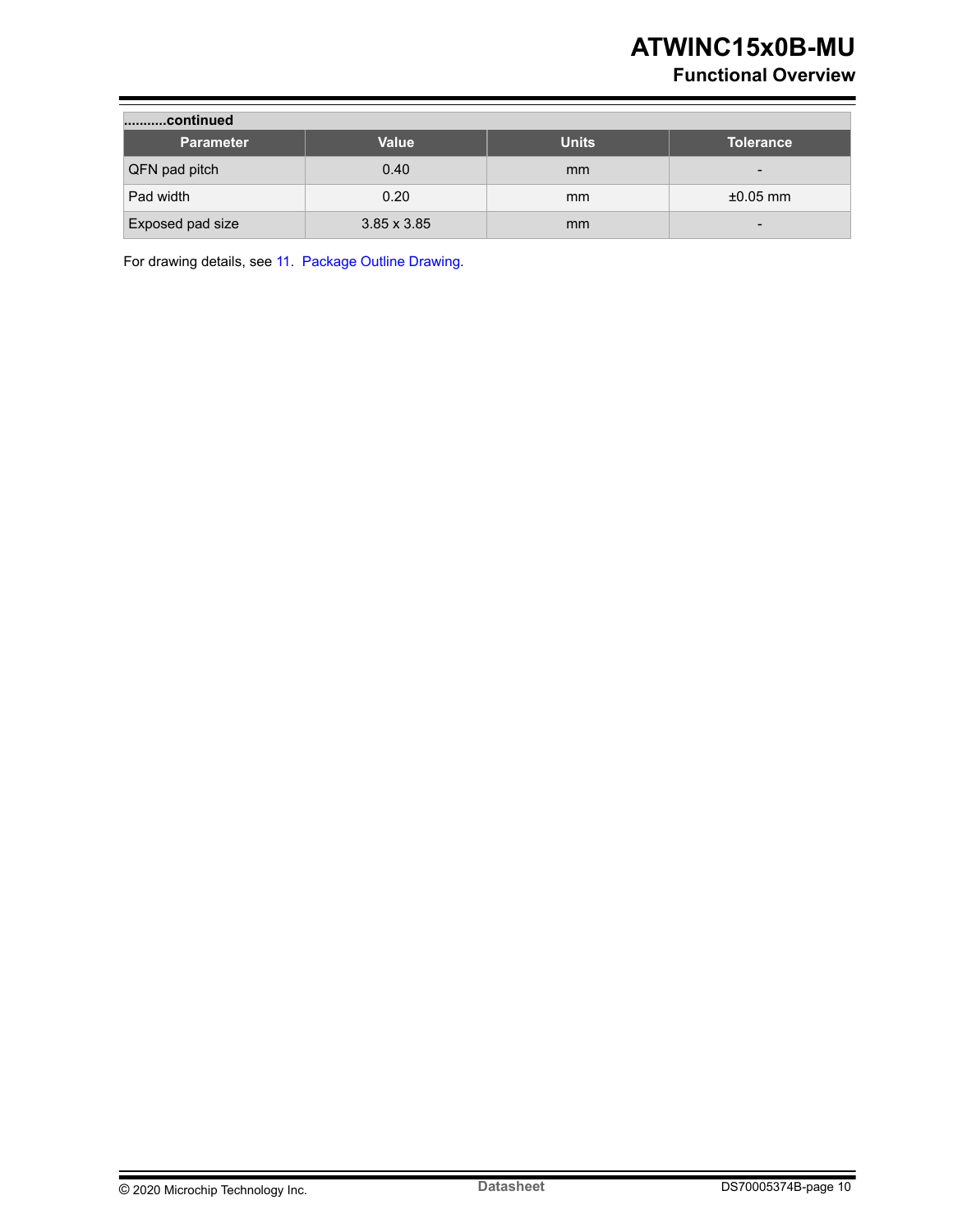# <span id="page-10-0"></span>**3. Clocking**

This section details the clocking sources of the ATWINC15x0B.

### **3.1 Crystal Oscillator**

The following table provides the values of the ATWINC15x0B crystal oscillator parameters.

#### **Table 3-1. ATWINC15x0B Crystal Oscillator Parameters**

| <b>Parameter</b>                             | Min.   | Typ. | Max. | <b>Unit</b> |
|----------------------------------------------|--------|------|------|-------------|
| Crystal resonant<br>frequency                |        | 26   |      | <b>MHz</b>  |
| Crystal equivalent<br>series resistance      |        | 50   | 150  | Ω           |
| Stability – Initial<br>offset <sup>(1)</sup> | $-100$ |      | 100  | ppm         |

#### **Note:**

1. The initial offset must be calibrated to maintain ±25 ppm in all operating conditions. This calibration is performed during final production testing.

The block diagram in the following figure (a) shows how the internal Crystal Oscillator (XO) is connected to the external crystal. The XO has 5 pF internal capacitance on each terminal XO\_P and XO\_N. To bypass the crystal oscillator with an external reference, an external signal capable of driving 5 pF can be applied to the XO\_N terminal as shown the following figure (b).

The XO has 5 pF internal capacitance on each terminal XO\_P and XO\_N. This internal capacitance must be considered when calculating the external loading capacitance, c\_onboard, for the XTAL.

#### **Figure 3-1. ATWINC15x0B XO Connections**



(a) Crystal Oscillator is Used (b) Crystal Oscillator is Bypassed

The following table specifies the electrical and performance requirements for the external clock.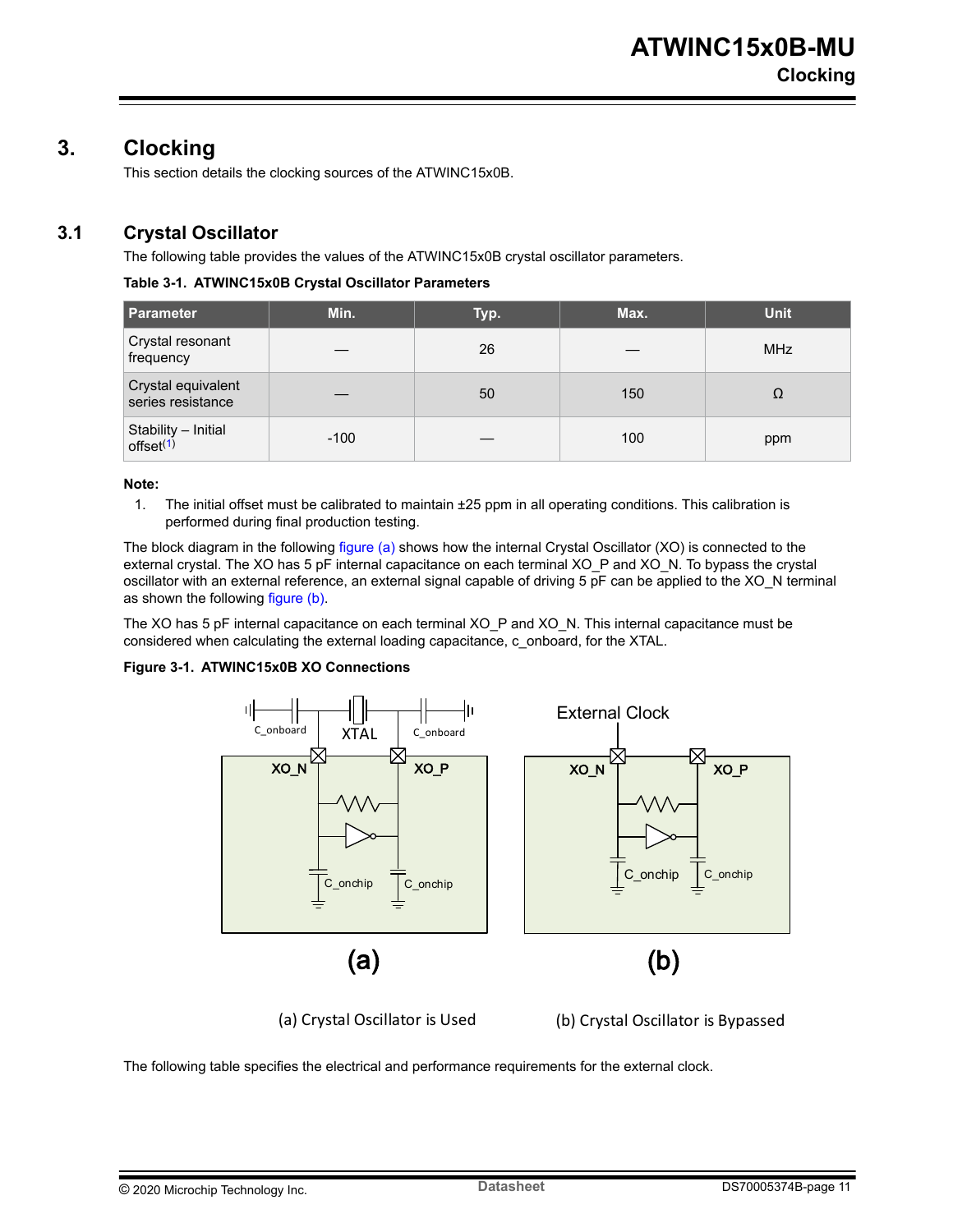### **Clocking**

#### <span id="page-11-0"></span>**Table 3-2. ATWINC15x0B Bypass Clock Specification**

| <b>Parameter</b>                        | Min.  | Typ. | Max.   | <b>Unit</b> | <b>Comments</b>                                                                 |
|-----------------------------------------|-------|------|--------|-------------|---------------------------------------------------------------------------------|
| Oscillator<br>frequency                 |       | 26   |        | <b>MHz</b>  | Must drive 5 pF<br>load at desired<br>frequency                                 |
| Voltage swing                           | 0.5   |      | 1.2    | Vpp         | Must be AC<br>coupled                                                           |
| Stability -<br>Temperature and<br>aging | $-25$ |      | $+25$  | ppm         |                                                                                 |
| Phase noise                             |       |      | $-130$ | dBc/Hz      | At 10 kHz offset                                                                |
| Jitter (RMS)                            |       |      | $<$ 1  | psec        | Based on<br>integrated phase<br>noise spectrum<br>from 1 kHz to 1<br><b>MHz</b> |

#### **3.2 Low-Power Oscillator**

The ATWINC15x0B has an internal 32 kHz clock to provide timing information to various Sleep functions. Alternatively, the ATWINC15x0B allows an 32 kHz external clock for this purpose, which is provided through pin 24 (RTC\_CLK). The software is used to select between the internal clock and the external clock. **Note:**  The current software implementation does not require an 32.768 kHz clock.

The internal low-power clock is a ring-oscillator and has accuracy within 10,000 ppm. When using the internal lowpower clock, the advance wake-up time in the beacon monitoring mode must be increased to 1% of the sleep time to compensate for the oscillator inaccuracy. For example, for the DTIM interval value of 1, wake-up time must be increased by 1 ms.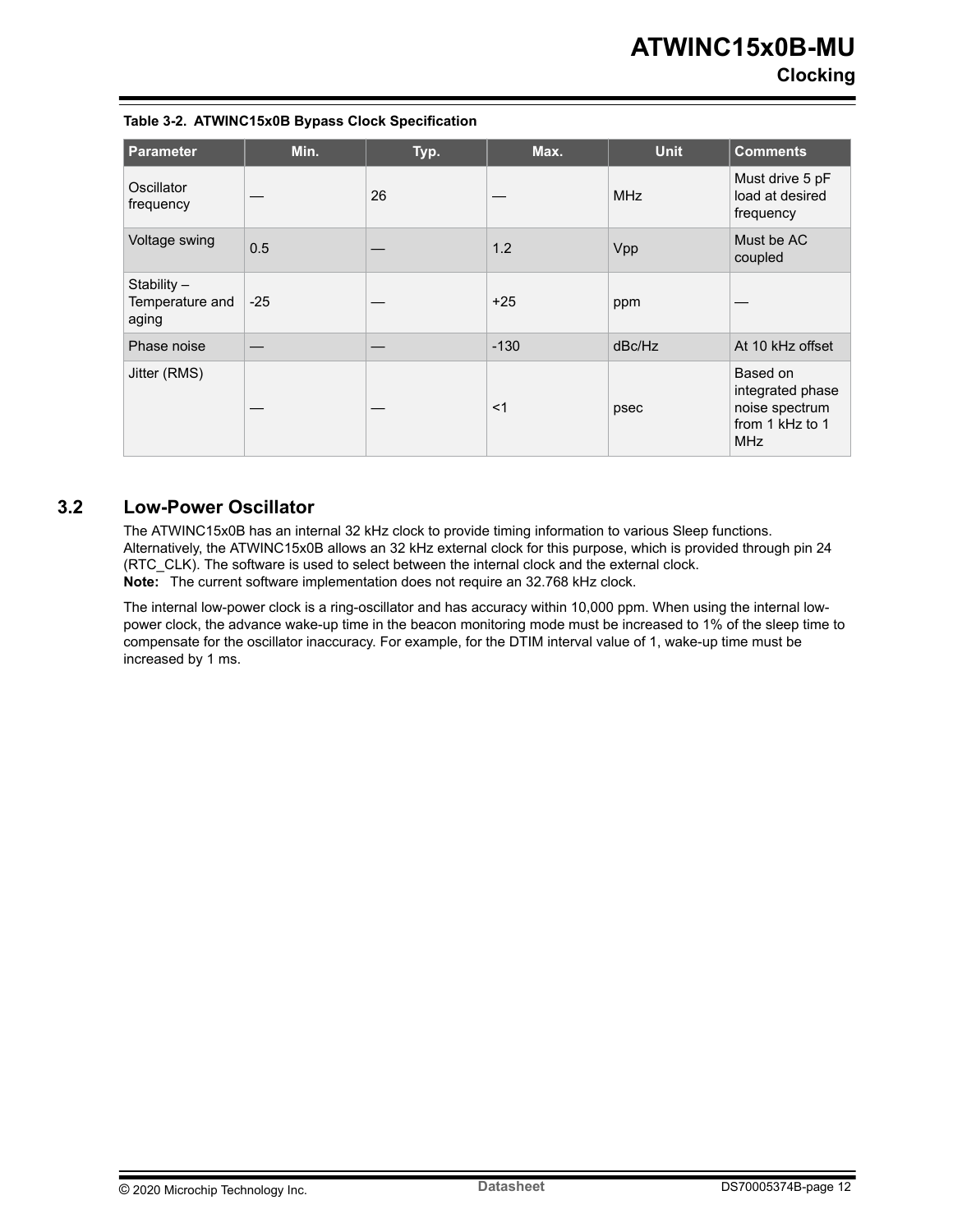# <span id="page-12-0"></span>**4. CPU and Memory Subsystem**

This chapter describes the Cortus APS3 32-bit processor and memory subsystem of the ATWINC15x0B.

#### **4.1 Processor**

The ATWINC15x0B has a Cortus APS3 32-bit processor. The processor performs MAC functions, including but not limited to: association, authentication, power management, security key management and MSDU aggregation/deaggregation. In addition, the processor provides flexibility for various modes of operation, such as Station (STA) and Access Point (AP) modes.

#### **4.2 Memory Subsystem**

The APS3 core uses a 128 KB instruction/boot ROM along with a 160 KB instruction RAM and a 64 KB data RAM. The ATWINC15x0B devices are populated with either 4 Mb or 8 Mb of Flash memory depending on the model that is ordered. This memory can be used for system software. For more information, see the [Ordering Details](#page-4-0) table. In addition, the device uses a 128 KB shared RAM, accessible by the processor and MAC, which allows the APS3 core to perform various data management tasks on the TX and RX data packets.

#### **4.3 Nonvolatile Memory (eFuse)**

The ATWINC15x0B IC have 768 bits of nonvolatile eFuse memory that can be read by the CPU after device Reset. The eFuse is partitioned into six 128-bit banks (Bank 0 – Bank 5). Each bank has the same bitmap (refer to the following figure). The purpose of the first 80 bits in each bank is fixed and the remaining 48 bits are general-purpose software-dependent bits, or reserved for future use.

**Note:**  If the IQ Amp Used, IQ Amp Correction, IQ Pha Used and IQ Pha Correction bit fields are programmed, Bank 0 must not be programmed with any values; only the Bank Invalid bit has to be programmed in this case.

This nonvolatile one-time-programmable (OTP) memory can be used for storing the following customer-specific parameters:

- MAC address
- Calibration information (TX power, crystal frequency offset and so on)
- Other software-specific configuration parameters

Several updates of the device parameters are allowed after the initial programming because each bank can be programmed independently. For example, if the MAC address is currently programmed in Bank 2 and the MAC address has to be changed. To change this, perform the following steps:

- 1. Contents of Bank 2 have to be invalidated by programming the Bank Invalid bit.
- 2. Bank 3 has to be programmed with the new MAC address along with the values of ADC Calib (if used in Bank 2), frequency offset (from Bank 2), IQ Amp Correction (from Bank 2) and IQ Pha Correction (from Bank 2). The used bit field for the corresponding bit field must also be programmed.
- 3. Contents of Bank 3 have to be validated by programming the used bit field of Bank 3.

Each bit field (i.e., MAC Addr, ADC Calib, Freq Offset, IQ Amp Correction and IQ Pha Correction) has its corresponding Used bit field. This Used bit field indicates to the firmware that the values in these bit fields are valid. A value of '0' in the Used bit field indicates that the following bit field is invalid and a value of '1' programmed to the Used bit field indicates that the corresponding bit field is valid and can be used by the firmware. By default, all the ATWINC15x0B devices are programmed with IQ Amp and IQ Phase fields of Bank 1. In IC variants where the MAC address is assigned, the MAC address bit field is programmed in Bank 1. For more information on IC marking, refer to [Ordering Details](#page-4-0).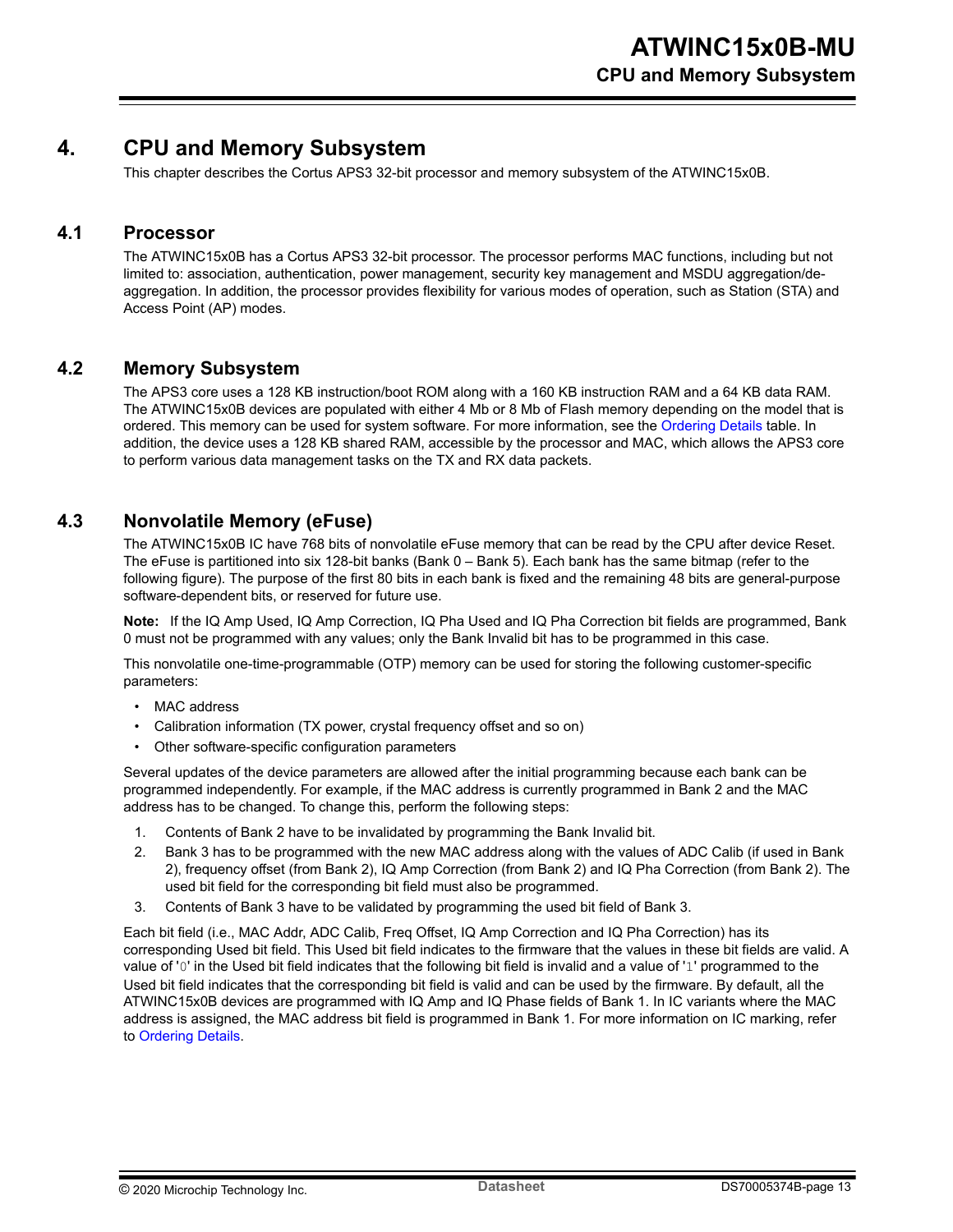# **ATWINC15x0B-MU CPU and Memory Subsystem**

 $\Omega$ 

÷



#### **Figure 4-1. Bit Map for ATWINC15x0B eFuse Bank** *(1)*

#### **Note:**

1. The bit map has been updated with bit fields, IQ Amp Correction and IQ Pha Correction fields, from firmware version 19.7 onwards. Earlier, these bit fields were reserved for future use. For customers using firmware older than 19.7, IQ Amp Correction and IQ Pha Correction bit fields are not used by the firmware.

The matrix table below provides details on how different versions of the firmware would handle the IQ Amp Used, IQ Amp Correction, IQ Pha Used and IQ Pha Correction bit fields during initialization.

|                                               | IQ Amp Used and IQ Pha Used Bit Status                                                                                                                                          |                                                                                                                                                                          |  |  |  |  |
|-----------------------------------------------|---------------------------------------------------------------------------------------------------------------------------------------------------------------------------------|--------------------------------------------------------------------------------------------------------------------------------------------------------------------------|--|--|--|--|
| l Firmware Version<br><b>Used by Customer</b> | Device with IQ Amp Used and IQ Pha Used<br><b>Bits with Value '1'</b>                                                                                                           | Device with IQ Amp Used and IQ Pha<br>Used Bits with Value '0'                                                                                                           |  |  |  |  |
| 19.7 or later for<br><b>WINC1500</b>          | The firmware loads the IQ cal values from the<br>IQ Amp Correction and IQ Pha Correction bit<br>fields of the corresponding eFuse bank and<br>proceeds with the initialization. | The firmware ignores the values in the IQ<br>Amp Correction and IQ Pha Correction bit<br>fields of the corresponding eFuse bank and<br>proceeds with the initialization. |  |  |  |  |
| Prior to 19.7 for<br><b>WINC1500</b>          | The firmware does not check for the IQ Amp and IQ Pha Used bit fields and proceeds with<br>initialization.                                                                      |                                                                                                                                                                          |  |  |  |  |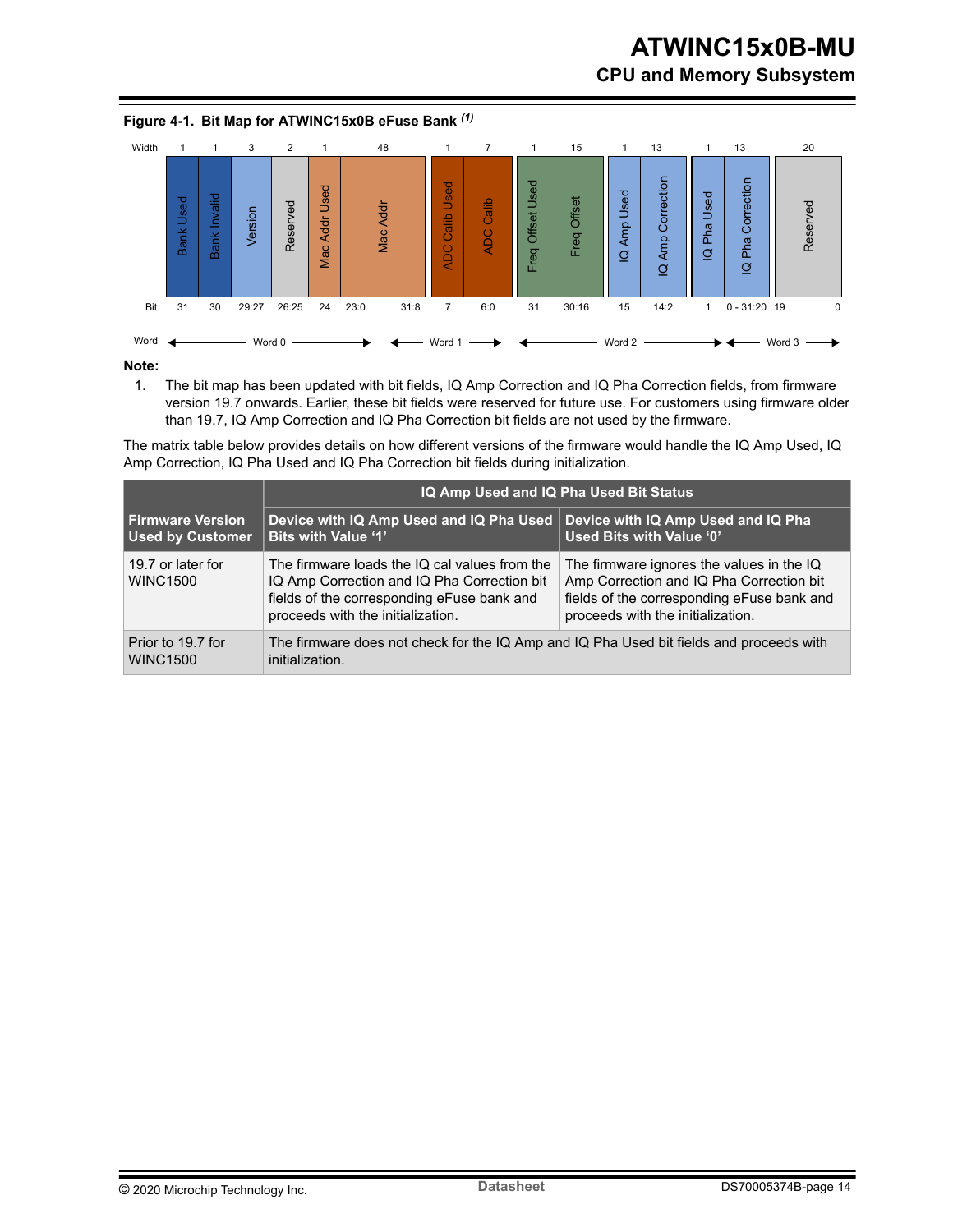# <span id="page-14-0"></span>**5. WLAN Subsystem**

The WLAN subsystem is composed of the Media Access Controller (MAC) and the Physical Layer (PHY). The following two subsections describe the MAC and PHY in detail.

### **5.1 MAC**

The ATWINC15x0B MAC is designed to operate at low power while providing high data throughput. The IEEE 802.11 MAC functions are implemented with a combination of dedicated datapath engines, hardwired control logic and a lowpower, high-efficiency microprocessor. The combination of dedicated logic with a programmable processor provides optimal power efficiency and real-time response while providing the flexibility to accommodate evolving standards and future feature enhancements.

Dedicated datapath engines are used to implement datapath functions with heavy computational requirements. For example, an FCS engine checks the CRC of the transmitting and receiving packets, and a cipher engine performs all the required encryption and decryption operations for the WEP, WPA-TKIP and WPA2 CCMP-AES.

The control functions which have real-time requirements are implemented using hardwired control logic modules. These logic modules offer real-time response while maintaining configurability via the processor. Examples of hardwired control logic modules are the channel access control module (implements EDCA/HCCA, beacon TX control, interframe spacing and so on), protocol timer module (responsible for the Network Access Vector, back-off timing, timing synchronization function and slot management), MPDU handling module, aggregation/de-aggregation module, block ACK controller (implements the protocol requirements for burst block communication) and TX/RX control FSMs (coordinate data movement between PHY-MAC interface, cipher engine and the DMA interface to the TX/RX FIFOs).

The MAC functions implemented solely in software on the microprocessor have the following characteristics:

- Functions with high memory requirements or complex data structures. Examples are association table management and power save queuing.
- Functions with low computational load or without critical real-time requirements. Examples are authentication and association.
- Functions which need flexibility and upgradeability. Examples are beacon frame processing and QoS scheduling.

#### **5.1.1 Features**

The ATWINC15x0B IEEE 802.11 MAC supports the Following Functions:

- IEEE 802.11b/g/n
- IEEE 802.11e WMM QoS EDCA/PCF Multiple Access Categories Traffic Scheduling
- Advanced IEEE 802.11n Features:
	- Transmission and reception of aggregated MPDUs (A-MPDU)
	- Transmission and reception of aggregated MSDUs (A-MSDU)
	- Immediate block acknowledgment
	- Reduced Interframe Spacing (RIFS)
- Support for IEEE802.11i and WFA Security with Key Management
	- WEP 64/128
	- WPA-TKIP
	- 128-bit WPA2 CCMP (AES)
- Advanced Power Management
	- Standard 802.11 power save mode
- RTS-CTS and CTS-Self Support
- Supports Either STA or AP Mode in the Infrastructure Basic Service Set Mode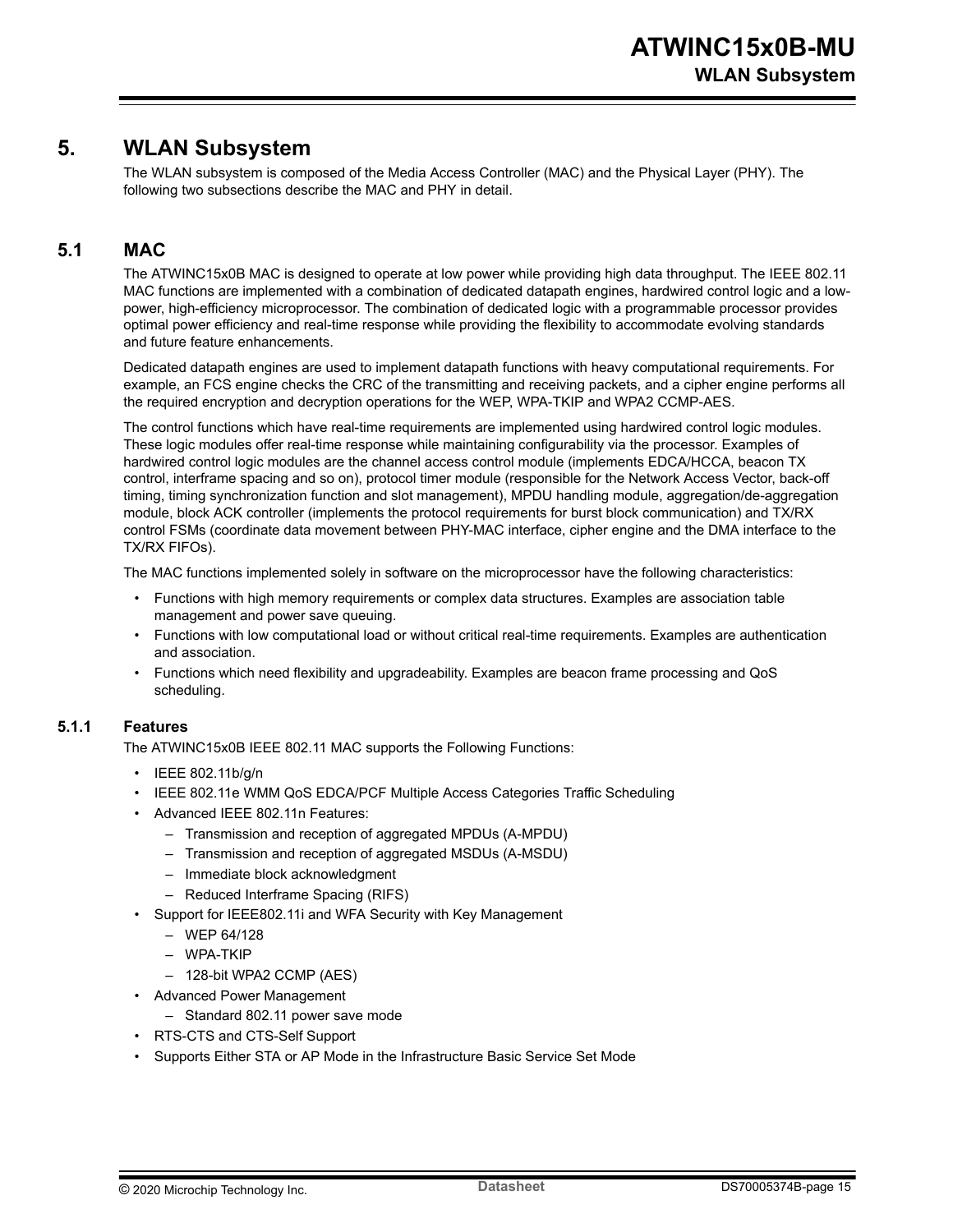#### <span id="page-15-0"></span>**5.2 PHY**

The ATWINC15x0B WLAN PHY is designed to achieve reliable and power-efficient physical layer communication specified by IEEE 802.11 b/g/n in Single Stream mode with 20 MHz bandwidth. Advanced algorithms are employed to achieve maximum throughput in a real-world communication environment with impairments and interference. The PHY implements all the required functions that include FFT, filtering, FEC (Viterbi decoder), frequency, timing acquisition and tracking, channel estimation and equalization, carrier sensing, clear channel assessment and automatic gain control.

#### **5.2.1 Features**

The ATWINC15x0B IEEE 802.11 PHY supports the following functions:

- Single Antenna 1x1 Stream in 20 MHz Channels
- Supports IEEE 802.11b DSSS-CCK Modulation: 1, 2, 5.5, 11 Mbps
- Supports IEEE 802.11g OFDM Modulation: 6, 9, 12,18, 24, 36, 48, 54 Mbps
- Supports IEEE 802.11n HT Modulations MCS0-7, 20 MHz, 800 ns and 400 ns guard interval: 6.5, 7.2, 13.0, 14.4, 19.5, 21.7, 26.0, 28.9, 39.0, 43.3, 52.0, 57.8, 58.5, 65.0, 72.2 Mbps(1)
- IEEE 802.11n Mixed Mode Operation
- Per Packet TX Power Control
- Advanced Channel Estimation/Equalization, Automatic Gain Control, CCA, Carrier/Symbol Recovery and Frame **Detection**

#### **Note:**

1. Currently, short GI is not supported by firmware. The data sheet will be updated when the feature is supported.

#### **5.3 Radio**

This section describes the properties and characteristics of ATWINC15x0B and Wi-Fi radio transmit and receive performance capabilities of the IC.

The performance measurements are taken at the RF pin assuming 50Ω differential; the RF performance is assured for room temperature of  $25^{\circ}$ C with a derating of 2 dB to 3 dB at boundary conditions.

Measurements are taken under typical conditions: VBATT=3.3 V; VDDIO=3.3 V; temperature: +25°C

#### **Table 5-1. Features and Properties**

| Feature                                                            | <b>Description</b>                                                        |
|--------------------------------------------------------------------|---------------------------------------------------------------------------|
| Part number                                                        | ATWINC15x0B-MU                                                            |
| WI AN standard                                                     | IEEE 802.11 b/g/n, Wi-Fi compliant                                        |
| Host interface                                                     | <b>SPI</b>                                                                |
| Frequency range                                                    | 2.412 GHz ~ 2.484 GHz (2.4 GHz ISM Band)                                  |
| Number of channels                                                 | 11 for North America                                                      |
|                                                                    | 13 for Europe                                                             |
|                                                                    | 14 for Japan                                                              |
| Modulation                                                         | 802.11b: DQPSK, DBPSK, CCK<br>802.11g/n: OFDM /64-QAM, 16-QAM, QPSK, BPSK |
| Data rate                                                          | 802.11b: 1, 2, 5.5, 11 Mbps                                               |
|                                                                    | 802.11g: 6, 9, 12, 18, 24, 36, 48, 54 Mbps                                |
| Data Rate<br>$(20 \text{ MHz}, \text{normal } Gl, 800 \text{ ns})$ | 802.11n: 6.5, 13, 19.5, 26, 39, 52, 58.5, 65 Mbps                         |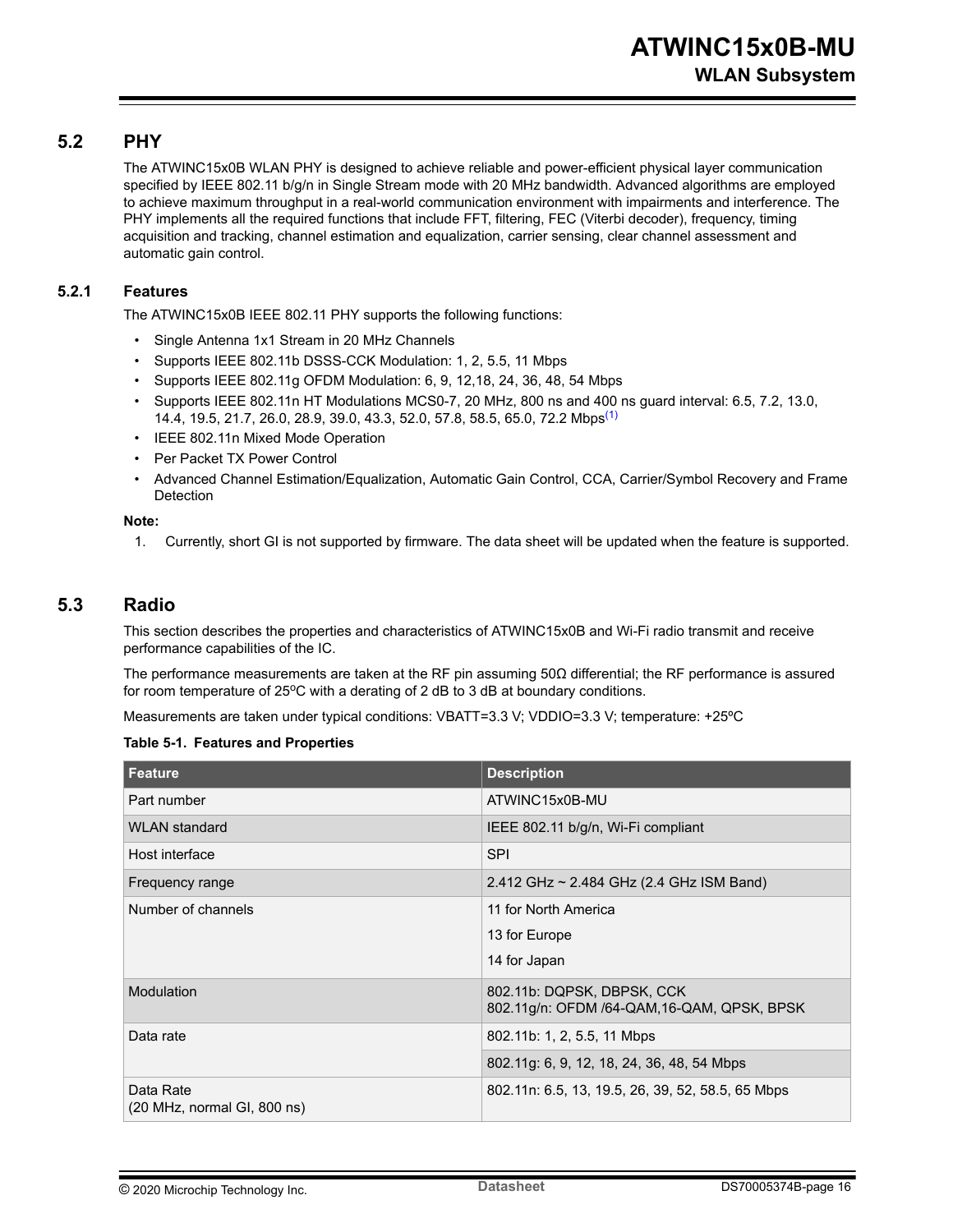# **WLAN Subsystem**

| continued                                                                      |                                                                                             |
|--------------------------------------------------------------------------------|---------------------------------------------------------------------------------------------|
| <b>Feature</b>                                                                 | <b>Description</b>                                                                          |
| Data Rate<br>$(20 \text{ MHz}, \text{short } \text{GI}, 400 \text{ ns})^{(1)}$ | 802.11n: 7.2, 14.4, 21.7, 28.9, 43.3, 57.8, 65, 72.2 Mbps                                   |
| Operating temperature                                                          | -40 to +85 $\mathrm{^{\circ}C}$                                                             |
| Storage temperature                                                            | $-40$ to $+125$ °C.                                                                         |
| Humidity                                                                       | Operating humidity: 10% to 95% Non-condensing<br>Storage humidity: 5% to 95% Non-condensing |

**Note:** 

1. Currently, short GI is not supported by firmware. The data sheet will be updated when the feature is supported.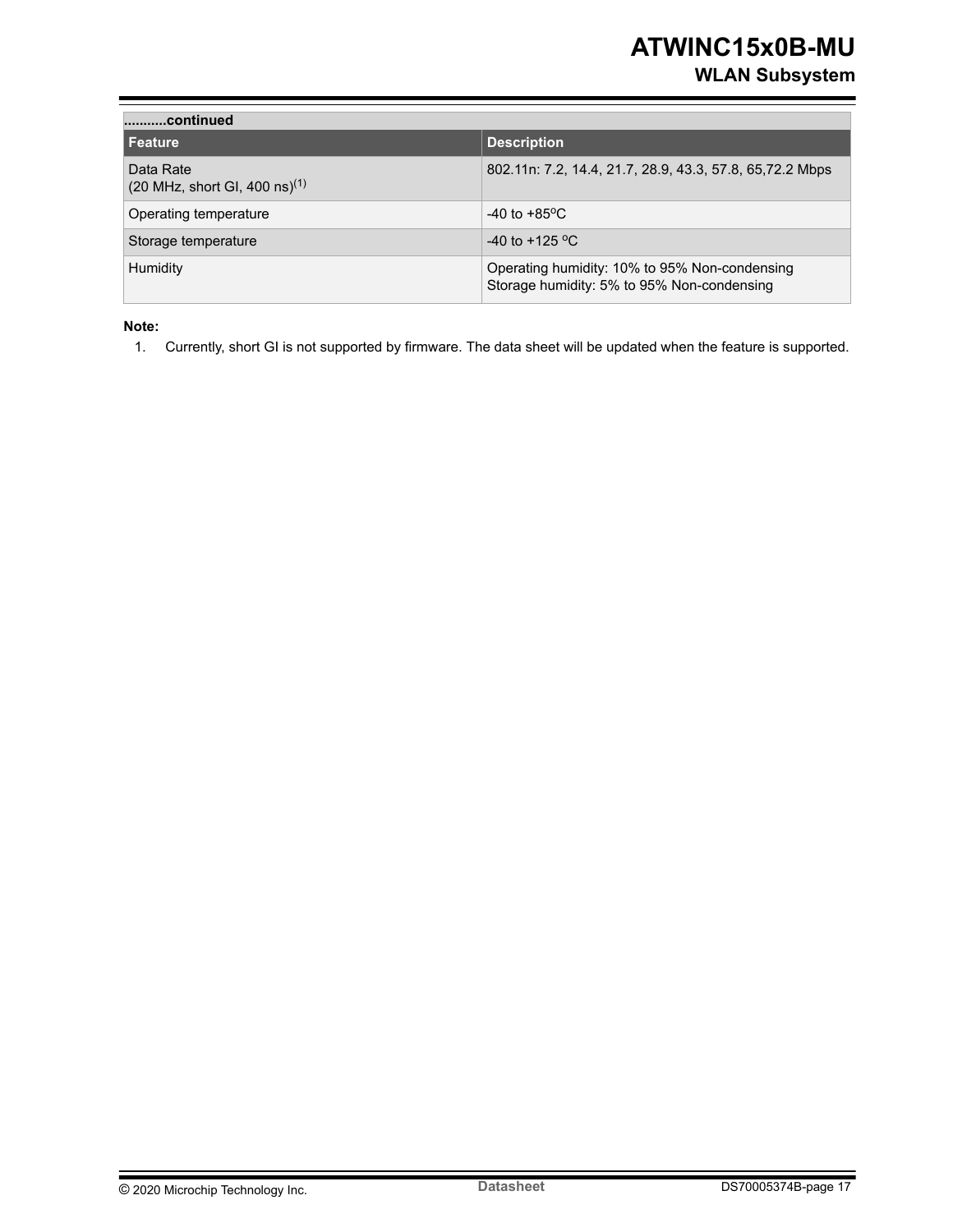# <span id="page-17-0"></span>**6. External Interfaces**

The ATWINC15x0B external interfaces include:

- $\cdot$  I<sup>2</sup>C slave for debug
- SPI slave for control and data transfer
- One UART for debug
- General Purpose Input/Output (GPIO) pins<sup>(1)</sup>

#### **Note:**

1. Usage of the GPIO functionality is not supported by the ATWINC15x0 firmware. The data sheet will be updated once the support for this feature is added.

#### **6.1 Interfacing with the Host Microcontroller**

This section describes interfacing the ATWINC15x0B with the host microcontroller. The interface is comprised of a slave SPI and additional control signals, as shown in the following figure. For more information on SPI interface specification and timing, refer to the SPI Interface. Additional control signals are connected to the GPIO/IRQ interface of the microcontroller.

#### **Figure 6-1. Interfacing with the Host Microcontroller**



**Table 6-1. Host Microcontroller Interface Pins**

| <b>Pin Number</b> | Function      |
|-------------------|---------------|
| 11                | <b>IRQN</b>   |
| 13                | SPI_MOSI      |
| 16                | SPI_SSN       |
| 17                | SPI_MISO      |
| 18                | SPI_CLK       |
| 23                | CHIP_EN       |
| 34                | <b>RESETN</b> |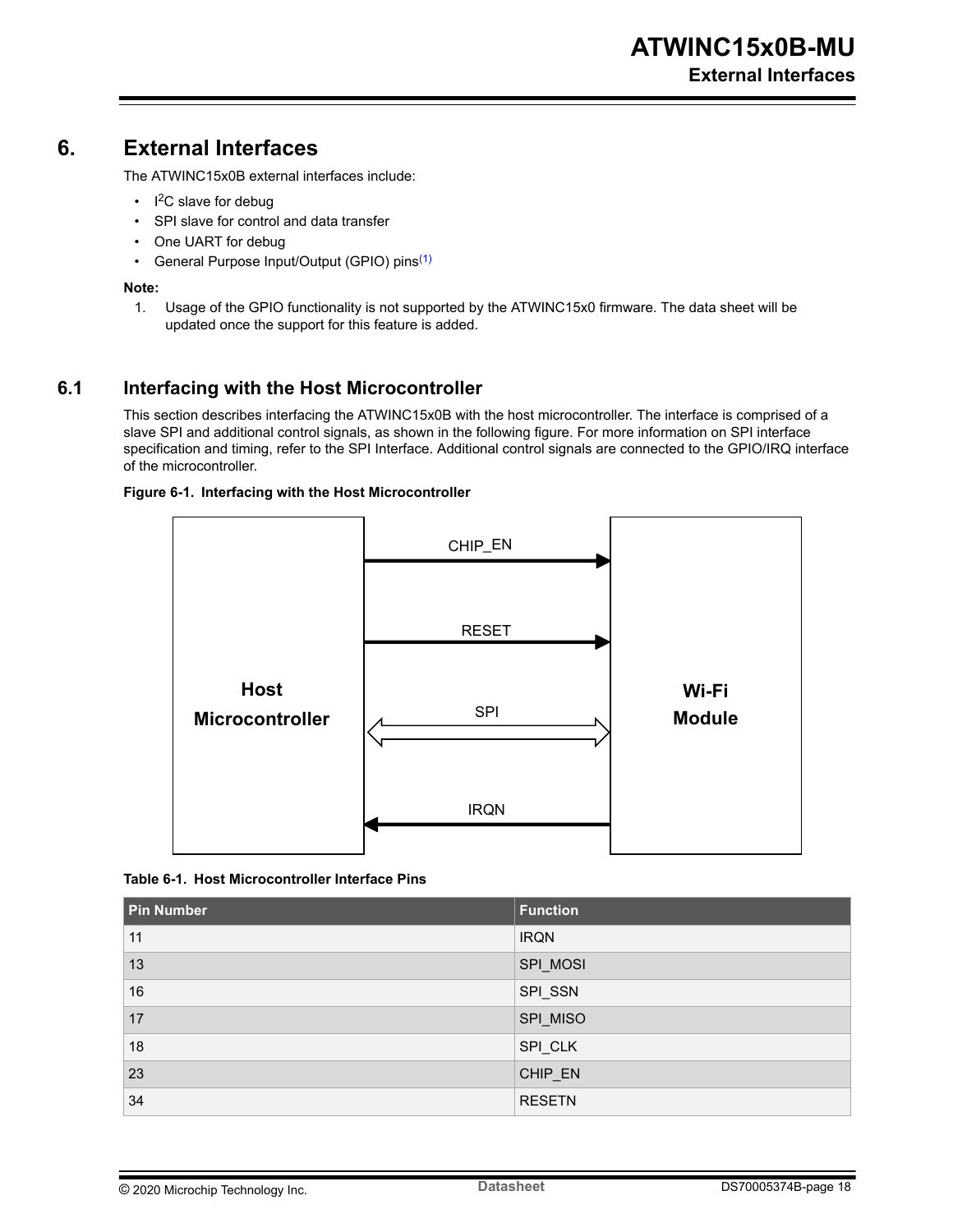#### <span id="page-18-0"></span>**6.2 SPI Slave Interface**

The ATWINC15x0B provides a Serial Peripheral Interface (SPI) that operates as an SPI slave. This is the main interface to the host. The SPI slave interface can be used to control and for serial I/O of 802.11 data. The SPI Slave pins are mapped as shown in the following table. The RXD pin is the same as the Master Output, Slave Input (MOSI) and the TXD pin is the same as the Master Input, Slave Output (MISO). The SPI Slave is a full-duplex slavesynchronous serial interface that is available following Reset when pin 9 (SDIO\_SPI\_CFG) is tied to VDDIO.

|  | Table 6-2. ATWINC15x0B SPI Slave Interface Pin Mapping |  |  |  |  |
|--|--------------------------------------------------------|--|--|--|--|
|--|--------------------------------------------------------|--|--|--|--|

| <b>Pin Number</b> | <b>Pin Name</b> | <b>SPI Function</b>         |
|-------------------|-----------------|-----------------------------|
| 9                 | SDIO SPI CFG    | Must be tied to VDDIO       |
| 16                | <b>SSN</b>      | Active low slave select     |
| 18                | SPI SCK         | Serial clock                |
| 13                | SPI RXD         | Serial data receive (MOSI)  |
| 17                | SPI TXD         | Serial data transmit (MISO) |

When the SPI is not selected, that is, when SSN is high, the SPI interface does not interfere with data transfers between the serial-master and other serial-slave devices. When the serial slave is not selected, its transmitted data output is buffered, resulting in a high impedance drive onto the serial master receive line.

The SPI slave interface responds to a protocol that allows an external host to read or write any register in the chip as well as initiates DMA transfer.

The SPI slave interface supports four Standard modes as determined by the Clock Polarity (CPOL) and Clock Phase (CPHA) settings. These modes are illustrated in the following table and figure.

#### **Table 6-3. SPI Modes**

| <b>Mode</b> | <b>CPOL</b> | <b>CPHA</b> |
|-------------|-------------|-------------|
| $0^{(1)}$   | υ           |             |
|             |             |             |
| C           |             |             |
| ◠<br>ື      |             |             |

#### **Note:**

1. The ATWINC15x0 firmware uses SPI MODE 0 to communicate with the host.

#### **Figure 6-2. ATWINC15x0B SPI Slave Clock Polarity and Clock Phase Timing**

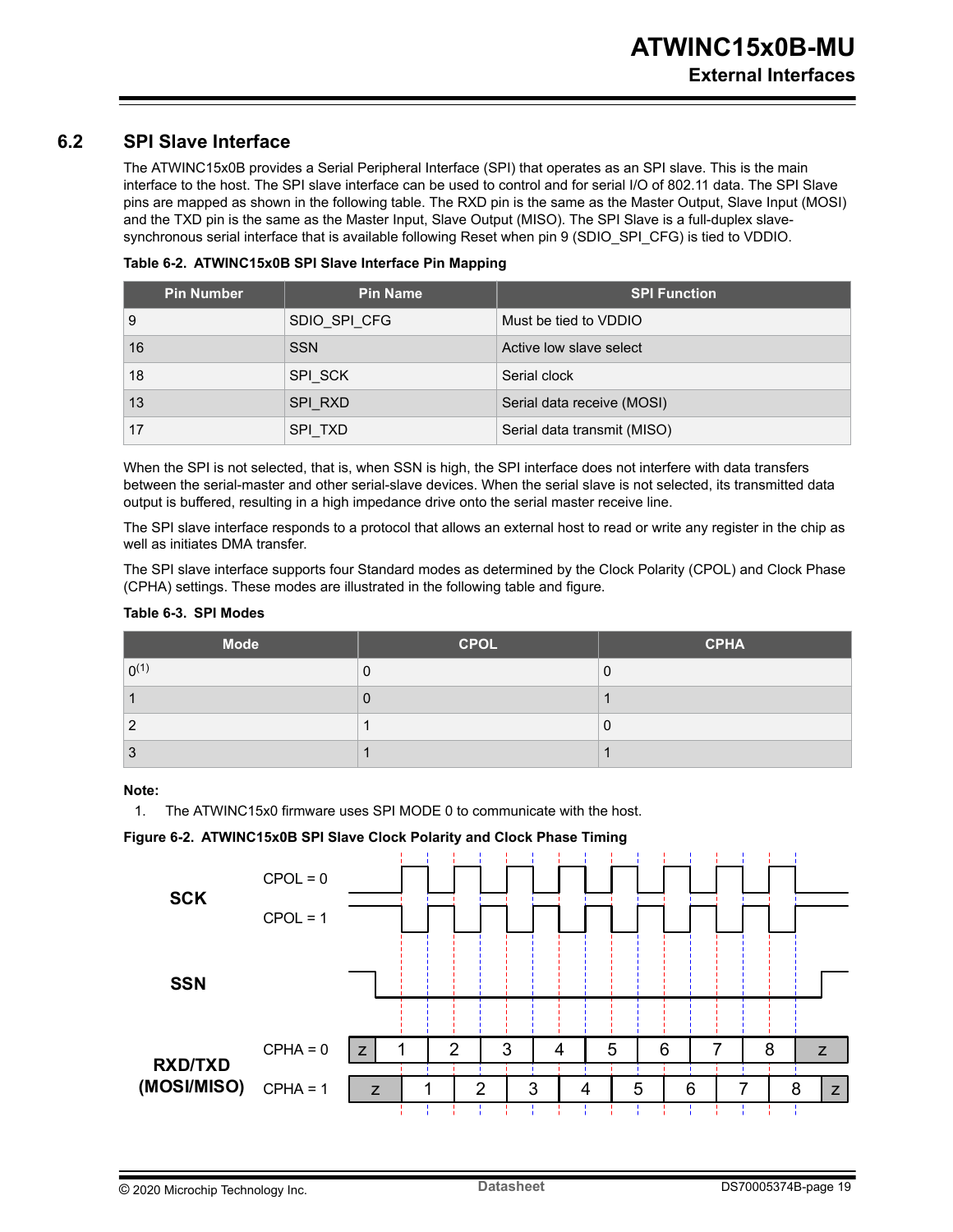# **ATWINC15x0B-MU External Interfaces**

<span id="page-19-0"></span>The red lines in the following figure correspond to Clock Phase = 0 and the blue lines correspond to Clock Phase = 1.



**Table 6-4. ATWINC15x0B SPI Slave Timing Parameters (1)**

| Parameter                   | <b>Symbol</b>      | Min.           | Max.            | <b>Units</b> |
|-----------------------------|--------------------|----------------|-----------------|--------------|
| Clock input frequency $(2)$ | $f_{\mathsf{SCK}}$ |                | 48              | <b>MHz</b>   |
| Clock low pulse width       | t <sub>WL</sub>    | $\overline{4}$ |                 |              |
| Clock high pulse width      | t <sub>WH</sub>    | 5              |                 |              |
| Clock rise time             | $t_{LH}$           | 0              | 7               |              |
| Clock fall time             | $t_{HL}$           | $\mathbf{0}$   | 7               |              |
| TXD output delay $(3)$      | topLY              | $\overline{4}$ | 9 from SCK fall | ns           |
| RXD input setup time        | $t_{\rm ISU}$      | 1              |                 |              |
| RXD input hold time         | <sup>t</sup> IHD   | 5              |                 |              |
| SSN input setup time        | t <sub>SUSSN</sub> | 3              |                 |              |
| SSN input hold time         | <sup>t</sup> HDSSN | 5.5            |                 |              |

**Note:** 

- 1. Timing is applicable to all the SPI modes.
- 2. Maximum clock frequency specified is limited by the SPI slave interface internal design. Actual maximum clock frequency can be lower and depends on the specific PCB layout.
- 3. Timing is based on 15 pF output loading. Under all conditions,  $t_H + t_{WH} + t_{HL} + t_{WL}$  must be less than or equal to  $1/f_{\text{SCK}}$ .

### **6.3 UART Interface**

The ATWINC15x0B supports the Universal Asynchronous Receiver/Transmitter (UART) interface. This interface is intended for debugging purposes only. The UART is available on pins 12 and 19. It is recommended to add test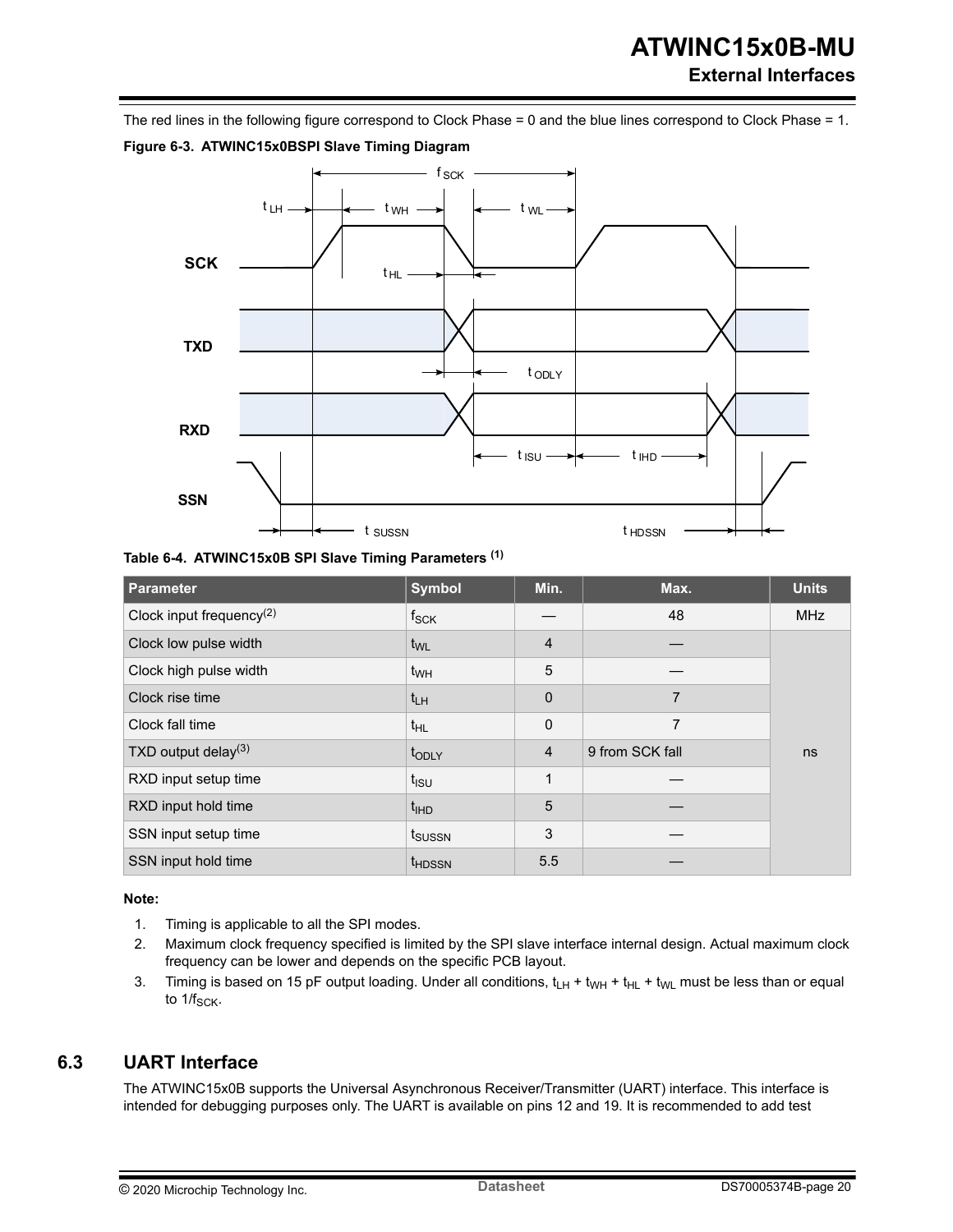<span id="page-20-0"></span>points for these pins. The UART is compatible with the RS-232 standard and the ATWINC15x0B operates as Data Terminal Equipment (DTE). It has a two-pin RXD/TXD interface.

The following is the default configuration for accessing the UART interface of the ATWINC15x0B:

- Baud rate: 460800
- Data: 8 bit
- Parity: None
- Stop bit: 1 bit
- Flow control: None

It also has RX and TX FIFOs, which ensure reliable high-speed reception and low software overhead transmission. FIFO size is 4 x 8 for both RX and TX direction. The UART also has status registers showing the number of received characters available in the FIFO and various error conditions, as well the ability to generate interrupts based on these status bits.

An example of the UART receiving or transmitting a single packet is shown in the following figure. This example shows 7-bit data (0x45), odd parity and two stop bits.

#### **Figure 6-4. Example of UART RX or TX Packet**



#### **6.4 GPIO Pins**

Seven General Purpose Input/Output (GPIO) pins, labeled GPIO 0 to 6, are available to allow for application specific functions. Each GPIO pin can be programmed as an input (the value of the pin can be read by the host or internal processor) or as an output (the output values can be programmed by the host or internal processor), where the default mode after power-up is input.

**Note:**  Usage of the GPIO functionality is not supported by the WINC15x0 FW. The datasheet will be updated once the support for this feature is added.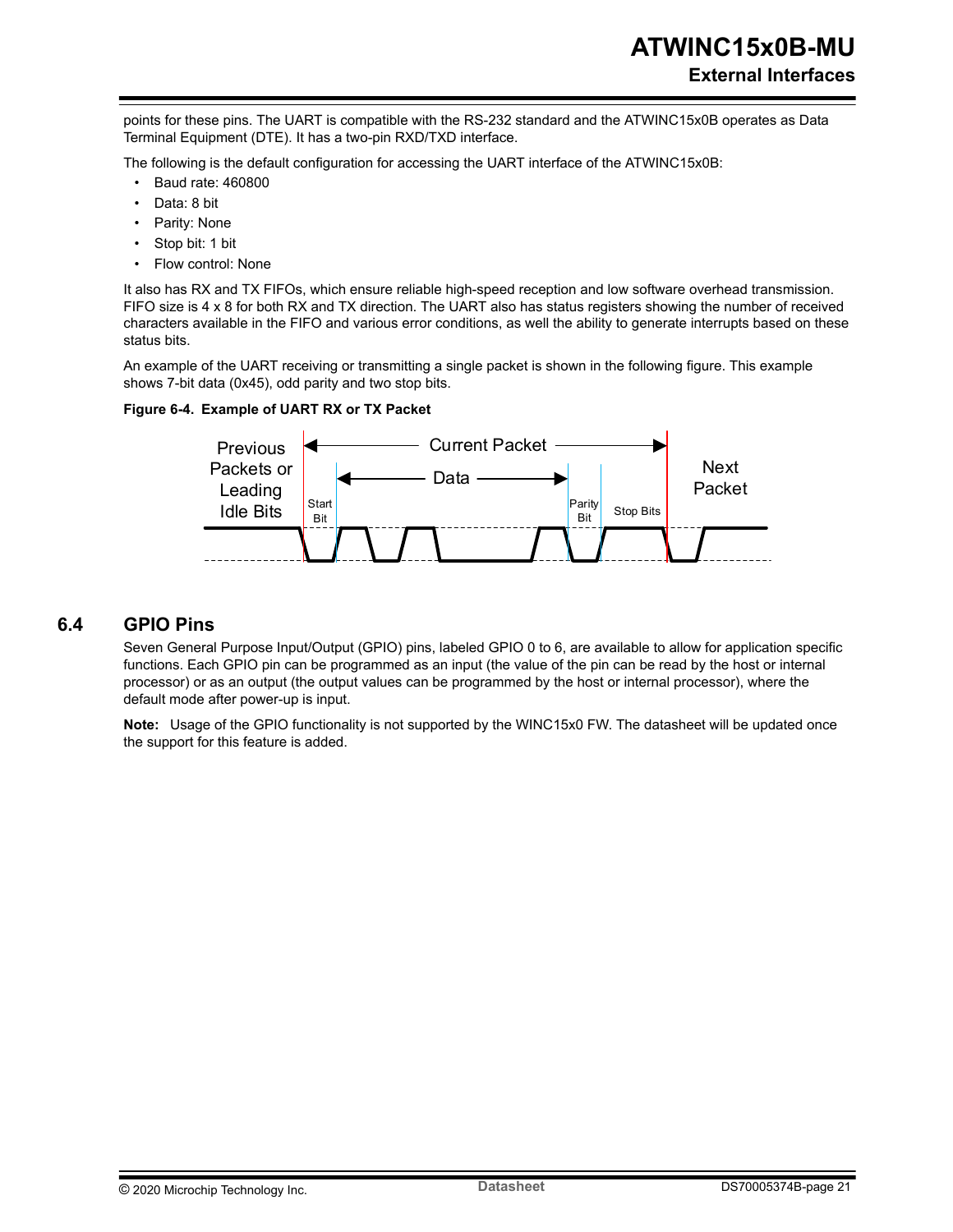# <span id="page-21-0"></span>**7. Power Management**

#### **7.1 Power Architecture**

The ATWINC15x0B uses an innovative power architecture to eliminate the need for external regulators and reduce the number of off-chip components. This architecture is shown in the following figure. The Power Management Unit (PMU) has a DC/DC Converter that converts VBATT to the core supply used by the digital and RF/AMS blocks. The following table shows the typical values for the digital and RF/AMS core voltages. The PA and eFuse are supplied by dedicated LDOs, and the VCO is supplied by a separate LDO structure.







| <b>Parameter</b>                | Typical |
|---------------------------------|---------|
| RF/AMS Core Voltage (VREG BUCK) | 1.25V   |
| Digital Core Voltage (VDDC)     | 1.10V   |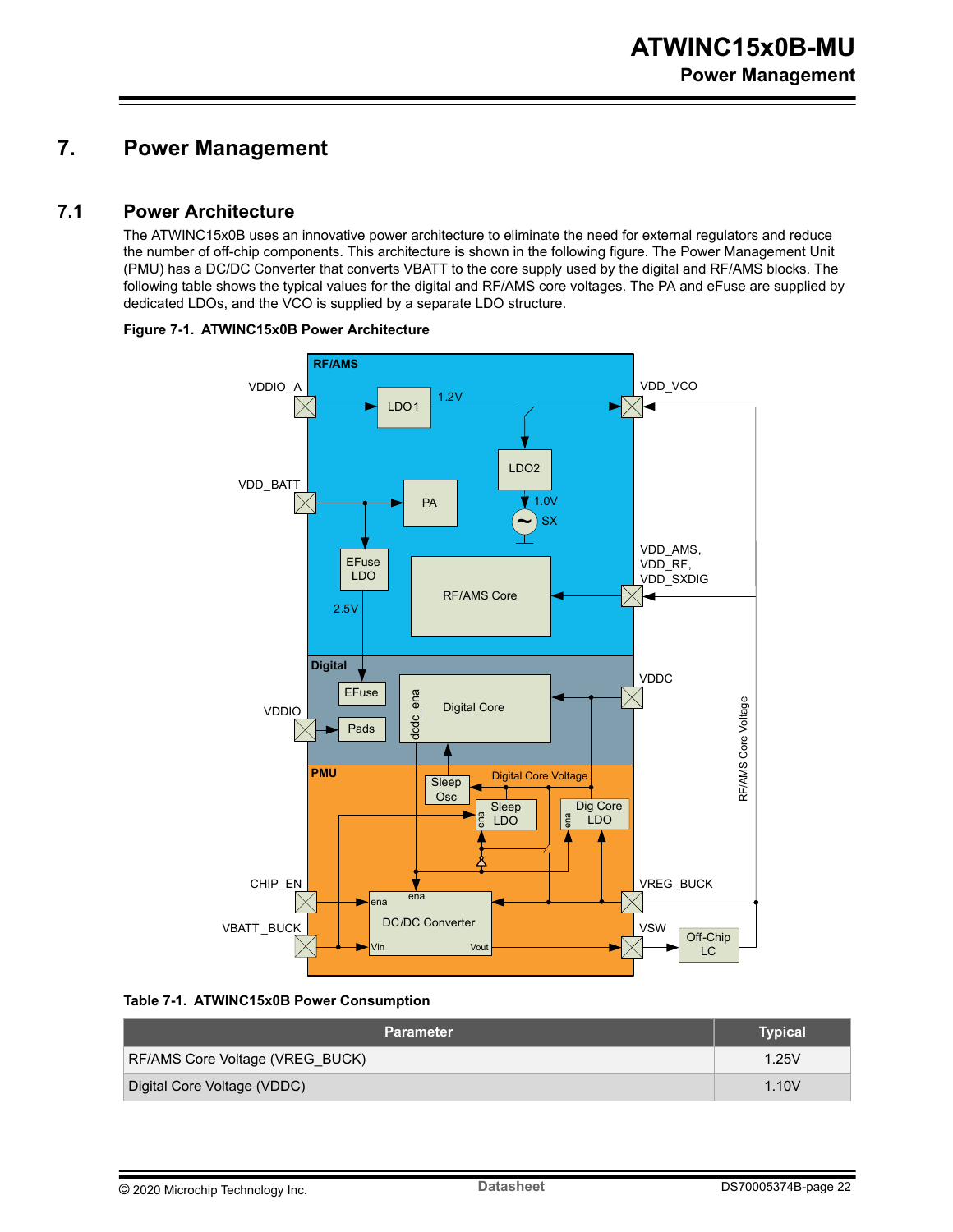<span id="page-22-0"></span>The power connections in [Figure 7-1](#page-21-0) provide a conceptual framework for understanding the ATWINC15x0B power architecture. For more details on reference design, see [9. Reference Design](#page-30-0) for an example of power supply connections, including proper isolation of the supplies used by the digital and RF/AMS blocks.

### **7.2 Power Consumption**

#### **7.2.1 Description of Device States**

The ATWINC15x0B has several device states:

- ON Transmit Device is actively transmitting an 802.11 signal with highest output power and nominal current consumption
- ON\_Receive Device is actively receiving an 802.11 signal with lowest sensitivity and nominal current consumption
- ON Doze Device is ON but is neither transmitting nor receiving
- Power Down Device core supply off (leakage)
- IDLE connect Device is connected with one DTIM beacon interval

The following pins are used to switch between the ON and Power\_Down states:

- CHIP EN Device pin (pin 23) used to enable DC/DC Converter
- VDDIO I/O supply voltage from external supply

In the ON states, VDDIO is ON and CHIP\_EN is high (at VDDIO voltage level). To switch between the ON states and Power\_Down state CHIP\_EN has to change between high and low (GND) voltage. When VDDIO is OFF and CHIP\_EN is low, the chip is powered off with no leakage (for more information, refer to 7.2.2 Restrictions for Power States).

#### **7.2.2 Restrictions for Power States**

When no power is supplied to the device, that is, the DC/DC Converter output and VDDIO are OFF (at ground potential), a voltage cannot be applied to the device pins because each pin contains an ESD diode from the pin to supply. This diode turns on when a voltage higher than one diode-drop is supplied to the pin.

If a voltage must be applied to the signal pads while the chip is in a low-power state, the VDDIO supply must be on so the SLEEP or Power Down state can be used.

Similarly, to prevent the pin-to-ground diode from turning on, do not apply a voltage that is more than one diode-drop below the ground to any pin.

#### **7.3 Power Up/Power Down Sequence**

The power up and power down sequence for ATWINC15x0B is shown in the following figure.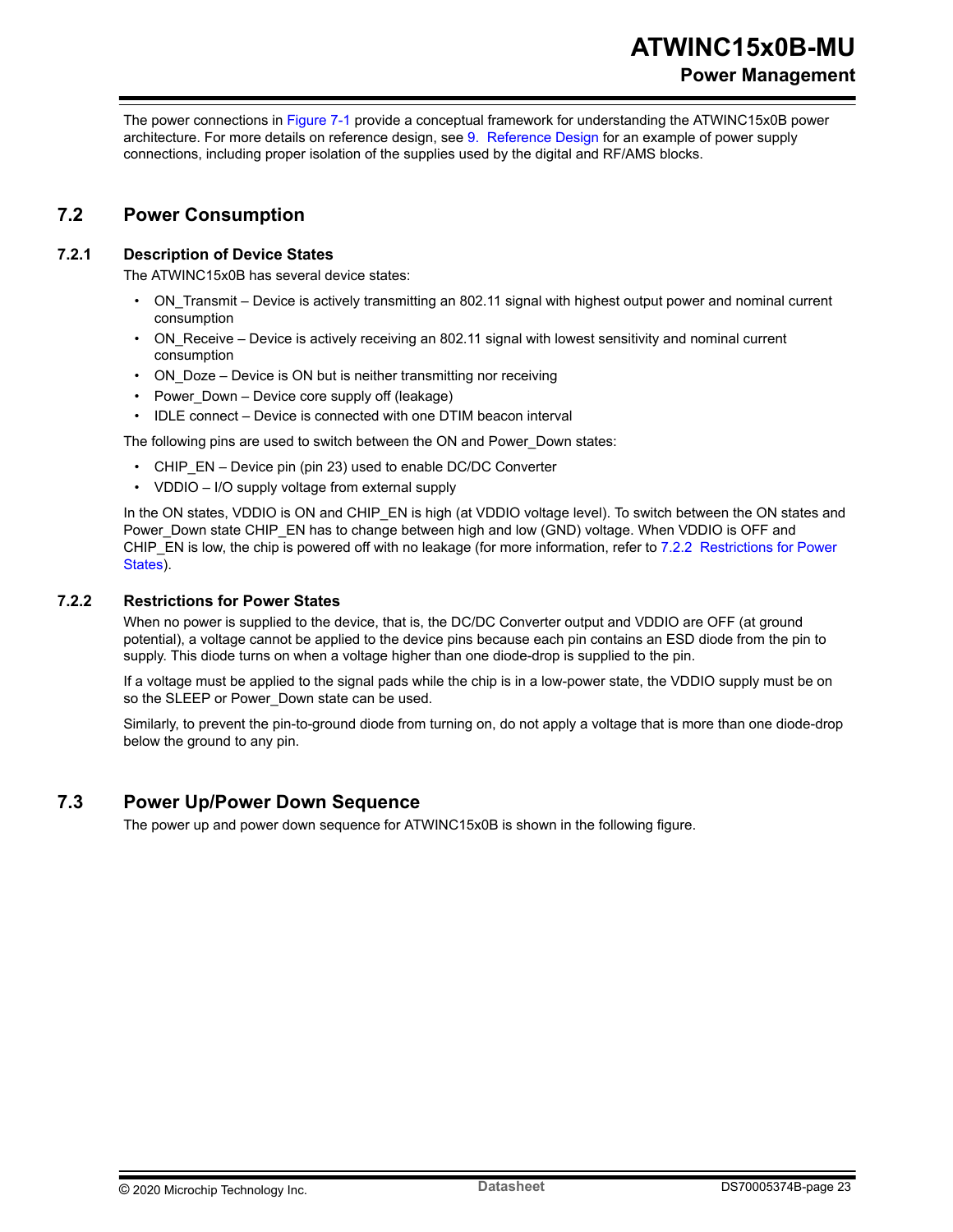### **Power Management**



<span id="page-23-0"></span>**Figure 7-2. ATWINC15x0B Power Up/Down Sequence**

The following table lists the parameters for the timing. **Table 7-2. ATWINC15x0B Power Up/Power Down Sequence**

| <b>Symbol</b>   | Min.     | Max. | <b>Unit</b> | <b>Description</b>                         | <b>Condition</b>                                                                                         |                                                                                                                                            |                                                                                       |
|-----------------|----------|------|-------------|--------------------------------------------|----------------------------------------------------------------------------------------------------------|--------------------------------------------------------------------------------------------------------------------------------------------|---------------------------------------------------------------------------------------|
| $t_A$           | $\Omega$ |      |             | VBATT rise to<br><b>VDDIO</b> rise         | VBATT and VDDIO can rise<br>simultaneously or can be tied together.<br>VDDIO must not rise before VBATT. |                                                                                                                                            |                                                                                       |
| $t_{B}$         | 0        |      | ms          |                                            | VDDIO rise to<br>CHIP EN rise                                                                            | CHIP EN must not rise before VDDIO.<br>CHIP EN must be driven high or low,<br>not left floating.                                           |                                                                                       |
| $t_{\rm C}$     | 5        |      |             |                                            | CHIP EN rise to<br><b>RESETN</b> rise                                                                    | This delay is needed because XO clock<br>must stabilize before RESETN<br>removal. RESETN must be driven high<br>or low, not left floating. |                                                                                       |
| $t_{A'}$        | $\Omega$ |      |             | VDDIO fall to<br><b>VBATT</b> fall         | VBATT and VDDIO can fall<br>simultaneously or can be tied together.<br>VBATT must not fall before VDDIO. |                                                                                                                                            |                                                                                       |
| t <sub>R'</sub> | 0        |      |             |                                            |                                                                                                          | CHIP EN fall to<br><b>VDDIO</b> fall                                                                                                       | VDDIO must not fall before CHIP EN.<br>CHIP EN and RESETN can fall<br>simultaneously. |
| $t_{C'}$        | $\Omega$ |      |             | <b>RESETN</b> fall to<br><b>VDDIO</b> fall | VDDIO must not fall before RESETN.<br>RESETN and CHIP_EN can fall<br>simultaneously.                     |                                                                                                                                            |                                                                                       |

# **7.4 Digital I/O Pin Behavior During Power-Up Sequences**

The following table represents digital I/O pin states corresponding to the device power modes.

**Table 7-3. ATWINC15x0B Digital I/O Pin Behavior in Different Device States**

| <b>Device State</b>            | <b>VDDIO</b> | <b>CHIP EN</b> | <b>RESETN</b> | <b>Output Driver</b> | Input<br>driver | <b>Pull-Up/Down</b><br>Resistor <sup>(1)</sup> |
|--------------------------------|--------------|----------------|---------------|----------------------|-----------------|------------------------------------------------|
| Power Down:<br>core supply off | High         | Low            | Low           | Disabled (Hi-Z)      | <b>Disabled</b> | <b>Disabled</b>                                |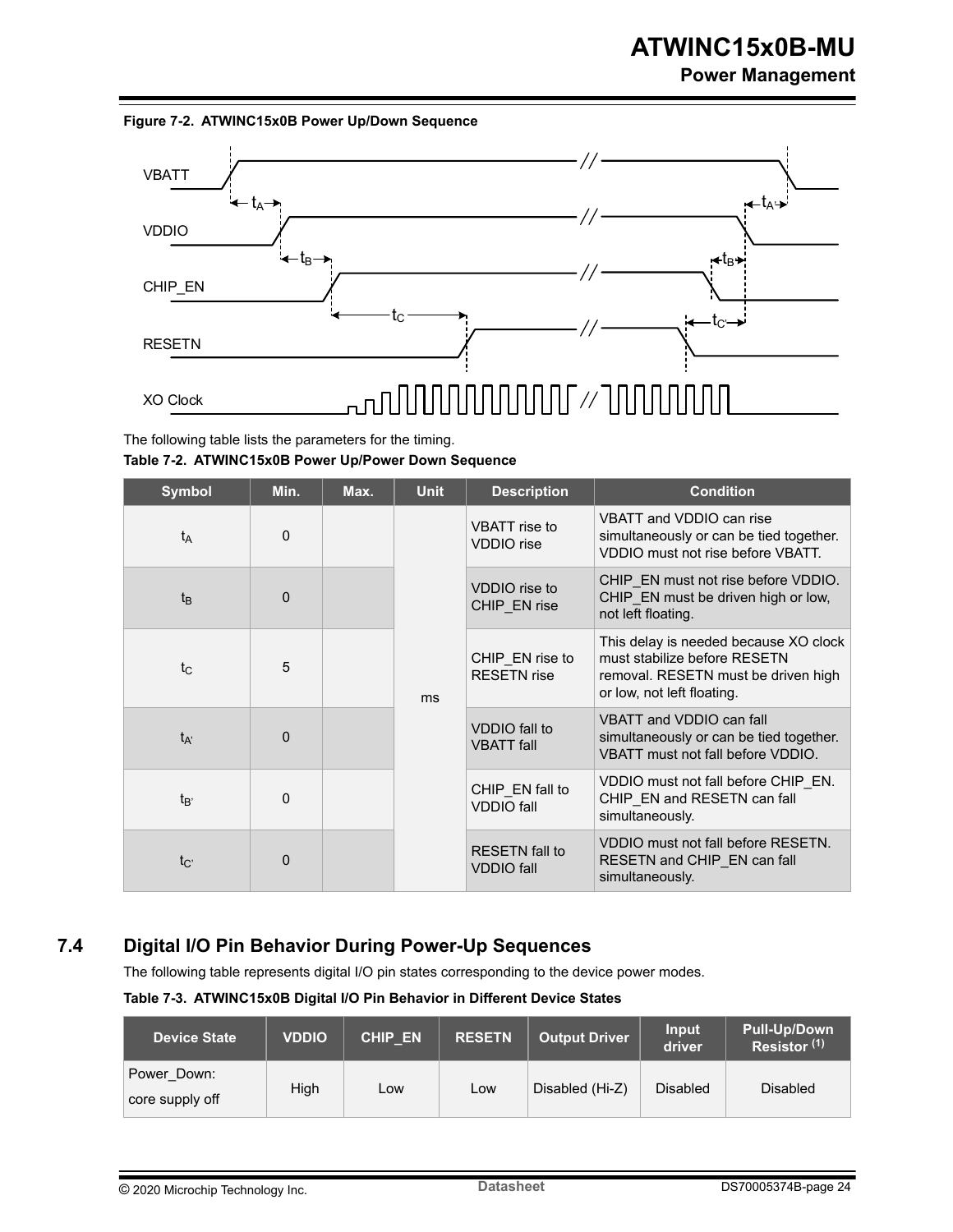### **Power Management**

<span id="page-24-0"></span>

| continued                                                                                      |              |         |               |                                                                             |                                       |                                                                             |
|------------------------------------------------------------------------------------------------|--------------|---------|---------------|-----------------------------------------------------------------------------|---------------------------------------|-----------------------------------------------------------------------------|
| <b>Device State</b>                                                                            | <b>VDDIO</b> | CHIP_EN | <b>RESETN</b> | <b>Output Driver</b>                                                        | <b>Input</b><br>driver                | <b>Pull-Up/Down</b><br>Resistor <sup>(1)</sup>                              |
| Power-On Reset:<br>core supply on, hard<br>reset on                                            | High         | High    | Low           | Disabled (Hi-Z)                                                             | <b>Disabled</b>                       | Enabled                                                                     |
| Power-On Default:<br>core supply on,<br>device out of reset<br>but not programmed<br>yet       | High         | High    | High          | Disabled (Hi-Z)                                                             | Enabled                               | Enabled                                                                     |
| On Doze/<br>On Transmit/<br>On Receive:<br>core supply on,<br>device programmed<br>by firmware | High         | High    | High          | Programmed by<br>firmware for<br>each pin:<br>Enabled or<br><b>Disabled</b> | Opposite of<br>Output<br>Driver state | Programmed by<br>firmware for each<br>pin:<br>Enabled or<br><b>Disabled</b> |

#### **Note:**

1. The pull-up/pull-down resistor value used is 96 kΩ ±10%.

### **7.5 Chip Reset**

If a chip reset is performed on the ATWINC15x0B, the RESETN signal must be pulsed low for a minimum of 1 µs to reset the device successfully.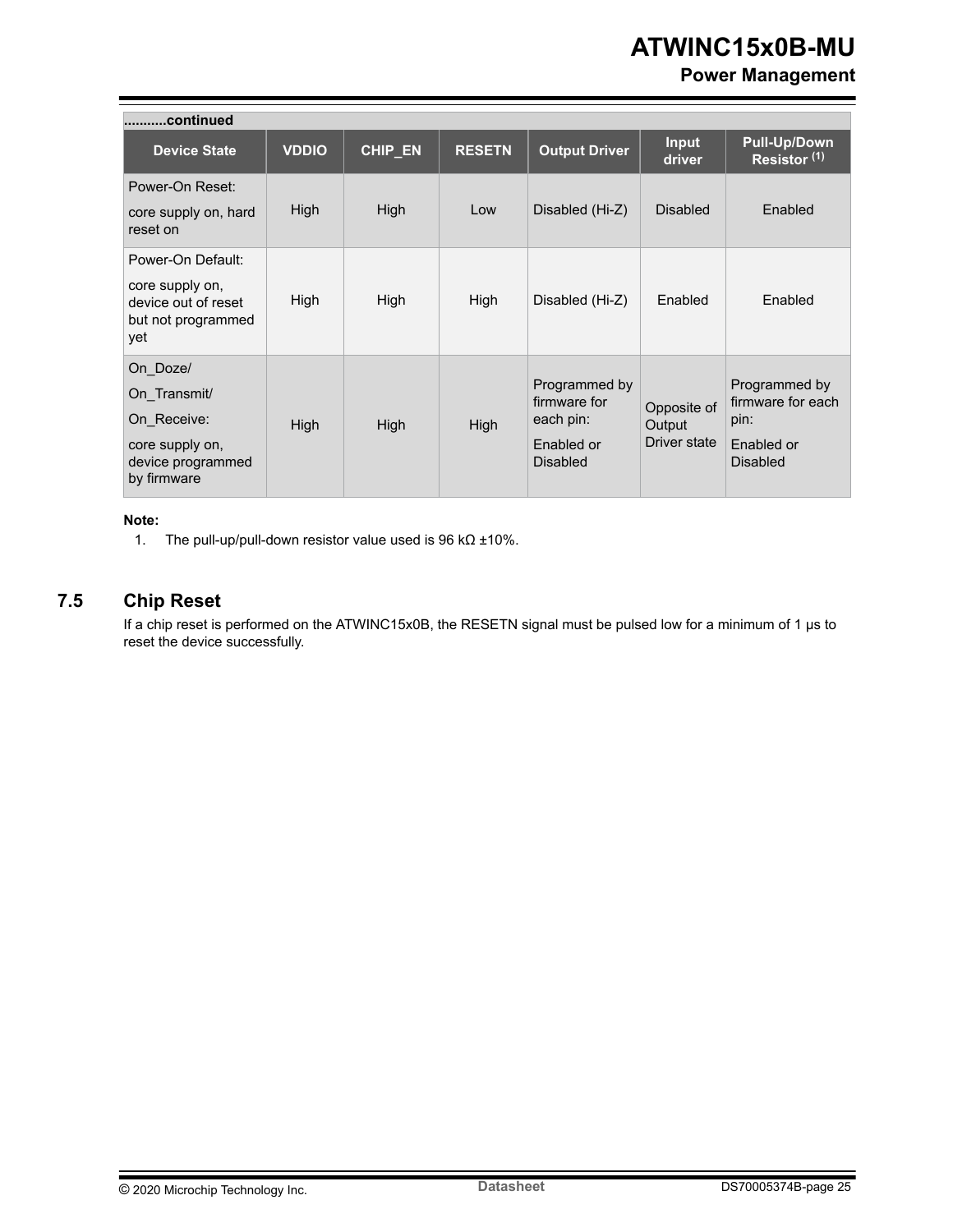# <span id="page-25-0"></span>**8. Electrical Specifications**

### **8.1 Absolute Maximum Ratings**

The values listed in this section are the ratings that can be peaked by the device, but not sustained without causing irreparable damage to the device.

| <b>Characteristic</b>       | <b>Symbol</b>           | Min.                           | Max.                                | Unit |
|-----------------------------|-------------------------|--------------------------------|-------------------------------------|------|
| Core supply voltage         | $V_{DDC}$               | $-0.3$                         | 1.5                                 |      |
| I/O supply voltage          | V <sub>DDIO</sub>       | $-0.3$                         | 5.0                                 |      |
| Battery supply voltage      | V <sub>BATT</sub>       | $-0.3$                         | 5.0                                 | V    |
| Digital input voltage       | $V_{IN}$ <sup>(1)</sup> | $-0.3$                         | <b>VDDIO</b>                        |      |
| Analog input voltage        | $V_{AlN}$ (2)           | $-0.3$                         | 1.5                                 |      |
| <b>ESD Human Body Model</b> | $V_{ESDHBM}^{(3)}$      | -1000, -2000 (see notes below) | $+1000$ , $+2000$ (see notes below) |      |
| Storage Temperature         | <b>TA</b>               | $-40$                          | 125                                 | °C   |
| <b>Junction Temperature</b> |                         |                                | 125                                 |      |
| RF input power max          |                         |                                | 23                                  | dBm  |

**Table 8-1. ATWINC15x0B Absolute Maximum Ratings**

#### **Notes:**

- 1.  $V_{IN}$  corresponds to all the digital pins.
- 2. V<sub>AIN</sub> corresponds to the following analog pins: VDD\_RF\_RX, VDD\_RF\_TX, VDD\_AMS, RFIOP, RFION, XO\_N, XO\_P, VDD\_SXDIG, VDD\_VCO.
- 3. For  $V_{ESDHBM}$ , each pin is classified as Class 1, Class 2 or both:
	- The Class 1 pins include all the pins (both analog and digital).
	- The Class 2 pins are all digital pins only.
	- V<sub>ESDHBM</sub> is ±1kV for Class1 pins. V<sub>ESDHBM</sub> is ±2kV for Class2 pins.

**CAUTION** Stresses listed in the above table may cause permanent damage to the device. This is a stress rating only. The functional operation of the device at those or any other conditions above those indicated in the operation listings of this specification is not implied. Exposure to maximum rating conditions for extended periods may affect the device reliability.

### **8.2 Recommended Operating Conditions**

The following table provides the recommended operating conditions for ATWINC15x0B.

#### **Table 8-2. ATWINC15x0B Recommended Operating Conditions***(3)*

| <b>Characteristics</b> | <b>Symbol</b>        | Min. | Typ. | Max. | <b>Unit</b> |
|------------------------|----------------------|------|------|------|-------------|
| I/O supply voltage     | $VDDIO_{(1)}$        | 2.7  | 3.3  | 3.6  |             |
| Battery supply voltage | VBATT <sup>(2)</sup> | 3.0  | 3.3  | 4.2  |             |
| Operating temperature  |                      | -40  | 25   | 85   | °C          |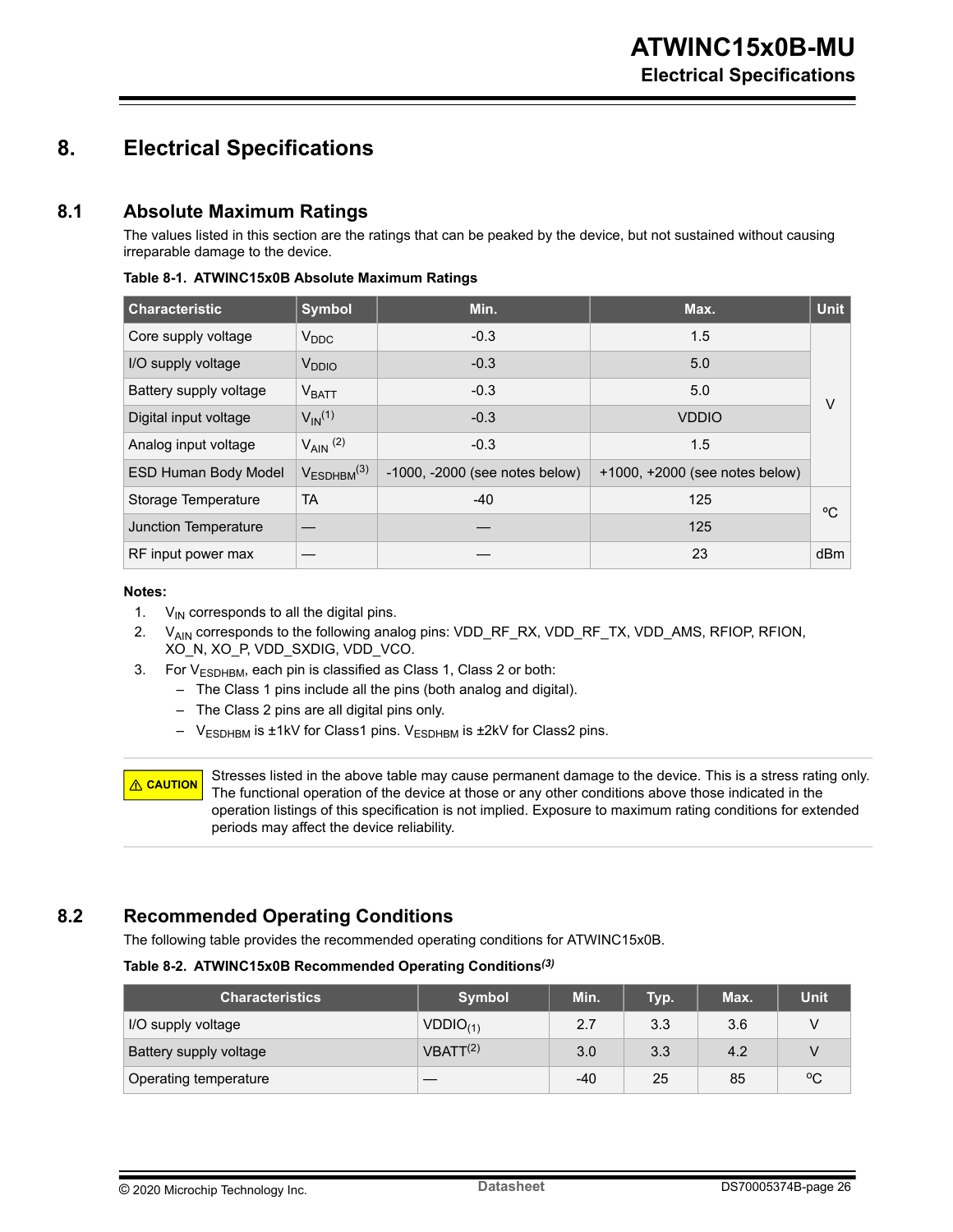#### <span id="page-26-0"></span>**Notes:**

- 1. I/O supply voltage is applied to VDDIO\_A and VDDIO pins.
- 2. Battery supply voltage is applied to VDD\_BATT\_PPA, VDD\_BATT\_PA and VBATT\_BUCK pins.
- 3. For more details on power connections, refer to [7. Power Management](#page-21-0) and Table 8.3.

#### **8.3 DC Electrical Characteristics**

The following table provides the DC characteristics for the ATWINC15x0B digital pads.

#### **Table 8-3. ATWINC15x0B Electrical Characteristics**

| <b>Characteristic</b>                                | Min.              | Typ. | Max.              | <b>Unit</b> |
|------------------------------------------------------|-------------------|------|-------------------|-------------|
| Input low voltage $(V_{IL})$                         | $-0.30$           |      | 0.65              |             |
| Input high voltage $(V_{H})$                         | VDDIO-0.60        |      | <b>VDDIO+0.30</b> | V           |
| Output low voltage $(V_{OL})$                        |                   |      | 0.45              |             |
| Output high voltage $(V_{OH})$                       | <b>VDDIO-0.50</b> |      |                   |             |
| Output loading                                       |                   |      | 20                |             |
| Digital input load                                   |                   |      | 6                 | pF          |
| Pad drive strength (regular pads <sup>(1)</sup> )    | 8                 | 13.5 |                   | mA          |
| Pad drive strength (high-drive pads <sup>(1)</sup> ) | 16                | 27   |                   |             |

#### **Note:**

1. The I2C\_SCL and I2C\_SDA are high-drive pads and all other pads are regular.

### **8.4 Current Consumption in Various Device States**

The following table provides the current consumption of ATWINC15x0B in various device states.

**Table 8-4. ATWINC15x0B Current Consumption**

|                     |                  | <b>Output</b> | <b>Current Consumption (1)</b> |                 |  |
|---------------------|------------------|---------------|--------------------------------|-----------------|--|
| <b>Device State</b> | <b>Code Rate</b> | Power, dBm    | <b>IVBATT</b>                  | <b>IVDDIO</b>   |  |
|                     | 802.11b 1 Mbps   | 17.5          | 268 mA                         | 22 mA           |  |
|                     | 802.11b 11 Mbps  | 18.5          | 264 mA                         | $22 \text{ mA}$ |  |
| ON_Transmit         | 802.11g 6 Mbps   | 17.5          | 269 mA                         | $22 \text{ mA}$ |  |
|                     | 802.11g 54 Mbps  | 16.0          | 266 mA                         | $22 \text{ mA}$ |  |
|                     | 802.11n MCS 0    | 17.0          | 268 mA                         | 22 mA           |  |
|                     | 802.11n MCS 7    | 14.5          | 265 mA                         | $22 \text{ mA}$ |  |
|                     | 802.11b 1 Mbps   | N/A           | 61 mA                          | $22 \text{ mA}$ |  |
|                     | 802.11b 11 Mbps  | N/A           | 61 mA                          | $22 \text{ mA}$ |  |
| ON Receive          | 802.11g 6 Mbps   | N/A           | 61 mA                          | $22 \text{ mA}$ |  |
|                     | 802.11g 54 Mbps  | N/A           | 61 mA                          | $22 \text{ mA}$ |  |
|                     | 802.11n MCS 0    | N/A           | 61 mA                          | 22 mA           |  |
|                     | 802.11n MCS 7    | N/A           | 61 mA                          | $22 \text{ mA}$ |  |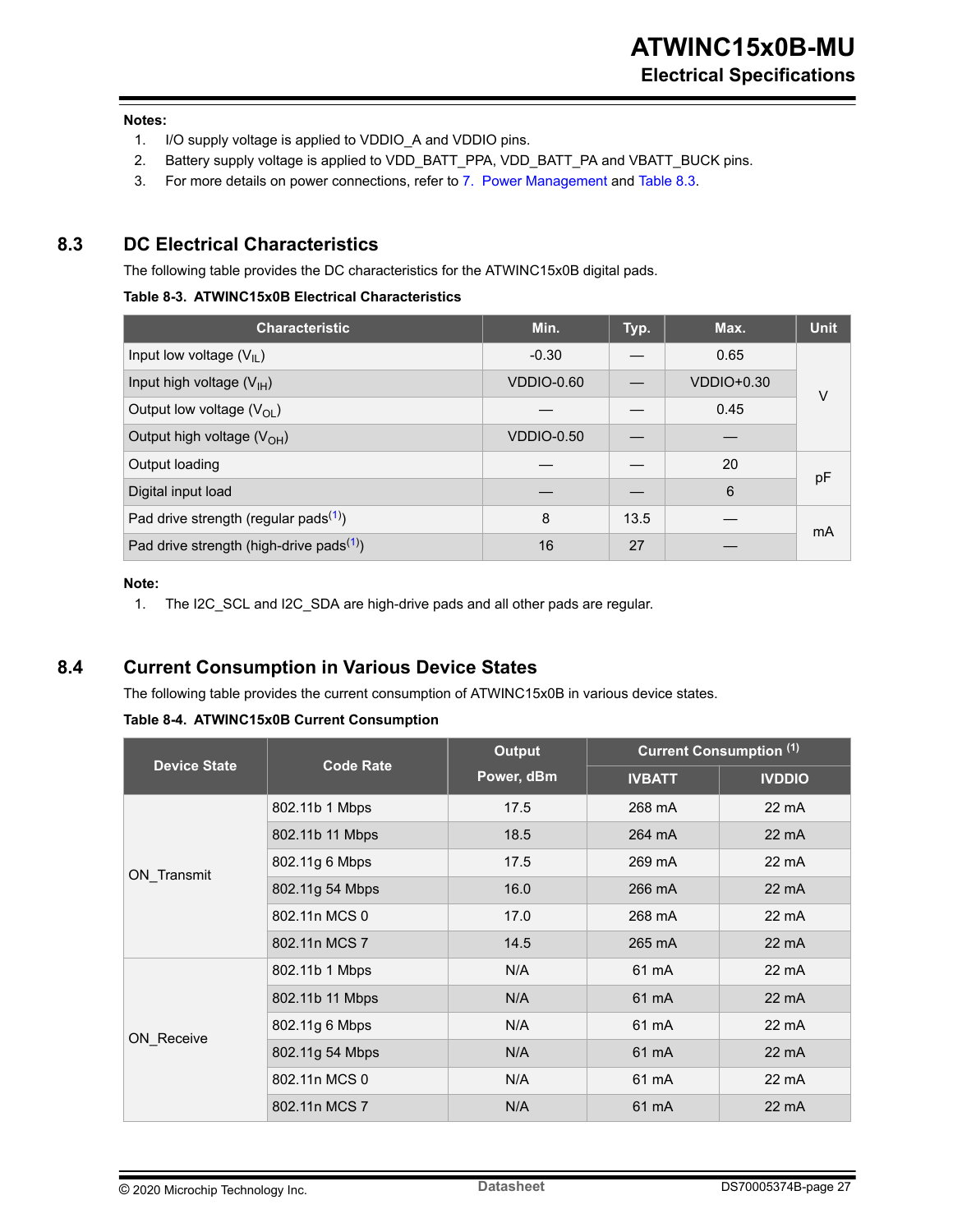# **Electrical Specifications**

<span id="page-27-0"></span>

| continued           |                  |            |                                |               |  |  |  |
|---------------------|------------------|------------|--------------------------------|---------------|--|--|--|
| <b>Device State</b> | <b>Code Rate</b> | Output     | <b>Current Consumption (1)</b> |               |  |  |  |
|                     |                  | Power, dBm | <b>IVBATT</b>                  | <b>IVDDIO</b> |  |  |  |
| ON Doze             | N/A              | N/A        | 380 µA                         | $<$ 10 µA     |  |  |  |
| Power Down          | N/A              | N/A        | $<$ 0.5 µA                     | $<$ 3.5 µA    |  |  |  |

#### **Note:**

1. Conditions: VBATT =3.3V, VDDIO=3.3V and at 25°C

### **8.5 Wi-Fi Performance Characteristics**

#### **8.5.1 Receiver Performance**

The following table shows the typical Receiver performance for the ATWINC15x0B.

#### **Table 8-5. ATWINC15x0B Receiver Performance**

| <b>Parameter</b> | <b>Description</b> | Min.                     | Typ.    | Max.                           | Unit       |  |  |  |  |
|------------------|--------------------|--------------------------|---------|--------------------------------|------------|--|--|--|--|
| Frequency        |                    | 2,412                    |         | 2,484                          | <b>MHz</b> |  |  |  |  |
| Sensitivity      | 1 Mbps DSS         |                          | $-95$   |                                |            |  |  |  |  |
| 802.11b          | 2 Mbps DSS         |                          | $-90$   |                                | dBm        |  |  |  |  |
| (8% PER)         | 5.5 Mbps DSS       |                          | $-92$   |                                |            |  |  |  |  |
|                  | 11 Mbps DSS        |                          | $-86$   |                                |            |  |  |  |  |
| Sensitivity      | 6 Mbps OFDM        |                          | $-90$   |                                |            |  |  |  |  |
| 802.11g          | 9 Mbps OFDM        |                          | $-89$   | $\qquad \qquad$                |            |  |  |  |  |
| (10% PER)        | 12 Mbps OFDM       |                          | $-88$   | $\qquad \qquad -$              |            |  |  |  |  |
|                  | 18 Mbps OFDM       |                          | $-85$   |                                | dBm        |  |  |  |  |
|                  | 24 Mbps OFDM       |                          | $-83$   |                                |            |  |  |  |  |
|                  | 36 Mbps OFDM       |                          | $-80$   | $\overline{\phantom{0}}$       |            |  |  |  |  |
|                  | 48 Mbps OFDM       |                          | $-76$   |                                |            |  |  |  |  |
|                  | 54 Mbps OFDM       |                          | $-74$   | $\overline{\phantom{0}}$       |            |  |  |  |  |
| Sensitivity      | MCS <sub>0</sub>   |                          | $-89$   | $\qquad \qquad$                |            |  |  |  |  |
| 802.11n          | MCS <sub>1</sub>   |                          | $-87$   |                                |            |  |  |  |  |
| (10% PER)        | MCS <sub>2</sub>   |                          | $-85$   | —                              |            |  |  |  |  |
| (BW=20 MHz)      | MCS <sub>3</sub>   |                          | $-82$   |                                | dBm        |  |  |  |  |
|                  | MCS <sub>4</sub>   |                          | $-77$   | $\qquad \qquad \longleftarrow$ |            |  |  |  |  |
|                  | MCS <sub>5</sub>   |                          | $-74$   | $\qquad \qquad \longleftarrow$ |            |  |  |  |  |
|                  | MCS <sub>6</sub>   |                          | $-72$   |                                |            |  |  |  |  |
|                  | MCS <sub>7</sub>   | $\overline{\phantom{0}}$ | $-70.5$ | $\overline{\phantom{0}}$       |            |  |  |  |  |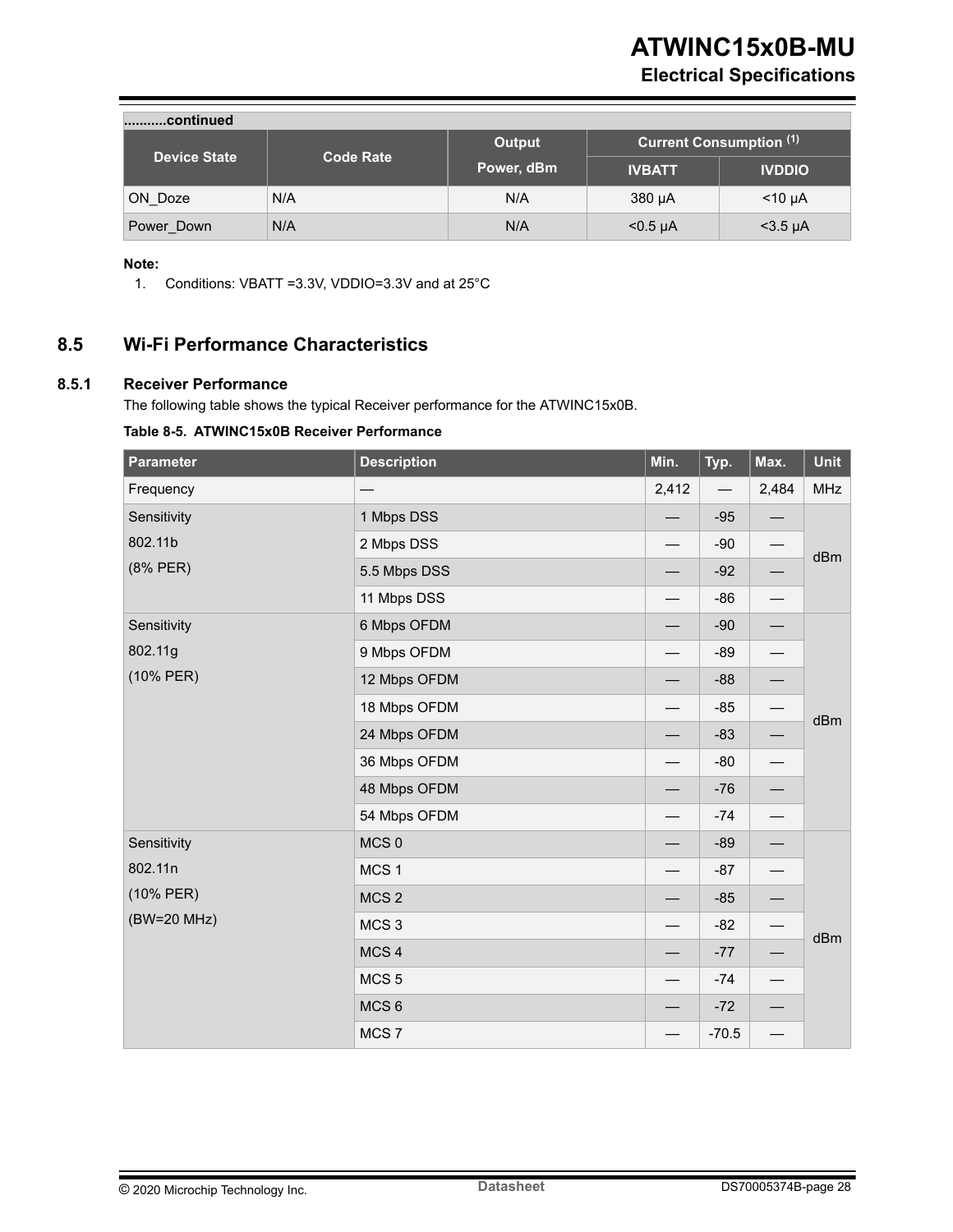<span id="page-28-0"></span>

| continued                    |                                     |      |              |      |             |  |  |  |
|------------------------------|-------------------------------------|------|--------------|------|-------------|--|--|--|
| <b>Parameter</b>             | <b>Description</b>                  | Min. | Typ.         | Max. | <b>Unit</b> |  |  |  |
| Maximum receive signal level | 1-11 Mbps DSS                       |      | $\mathbf{0}$ |      |             |  |  |  |
|                              | 6-54 Mbps OFDM                      |      | $\mathbf 0$  |      | dBm         |  |  |  |
|                              | $MCS$ 0 $-7$                        |      | 0            |      |             |  |  |  |
| Adjacent channel rejection   | 1 Mbps DSS (30 MHz offset)          |      | 50           |      |             |  |  |  |
|                              | 11 Mbps DSS (25 MHz offset)         |      | 43           |      |             |  |  |  |
|                              | 6 Mbps OFDM (25 MHz offset)         |      | 40           |      | dB          |  |  |  |
|                              | 54 Mbps OFDM (25 MHz offset)        |      | 25           |      |             |  |  |  |
|                              | $MCS 0 - 20 MHz BW (25 MHz offset)$ |      | 40           |      |             |  |  |  |
|                              | $MCS$ 7 – 20 MHz BW (25 MHz offset) |      | 20           |      |             |  |  |  |
| Cellular blocker immunity    | 776-794 MHz CDMA                    |      | $-14$        |      |             |  |  |  |
|                              | 824-849 MHz GSM                     |      | $-10$        |      |             |  |  |  |
|                              | 880-915 MHz GSM                     |      | $-10$        |      |             |  |  |  |
|                              | 1710-1785 MHz GSM                   |      | $-15$        |      | dBm         |  |  |  |
|                              | 1850-1910 MHz GSM                   |      | $-15$        |      |             |  |  |  |
|                              | 1850-1910 MHz WCDMA                 |      | $-24$        |      |             |  |  |  |
|                              | 1920-1980 MHz WCDMA                 |      | $-24$        |      |             |  |  |  |

#### **8.5.2 Transmitter Performance**

The following table explains the ATWINC15x0B Transmitter performance.

| <b>Parameter</b>       | <b>Description</b> | Min.  | Typ.    | Max.  | <b>Unit</b> |  |
|------------------------|--------------------|-------|---------|-------|-------------|--|
| Frequency              |                    | 2,412 |         | 2,484 | <b>MHz</b>  |  |
| Output power (1, 2, 3) | 802.11b 1 Mbps     |       | 13.6    |       |             |  |
| ON Transmit            | 802.11b 11 Mbps    |       | 15.3    |       |             |  |
|                        | 802.11g 6 Mbps     |       | 18.9    |       | dBm/MHz     |  |
|                        | 802.11g 54 Mbps    |       | 14.3    |       |             |  |
|                        | 802.11n MCS 0      |       | 18.9    |       |             |  |
|                        | 802.11n MCS 7      |       | 12.2    |       |             |  |
| TX power accuracy      |                    |       | ±1.5(3) |       | dB          |  |
| Carrier suppression    |                    |       | 30.0    |       | dBc         |  |
| Harmonic output power  | 2nd                |       |         | $-41$ | dBm/MHz     |  |
|                        | 3rd                |       |         | $-41$ |             |  |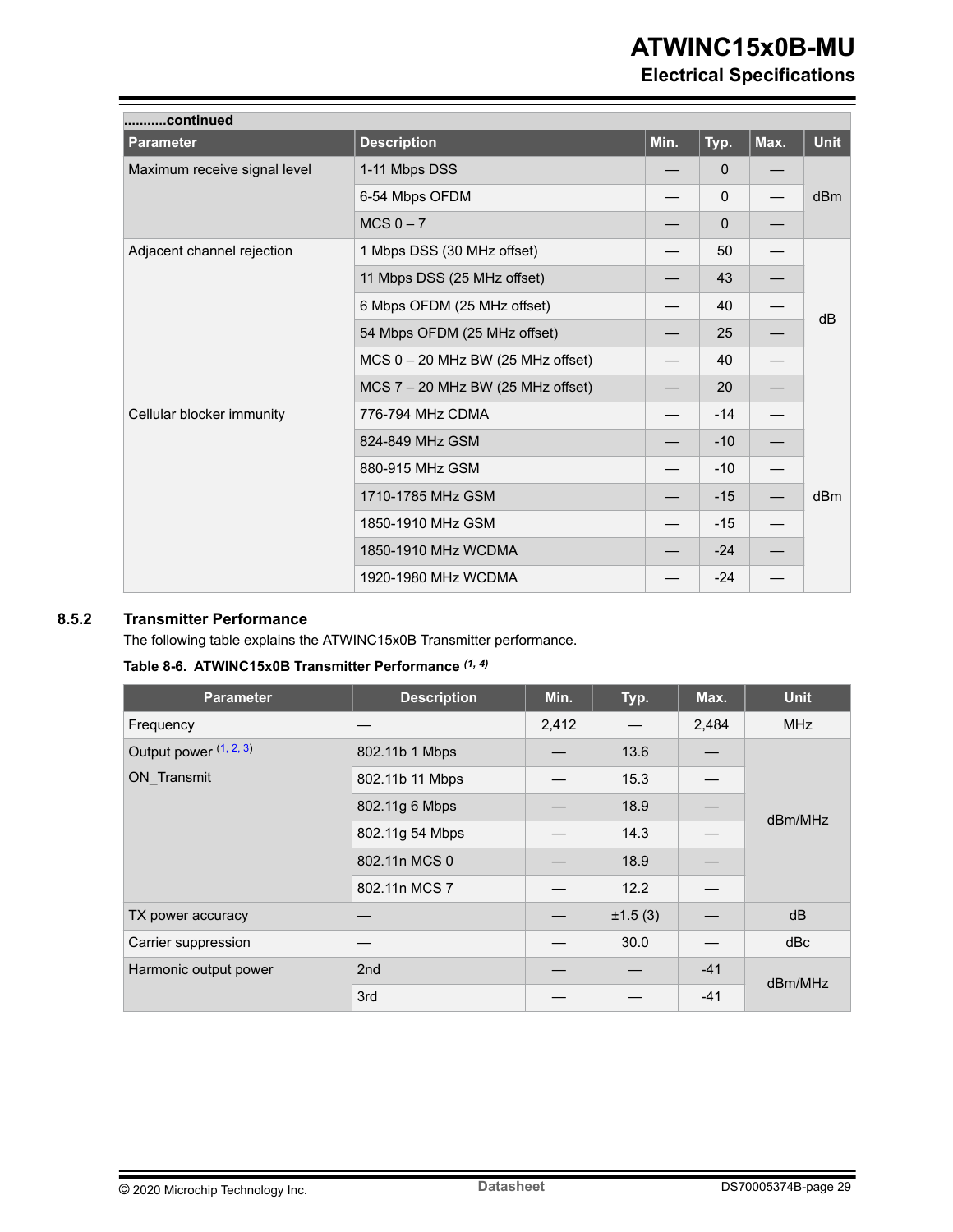#### <span id="page-29-0"></span>**Notes:**

- 1. Measured at 802.11 spec compliant EVM/Spectral Mask.
- 2. Measured at balun output.
- 3. Operating temperature range is -40°C to +85°C. RF performance is assured at room temperature of 25°C with a 2-3 dB change at boundary conditions.
- 4. The availability of some specific channels and/or operational frequency bands are country dependent and must be programmed at the host product factory to match the intended destination. Regulatory bodies prohibit exposing the settings to the end user. This requirement needs to be taken care of via host implementation.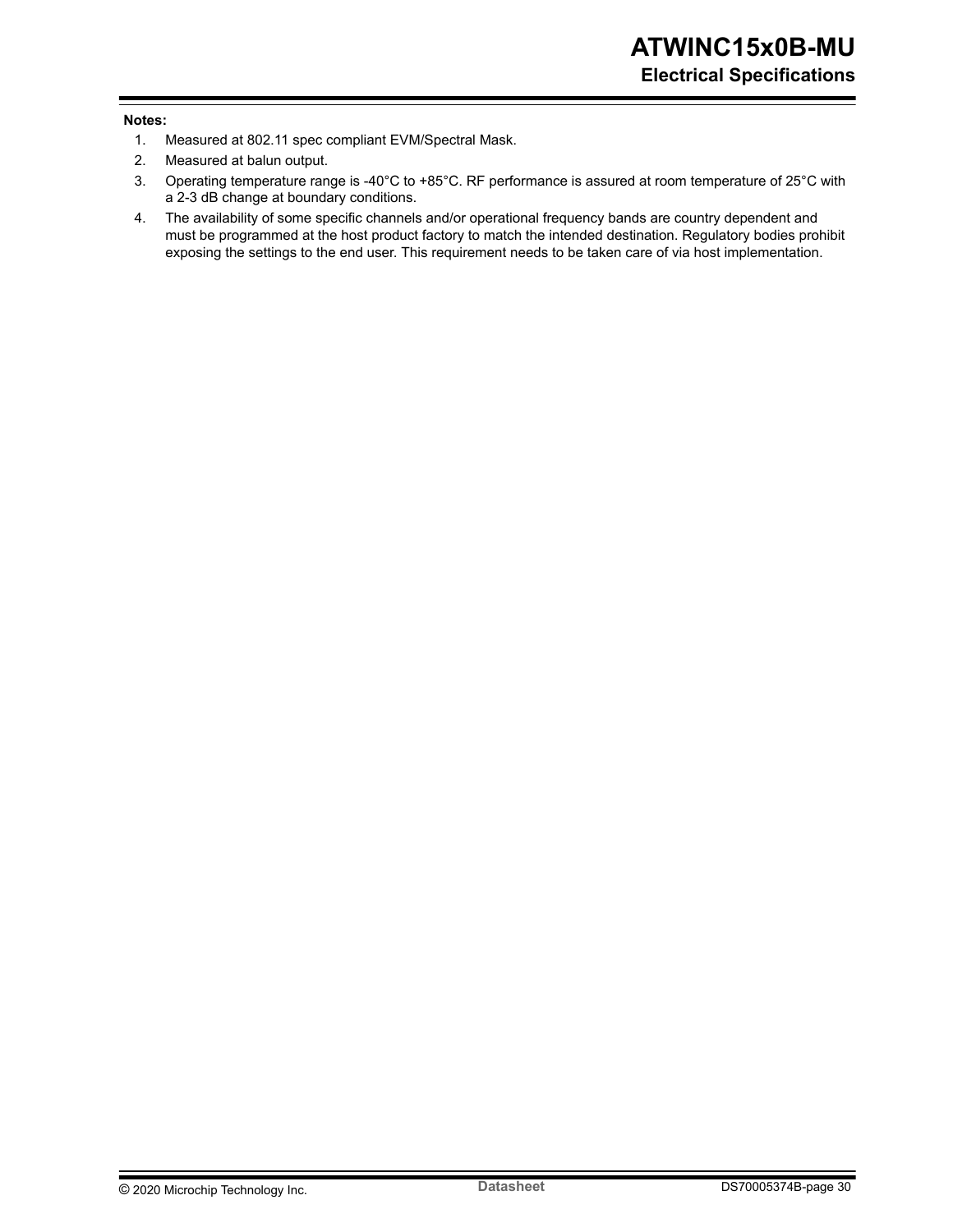# <span id="page-30-0"></span>**9. Reference Design**

**Figure 9-1. ATWINC15x0B Reference Schematic Design (1, 2)**



#### **Notes:**

- 1. Add test points for I2C\_SCL (32) and I2C\_SDA (33) pins.
- 2. Add test points for UART TxD (12) and RxD (19) pins.
- 3. Add a 10 µF and 0.01 µF decoupling capacitor to 1P3V net. Refer to [10.1.3 Power Management Unit](#page-33-0) for layout guidelines.

### **9.1 Bill of Material**

#### **Table 9-1. Bill of Material**

| Item $ $       |   | <b>Qty Reference</b>                                                                  | Value       | <b>Description</b>                                | Manufacturer   Part Number |                    |
|----------------|---|---------------------------------------------------------------------------------------|-------------|---------------------------------------------------|----------------------------|--------------------|
|                | 2 | C1, C3                                                                                | $1.0 \mu F$ | CAP, CER, 1.0 µF,<br>20%, X5R, 0402,<br>6.3V      | Panasonic                  | ECJ-0EB0J105M      |
| $\mathcal{P}$  | 7 | C <sub>2</sub> , C <sub>4</sub> , C <sub>5</sub> ,<br>C6, C8, C11,<br>C <sub>12</sub> | $0.1 \mu F$ | CAP, CER, $0.1 \mu F$ ,<br>10%, X5R, 0402,<br>10V | AVX                        | 0402ZD104KAT2A     |
| 3              |   | C <sub>10</sub>                                                                       | $4.7 \mu F$ | CAP, CER, 4.7 µF,<br>4V, 20%, X5R,<br>0402        | Murata                     | GRM155R60G475ME47D |
| $\overline{4}$ | 2 | C <sub>17</sub> , C <sub>32</sub>                                                     | 1pF         | CAP, CER, 1 pF,<br>50V, NP0, 0201                 | Murata                     | GRM0335C1H1R0CA01D |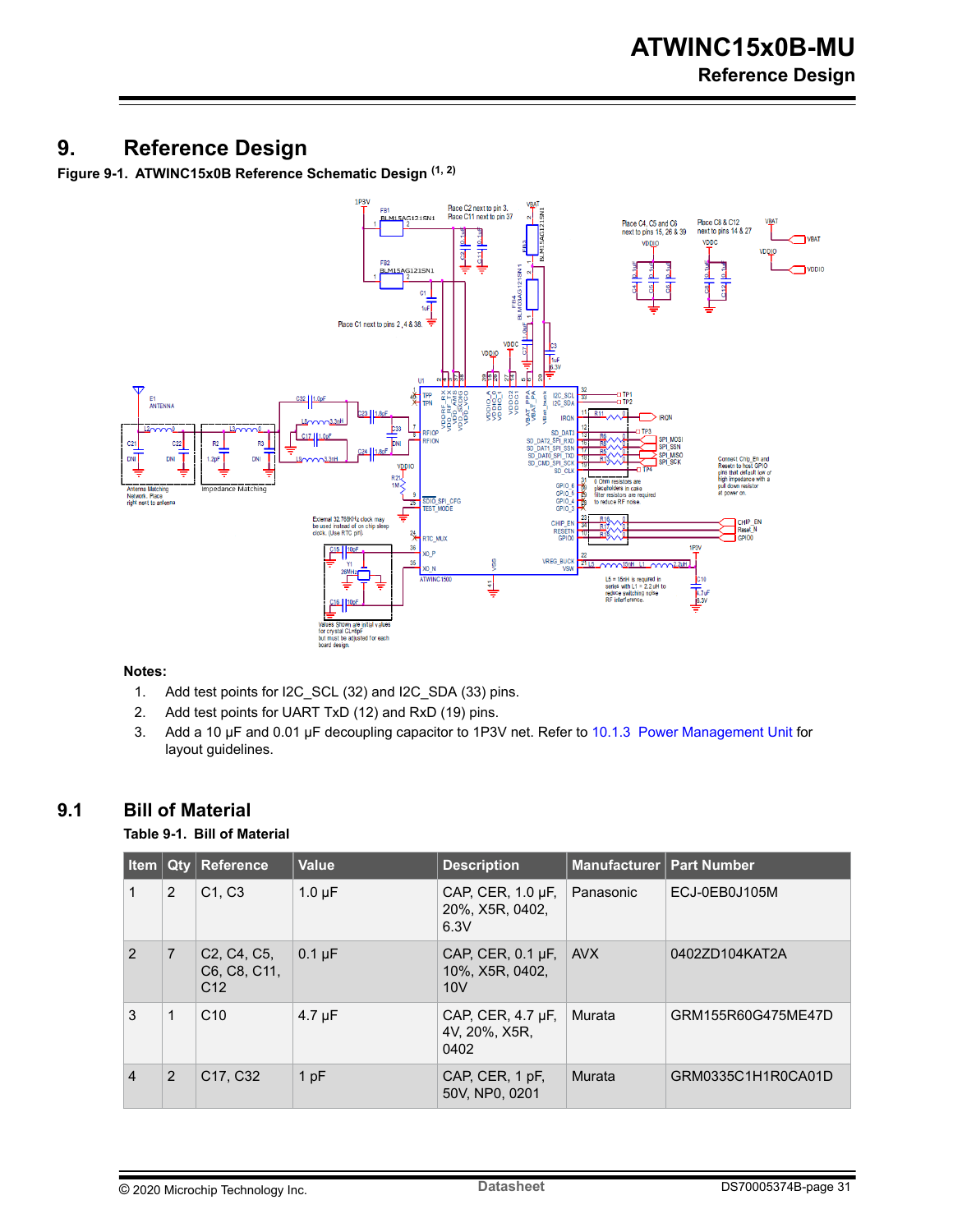# **Reference Design**

|       |                | continued                                                                                                |                  |                                                                         |                     |                        |
|-------|----------------|----------------------------------------------------------------------------------------------------------|------------------|-------------------------------------------------------------------------|---------------------|------------------------|
| Item  | Qty            | Reference                                                                                                | <b>Value</b>     | <b>Description</b>                                                      | <b>Manufacturer</b> | <b>Part Number</b>     |
| 5     | $\overline{2}$ | C15, C16                                                                                                 | 10 pF            | CAP, CER, 10PF,<br>50V, 1%, NP0,<br>0402                                | Murata              | GRM1555C1H100FA01D     |
| $\,6$ | $\overline{2}$ | C23, C24                                                                                                 | $1.8$ pF         | CAP, CER, 1.8 pF,<br>50V, NP0, 0201                                     | Murata              | GRM0335C1H1R8CA01D     |
| 7     | $\mathbf{1}$   | R <sub>2</sub>                                                                                           | $1.2$ pF         | CAP, CER, 1.2PF,<br>50V, NP0, 0201                                      | Murata              | GRM0335C1H1R2CA01D     |
| 8     |                | C21, C22,<br>C33, R3                                                                                     | <b>DNI</b>       |                                                                         |                     |                        |
| 9     | $\mathbf{1}$   | C7                                                                                                       | $1.0 \mu F$      | CAP, CER, 1 µF,<br>4V, 20%, X6S,<br>0201                                | Murata              | GRM033C80G105MEA2D     |
| 10    | 3              | FB1, FB2,<br>FB <sub>3</sub>                                                                             | BLM15AG121SN1    | FERRITE, $120\Omega$<br>@100 MHz, 0402                                  | Murata              | BLM15AG121SN1          |
| 11    | $\mathbf{1}$   | FB4                                                                                                      | BLM03AG121SN1D   | FERRITE BEAD,<br>120Ω, 200 MA,<br>0201                                  | Murata              | BLM03AG121SN1D         |
| 12    | $\mathbf{1}$   | L1                                                                                                       | $2.2 \mu H$      | <b>POWER</b><br>INDUCTOR, 2.2<br>µH, 20%, 750 mA,<br>$0.3\Omega$ , 0603 | Murata              | LQM18PN2R2MFRL         |
| 13    | $\mathbf{1}$   | L5                                                                                                       | 15 nH            | <b>INDUCTOR, 15</b><br>nH, 300 MA, 0402                                 | Murata              | LQG15HS15NJ02D         |
| 15    | $\overline{2}$ | L8, L9                                                                                                   | $3.3$ nH         | INDUCTOR,<br>3.3+/-0.2 nH, 750<br>MA, 0201                              | Murata              | LQP03TN3N3C02D         |
| 16    | 10             | R5, R6, R8,<br>R <sub>11</sub> , R <sub>13</sub> ,<br>R <sub>16</sub> , R <sub>17</sub> ,<br>R18, L2, L3 | 0R               | RESISTOR, Thick<br>Film, $0\Omega$ , 0201                               | Panasonic           | ERJ-1GN0R00C           |
| 17    | $\mathbf{1}$   | R <sub>21</sub>                                                                                          | 1 Mohm           | RESISTOR, Thick<br>Film, 1 MΩ, 0402                                     | Yageo               | RC0100FR-071ML         |
| 18    | $\overline{4}$ | TP1, TP2,<br><b>TP3, TP4</b>                                                                             | Test point       |                                                                         |                     |                        |
| 19    | $\mathbf{1}$   | U <sub>1</sub>                                                                                           | ATWINC1500B-MU-T | IC, WiFi, 40QFN                                                         | Microchip           | ATWINC1510B-MU-T       |
| 20    | $\mathbf{1}$   | Y1                                                                                                       | 26.000 MHz       | CRYSTAL, 26<br>MHz, 10 pF, SMD                                          | Abracon             | ABM10-26.000MHZ-D30-T3 |
| 21    | $\mathbf{1}$   | E1                                                                                                       | Antenna          | 2.4 GHz Antenna                                                         |                     |                        |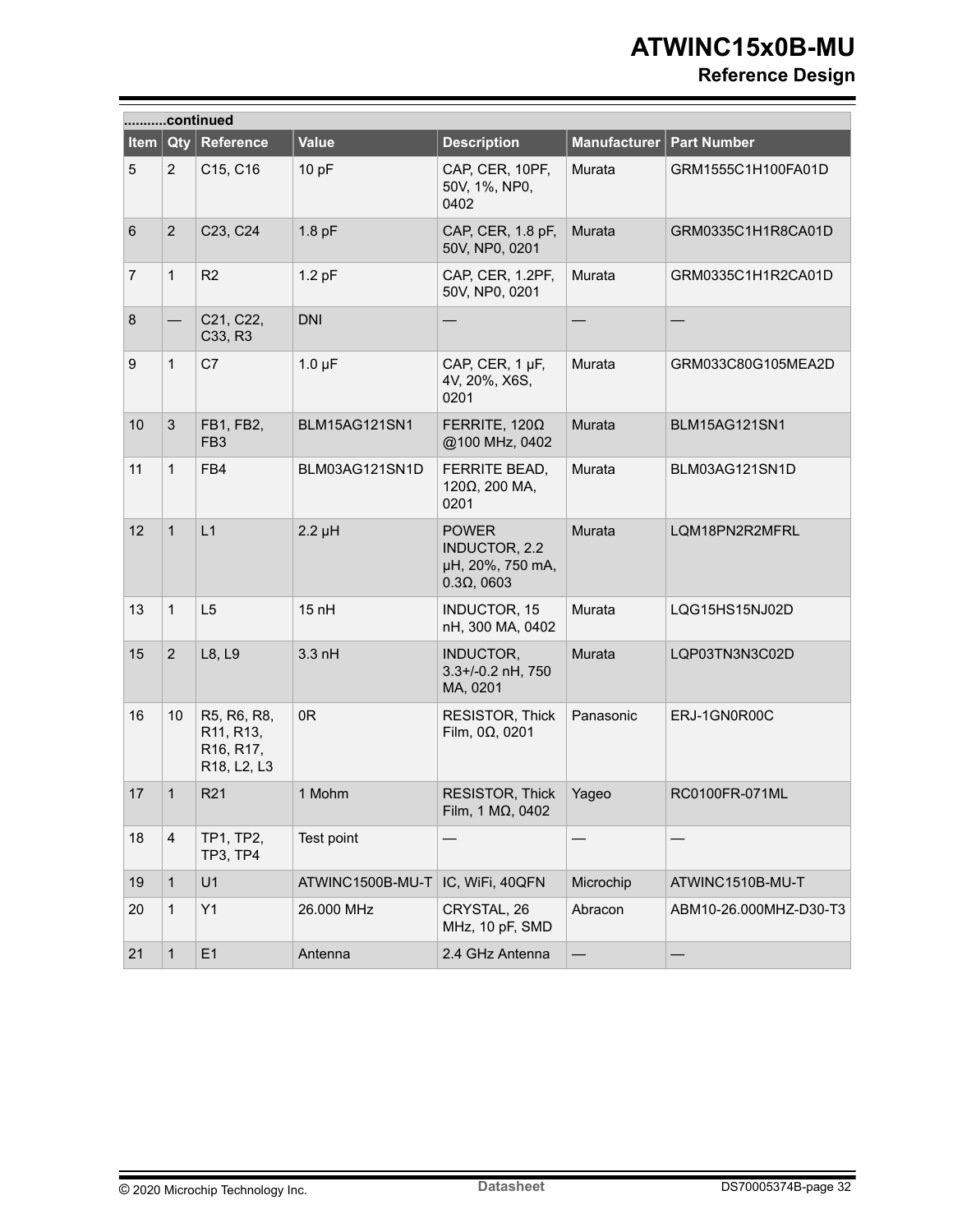# <span id="page-32-0"></span>**10. Design Consideration**

This chapter provides the guidelines on placement and routing to achieve the best performance.

#### **10.1 Placement and Routing Guidelines**

It is critical to follow the recommendations listed below to achieve the best RF performance:

- The board must have a solid ground plane. The center ground pad of the device must be solidly connected to the ground plane by using a 3x3 grid of vias.
- To avoid electromagnetic field blocking, keep any large metal objects as far away from the antenna as possible.
- Do not enclose the antenna within a metal shield.
- Keep noise-radiating components or signals, within the 2.4 GHz to 2.5 GHz frequency band, away from the antenna and shield those components if possible. Any noise radiated from the host board in this frequency band degrades the sensitivity of the chip.

#### **10.1.1 Power and Ground**

- Dedicate the layer immediately below the layer containing the RF traces from the ATWINC15x0B for the ground. Ensure that this ground plane does not get broken up by routes.
- Power traces can be routed on all layers except the ground layer.
- Power supply routes must be heavy copper fill planes to ensure low inductance.
- The power pins of the ATWINC15x0B must have a via directly to the power plane, close to the power pin.
- Decoupling capacitors must have a via next to the capacitor pin and this via must be directly connected to the power plane and avoid a long trace for this connection.
- The ground pad of the decoupling capacitor must have a via directly connected to the ground plane.
- Each decoupling capacitor must have its own via directly connected to the ground plane and directly connected to the power plane next to the pad.
- The decoupling capacitors must be placed as close as possible to the pin that it is filtering.

#### **10.1.2 RF Traces and Components**

The RF trace from RFIOP (Pin #7) and RFION (Pin #8) of the ATWINC15x0B to the balun must be 50Ω differential controlled impedance. The route from the balun to the antenna connector must be a 50Ω controlled impedance trace. This trace must be routed in reference to the ground plane. This ground reference plane must extend entirely under the ATWINC15x0B QFN package and to the sides of the these routes.

- Determine the available PCB stack-ups and the trace dimensions to achieve 50 $\Omega$  single-ended controlled impedance.
- Do not have any signal traces below/adjacent to the RF trace in the PCB.
- Ensure that the RF traces from ATWINC15x0B to the antenna is as short as possible to reduce path losses and to mitigate the trace from picking-up noise.
- Place guard ground vias on either side of the RF trace running from device to the antenna feed point in the PCB.
- Do not use thermal relief pads for the ground pads of all components in the RF path. These component pads must be completely filled with GND copper polygon. Place individual vias to the GND pads of these components.
- It is recommended to have a 3x3 grid of ground vias solidly connecting the exposed ground paddle of the ATWINC15x0B to the ground plane on the inner/other layers of the PCB. This acts as a good ground and thermal conduction path for the ATWINC15x0B.
- Ensure that all digital signals that may be toggling while the ATWINC15x0B is active are placed as far away from the antenna as possible.
- Ensure that the matching components and balun are placed as close to the RFIOP and RFION pins as possible (C33, C23, C24, C17, C32, L8 and L9 in the reference schematic). The following figure shows the placement and routing of these components.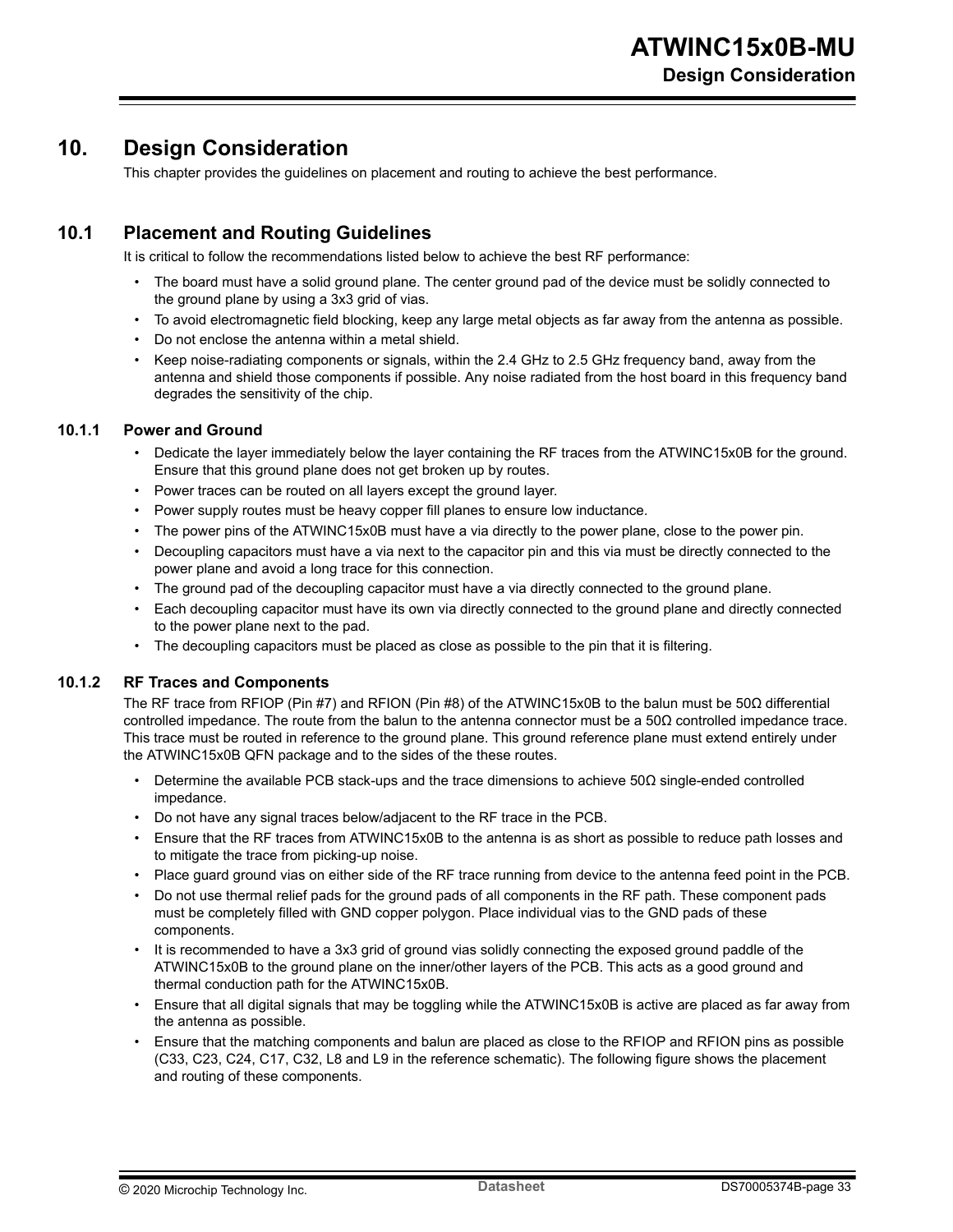# **ATWINC15x0B-MU Design Consideration**



<span id="page-33-0"></span>**Figure 10-1. Placement and Routing of Balun and Matching Components**

#### **10.1.3 Power Management Unit**

The ATWINC15x0B contains an on-chip switching regulator that regulates the  $V_{BAT}$  supply for supplying to the rest of the device. It is crucial to place and route the components associated with this circuit correctly to ensure proper operation and especially to reduce any radiated noise that can be picked up by the antenna and can severely reduce the receiver sensitivity. The external components for the PMU consist of two inductors, L5 = 15 nH and L1 = 2.2 μH, and a capacitor, C10 = 4.7 μF. These components must be placed as close as possible to the ATWINC15x0B pin #21 (VSW).

The trace loop from the VSW pin to the VREG BUCK pin through the components, inductors L5 and L1 and, then, followed by a capacitor, C10, must be as short as possible.

Add a via between C10 and VREG\_BUCK to trace out the 1P3V power rail for adding additional capacitors, 10 uF and 0.01 uF, and further route the trace to power the subsystems VDD\_VCO, VDD\_RF\_RX, VDD\_RF\_TX, VDD\_AMS and VDD\_SXDIG.

The smaller inductor, L5, must be placed closest to pin #21 (VSW). Current flows from pin #21 (VSW) through L5, then L1, then through C10 to the ground and back to the center ground paddle of the ATWINC15x0B package. Place the components so that the current loop is as small as possible. Ensure that there is a ground via to the inner ground plane right next to the ground pin of C10. The ground return path must be extremely low inductance. Failure to provide a short, heavy ground return between the capacitor and the ATWINC15x0B ground pad results in incorrect operation of the on-chip switching regulator. The following figure shows an example placement and routing of these components. The trace that creates the loop is highlighted in red.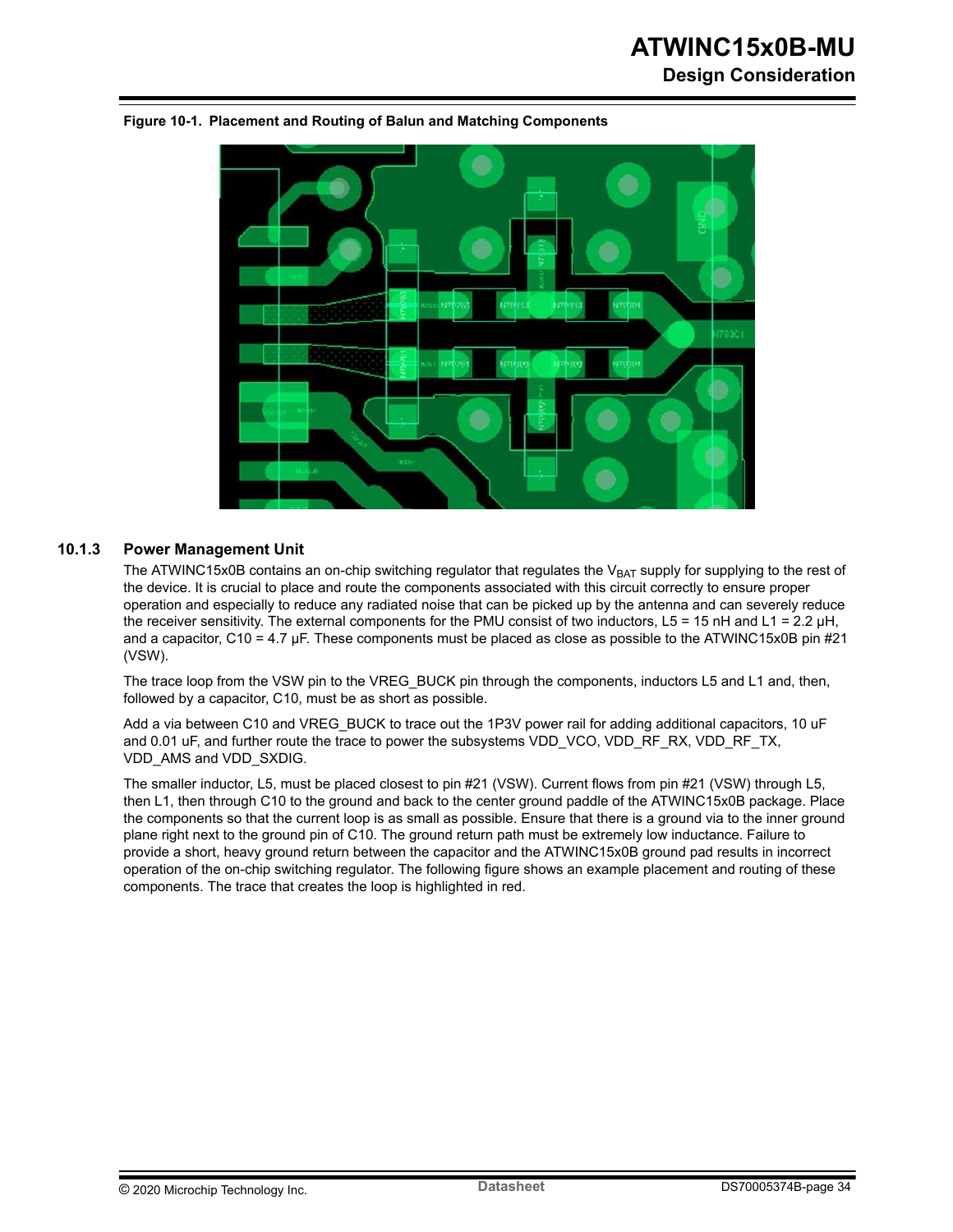# **ATWINC15x0B-MU Design Consideration**



#### **10.1.4 Additional Suggestions**

Ensure that the route traces directly through the pads of all the filter capacitors and not by a stub route. The following figure shows the correct way to route through a capacitor pad.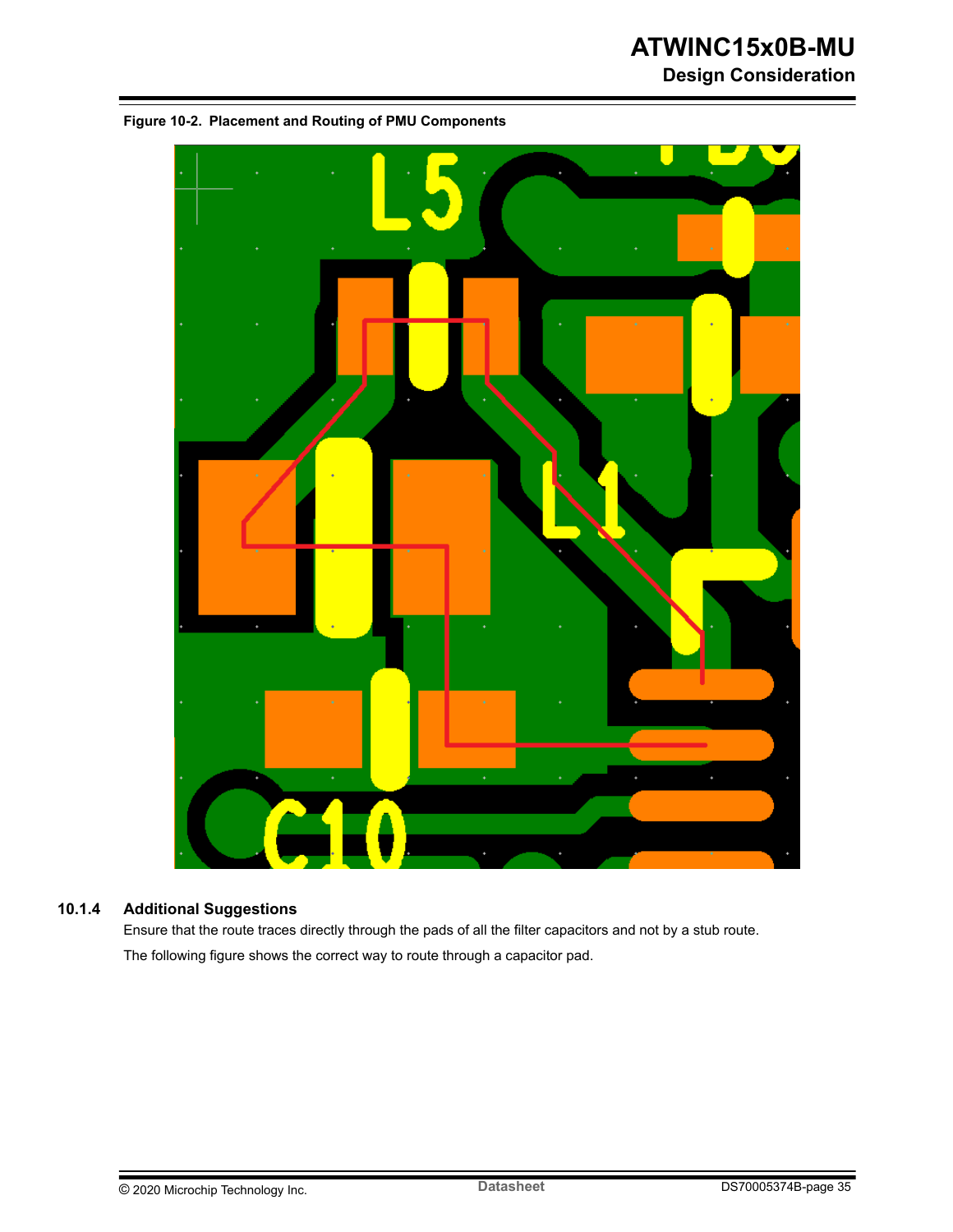#### <span id="page-35-0"></span>**Figure 10-3. Correct Routing Through Capacitor Pad**



The following figure shows a stub route to the capacitor pad. This must be avoided, as it adds additional impedance in series with the capacitor.

#### **Figure 10-4. Incorrect Stub Route To Capacitor Pad**



#### **10.1.5 Ground**

The following are the guidelines for ground vias:

- The center ground pad of the device must be solidly connected to the ground plane by using a 3x3 grid of vias.
- Ground vias must surround the perimeter of the pad.
- One of these ground vias must be placed in the center pad as close as possible to pins #7 (RFIOP) and #8 (RFION).
- The ground via serves as the RF ground return path.
- A ground via must be placed in the center pad and closer to the #21 (VSW) pin.
- This acts as a ground return path for the PMU.

#### **10.2 Sensitive Traces**

This section describes the guidelines for sensitive traces and signals.

#### **10.2.1 Signals**

The following signals are very sensitive to noise and they must be kept as short as possible and kept isolated from all other signals by routing them far away from other traces or by using a ground to shield them. Also, isolate these signals from the noisy traces on the layers above and below them:

- XO\_N
- XO\_P
- RFIOP
- RFION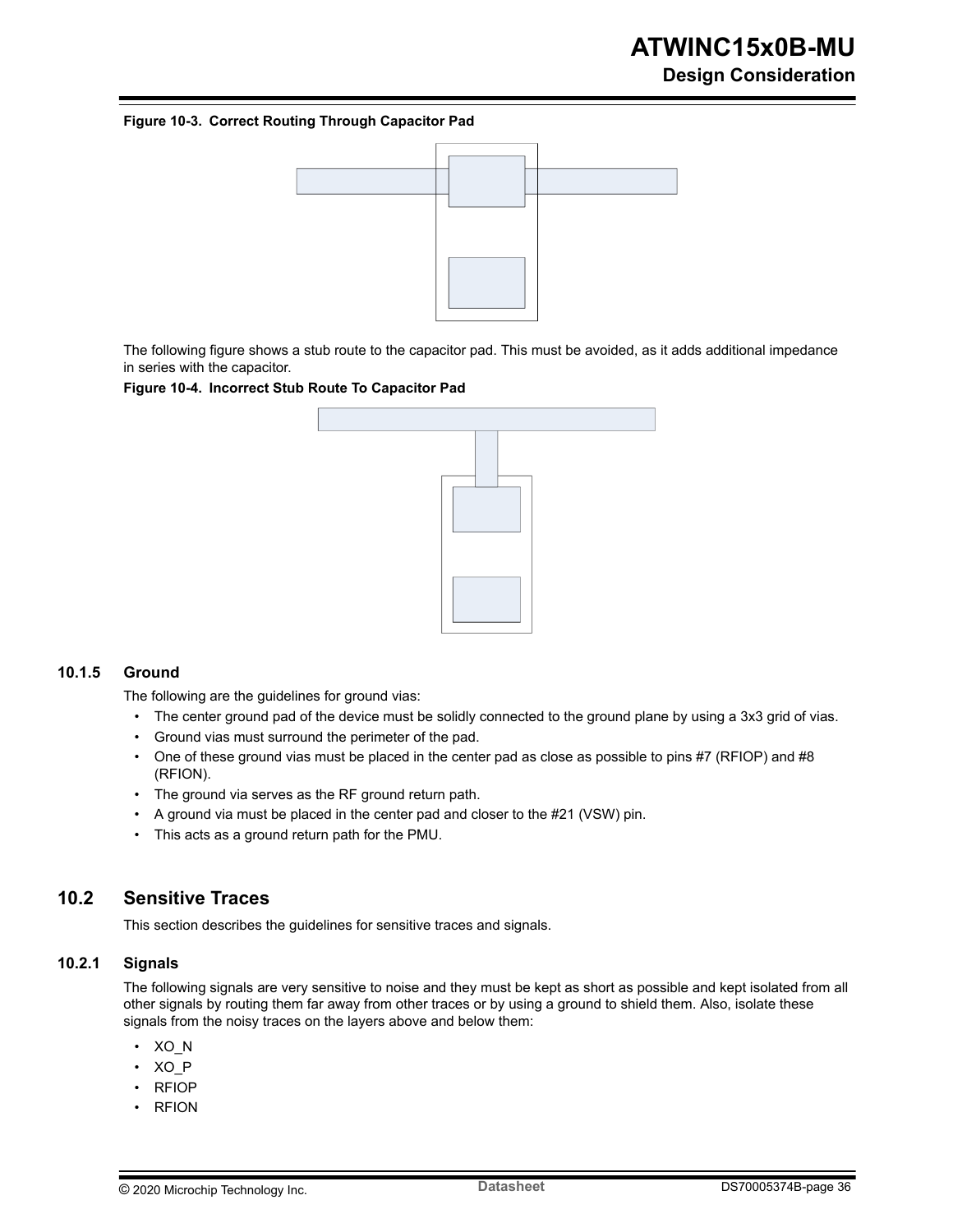#### <span id="page-36-0"></span>**10.2.2 Supplies**

The following power supply pins for the ATWINC15x0B are sensitive to noise, so the routes to these pins must be isolated from other noisy signals both on the same layer as the route and on the layers above and below. Use a ground between these sensitive signals to isolate them from other signals. It is important that the decoupling capacitors for these supplies are placed as close to the ATWINC15x0B pin as possible. This reduces the trace inductance between the capacitor and the ATWINC15x0B power pin to an absolute minimum:

- VDDRF\_RX (pin #2)
- VDDRF\_TX (pin #4)
- VDD\_AMS (pin #3)
- VDD\_SXDIG (pin #37)
- VDD VCO (pin #38)

Additionally, while the VDDC (pin #14 and 27) and VBAT BUCK (pin #20) supplies are not sensitive to picking up noise, they are noise-generating supplies. Therefore, keep the decoupling capacitors for these supply pins as close as possible to the VDDC and VBAT\_BUCK pins and make sure that the routes for these supplies stay far away from sensitive pins and supplies.

#### **10.3 Interferers**

RF receiver performance is impacted due to interferers on the board that radiate noise into the antenna or coupling into the RF traces that go to the LNA input. Follow the guidelines given below to avoid the performance degradation:

- Ensure that there is no noisy circuitry placed anywhere near the antenna or the RF traces.
- All noise-generating circuits must also be shielded so they do not radiate noise that is picked up by the antenna.
- Ensure that there are no traces routed underneath the RF portion of the ATWINC15x0B.
- Ensure that there are no traces routed underneath any of the RF traces from the antenna to the ATWINC15x0B input. This applies to all layers. Even if there is a ground plane on a layer between the RF route and another signal, the ground return current could flow on the ground plane and couple into the RF traces.

#### **10.4 Antenna**

The following guidelines can be used for selecting an antenna:

- Choose an antenna that covers the frequency band 2.400 GHz to 2.500 GHz and is designed for a 50 $\Omega$  feed point.
- Follow the antenna vendor's recommendations for pad dimensions, the spacing from the pad to the ground reference plane and the spacing from the edges of the pad to the ground fill on the same layer as the pad.
- Ensure that the antenna-matching components are placed as close as to the antenna pad as possible.

#### **10.5 Reflow Profile Information**

For information on reflow process guidelines, refer to the [Solder Reflow Recommendation Application Note](http://ww1.microchip.com/downloads/en/AppNotes/00233D.pdf) (DS00233).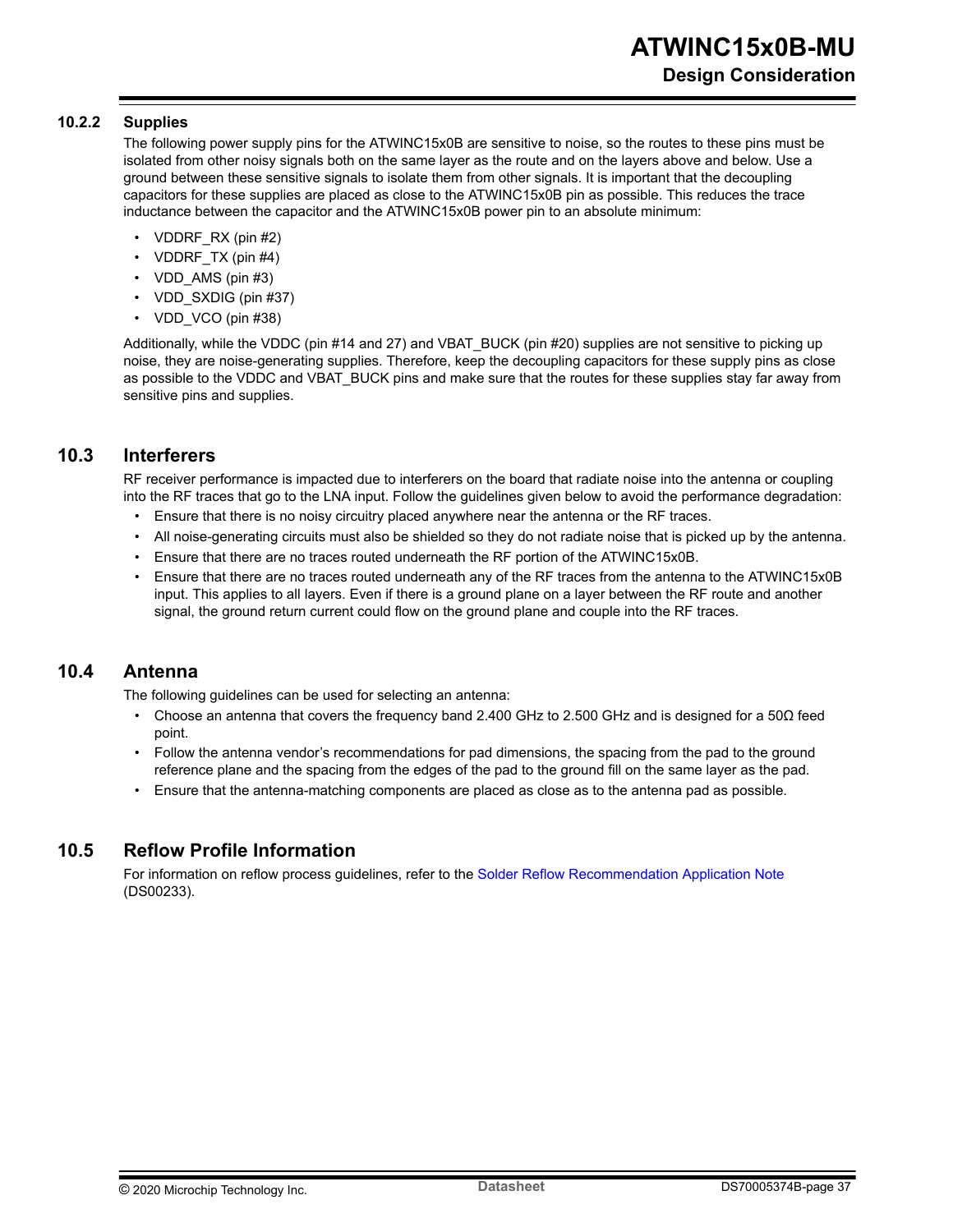# <span id="page-37-0"></span>**11. Package Outline Drawing**

**Figure 11-1. ATWINC15x0B QFN Package Outline Drawing**





 $SIDE$  VIEW



NOTES :

1. PACKAGE DIMENSIONS IS ON THE BASE OF JEDEC MO-220.(EXCEPT FOR LEAD LENGTH)

2. DIMENSIONING AND TOLERANCING CONFORM TO ASME Y 14.5M - 1994.

3. ALL DIMENSIONS ARE IN MILLIMETERS. ( ) IS REFERENCE.

4. MAXIMUM ALLOWABLE BURR SHALL NOT EXCEED 0.05MM.

5. LEAD NUMBERS START WITH THE #1 AND CONTINUE<br>COUNTERCLOCKWISE TO LEAD #40 WHEN VIEWED FROM THE TOP.

6. LEAD WIDTH IS MEASURED BETWEEN 0.15MM AND 0.30MM FROM THE LEAD TIP.

COPLANARITY APPLIES TO THE EXPOSED PAD AS WELL AS THE LEADS.

 $\sqrt{8}$  pin  $\#$  index must be indicated by laser mark

**PAD MUST BE SOLDERED TO GROUND** 

|                                          | LIST OF MATERIAL AND APPLICABLE DOCUMENTS |                                                                           |  |       |                                                  |
|------------------------------------------|-------------------------------------------|---------------------------------------------------------------------------|--|-------|--------------------------------------------------|
| SCALE:                                   | <b>NONE</b>                               | DATE:<br>02/26/13                                                         |  | mm.e. |                                                  |
| <b>DIMENSIONAL</b><br>UNIT:              | w                                         | <b>UNTOLERANCED</b><br><b>DIMENSIONS</b>                                  |  |       | VQFN SAW 5 X 5 MM, 40 LEAD<br>3.85X3.85 EEP SIZE |
| <b>PROJECTION</b><br>UNLESS<br>SPECIFIED |                                           | 땠<br>±0.10<br>XXX<br>±0.05<br><b>XXXX</b><br>±0.03<br><b>ANGLE</b><br>±1° |  |       | PACKAGE OUTLINE                                  |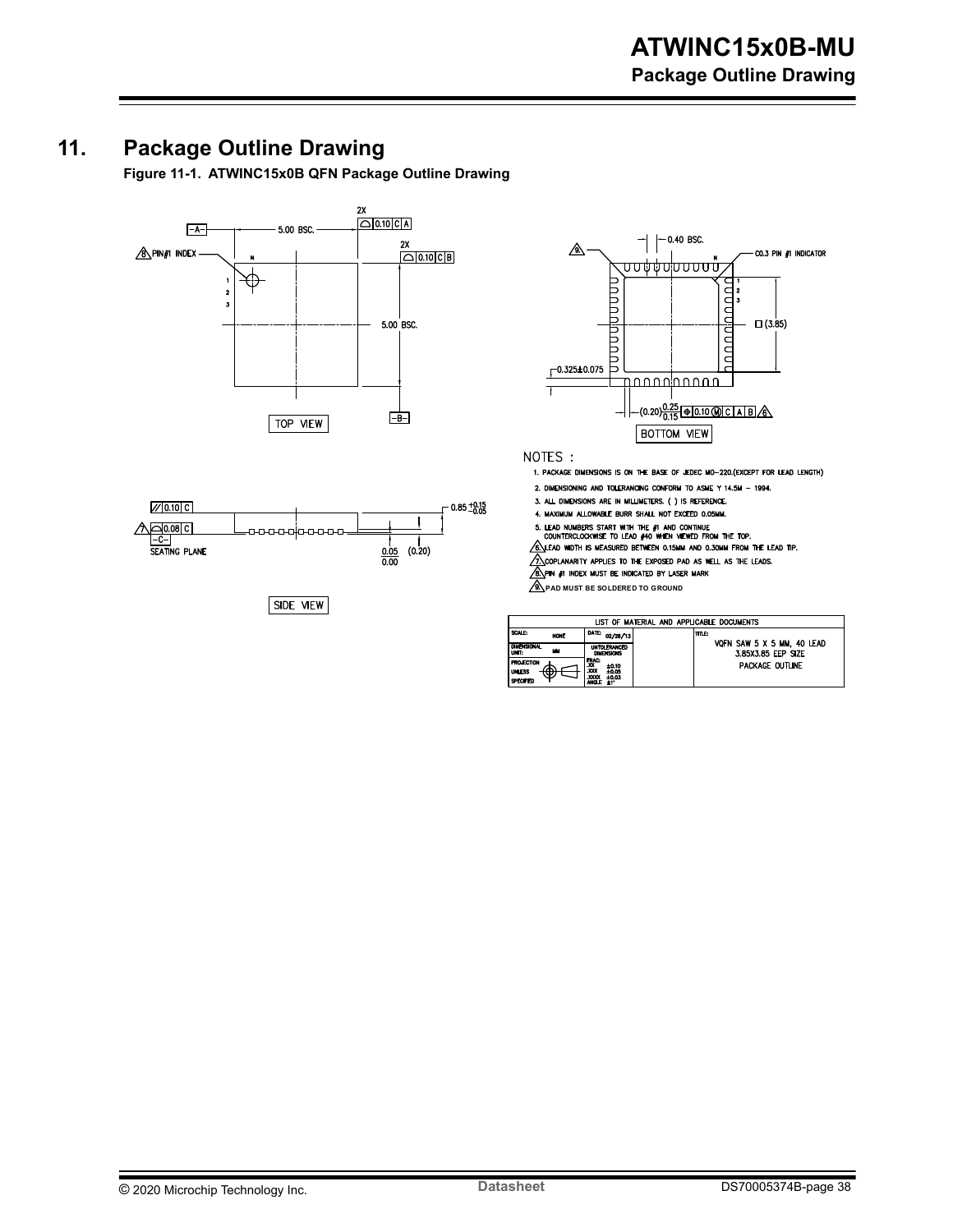# <span id="page-38-0"></span>**12. Reference Documentation**

The following table provides the set of collateral documents to ease integration and device ramp.

#### **Table 12-1. Reference Documents**

| <b>Title</b>                                                                               | <b>Content</b>                                                                                                                                                                                                                                                                                |  |  |  |
|--------------------------------------------------------------------------------------------|-----------------------------------------------------------------------------------------------------------------------------------------------------------------------------------------------------------------------------------------------------------------------------------------------|--|--|--|
| <b>Platform Getting Started</b><br>Guide                                                   | Details how to evaluate the ATWINC15x0 Network Controller Module.                                                                                                                                                                                                                             |  |  |  |
| <b>Flash Memory</b><br><b>Download Procedure</b>                                           | Details the download procedures of firmware, root certificate, gain table values and so on.                                                                                                                                                                                                   |  |  |  |
| ATWINC1500 Wi-Fi<br><b>Network Controller</b><br><b>Software Design Guide</b>              | Integration guide with a clear description of high-level arch, an overview on how to write a<br>networking application, list all API, parameters and structures.<br>Features of the device, SPI/handshake protocol between device and host MCU, with flow/<br>sequence/state diagram, timing. |  |  |  |
| <b>Software Programming</b><br>Guide (ATWINC15x0)                                          | Details the flow chart and how to use each API to implement all generic use cases (for<br>example, start AP, start STA, provisioning, UDP, TCP, HTTP, TLS, p2p, errors<br>management, connection/transfer recovery mechanism/state diagram) - usage and<br>sample application note.           |  |  |  |
| <b>Solder Reflow</b><br>Recommendation<br><b>Application Note</b>                          | For more information on Reflow process guidelines, refer to Solder Reflow<br>Recommendation Application Note (DS00233D).                                                                                                                                                                      |  |  |  |
| ATWINC15x0B/<br>ATWINC15x0-<br>MR210xB Errata                                              | This document details on the anomalies identified in the ATWINC15x0 family of devices.                                                                                                                                                                                                        |  |  |  |
| ATWINC15x0B<br>Reference Design<br>Package                                                 | This package contains the design collaterals (schematics, Bill of Materials, PCB design<br>source files, Gerber) of the module, evaluation boards and its associated boards for<br>ATWINC51x0B.                                                                                               |  |  |  |
| ATWINC15x0-<br><b>Deriving Application</b><br><b>Gain Table Application</b><br><b>Note</b> | This application note describes the Wi-Fi gain table structure and procedure to derive the<br>application gain table. This document provides further details on the steps to update the<br>device with the gain table.                                                                        |  |  |  |
| MCHPRT2 User guide                                                                         | This document provides detailed information about the MCHPRT2 tool, which allows the<br>user to easily configure, evaluate and test an RF system.                                                                                                                                             |  |  |  |

The development-support tools and documentation are available in [www.microchip.com/wwwproducts/en/](https://www.microchip.com/wwwproducts/en/ATWINC1500-IC) [ATWINC1500-IC](https://www.microchip.com/wwwproducts/en/ATWINC1500-IC) or [www.microchip.com/wwwproducts/en/ATWINC1500](https://www.microchip.com/wwwproducts/en/ATWINC1500). For queries or help, visit [support.microchip.com](http://support.microchip.com) or contact your local Microchip sales office.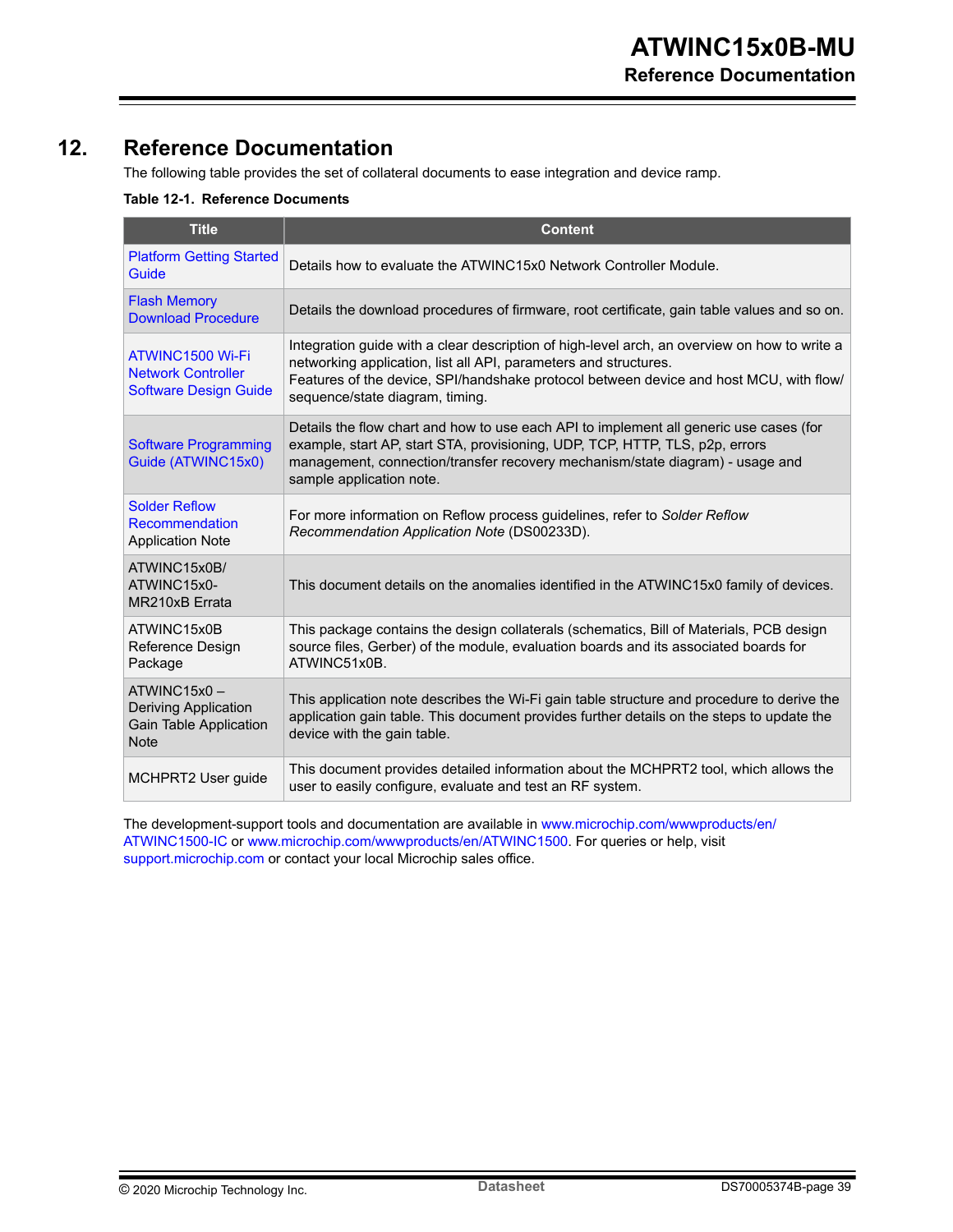# <span id="page-39-0"></span>**13. Document Revision History**

**Note:**  The data sheet revision is independent of the die revision (Revision bit in the Device Identification register of the Device Service Unit, DSU.DID.REVISION) and the device variant (last letter of the ordering number).

| <b>Revision</b> | <b>Date</b> | <b>Section</b>                    | <b>Changes</b>                                                                                                                                                                                                                                                                 |  |
|-----------------|-------------|-----------------------------------|--------------------------------------------------------------------------------------------------------------------------------------------------------------------------------------------------------------------------------------------------------------------------------|--|
| B               | 08/2020     | Document                          | Minor updates                                                                                                                                                                                                                                                                  |  |
|                 |             | 2. Functional Overview            | Updated pinout descriptions for various pins and<br>added a note in 2.3 Pinout Description<br>Updated Pad width in 2.4 Package Description                                                                                                                                     |  |
|                 |             | 3.2 Low-Power Oscillator          | Added information software implementation requirement<br>for 32.768 kHz clock                                                                                                                                                                                                  |  |
|                 |             | 4.3 Nonvolatile Memory<br>(eFuse) | Updated contents and image                                                                                                                                                                                                                                                     |  |
|                 |             | 5.3 Radio                         | Updated frequency value from 2472 to 2484 GHz and<br>added a note in Table 5-1<br>Added a note for FW support of Short GI                                                                                                                                                      |  |
|                 |             | 6. External Interfaces            | Added 6.1 Interfacing with the Host Microcontroller<br>Removed I2C Slave Interface section                                                                                                                                                                                     |  |
|                 |             | 7. Power Management               | <b>Updated Figure 7-1</b>                                                                                                                                                                                                                                                      |  |
|                 |             | 8. Electrical Specifications      | Modified the following sections and regrouped them under<br>Electrical Characteristics from other chapters:<br>8.4 Current Consumption in Various Device States<br>8.5.1 Receiver Performance<br>8.5.2 Transmitter Performance<br>VDDIO Absolute Maximum Specification updated |  |
|                 |             | 9. Reference Design               | <b>Updated Figure 9-1</b><br>$\bullet$<br><b>Updated Table 9-1</b>                                                                                                                                                                                                             |  |
|                 |             | 10. Design Consideration          | Added new chapter                                                                                                                                                                                                                                                              |  |
|                 |             | <b>Table 12-1</b>                 | Added new references to Errata Sheet, Reference Design<br>Package, Deriving Application Gain Table Application Note<br>and MCHPRT2 User Guide                                                                                                                                  |  |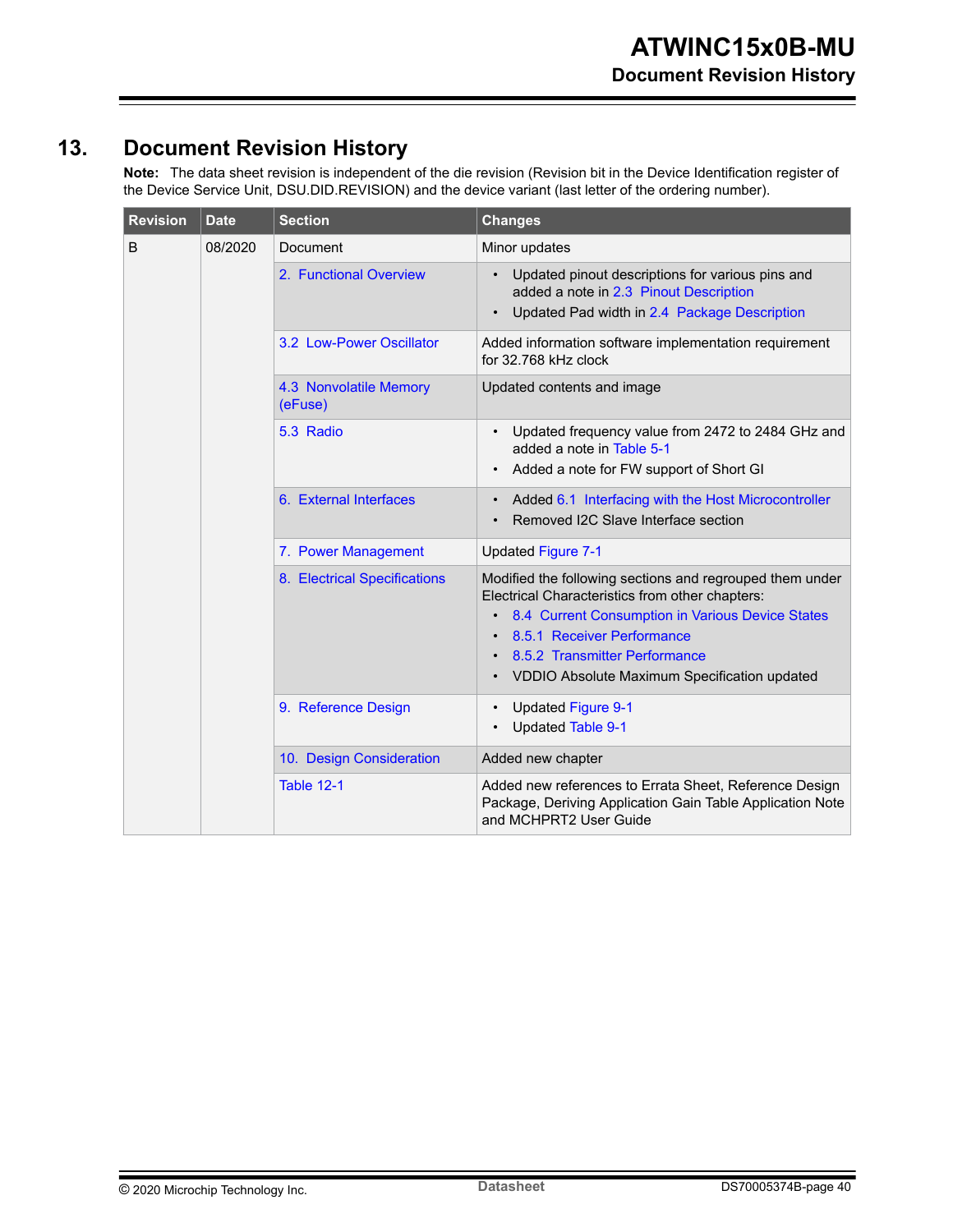# **Document Revision History**

|                 | continued   |                                   |                                                                                                                                                                                                                                                                                                       |  |
|-----------------|-------------|-----------------------------------|-------------------------------------------------------------------------------------------------------------------------------------------------------------------------------------------------------------------------------------------------------------------------------------------------------|--|
| <b>Revision</b> | <b>Date</b> | <b>Section</b>                    | <b>Changes</b>                                                                                                                                                                                                                                                                                        |  |
| A               | 10/2018     | Document                          | Updated from Atmel to Microchip template.<br>$\bullet$<br>Assigned a new Microchip document number.<br>Previous version is Atmel 42487 revision B.<br>Changed document style.<br>Changed the name to incorporate all the<br>ATWINC15x0B devices.<br>Removed references to WAPI security.<br>$\bullet$ |  |
|                 |             | <b>Ordering Details</b>           | Updated ordering code details.<br>$\bullet$                                                                                                                                                                                                                                                           |  |
|                 |             | <b>Pinout Information</b>         | Revised Pin Assignment figure for clarity.<br>$\bullet$                                                                                                                                                                                                                                               |  |
|                 |             | Package Description               | Corrected tolerance in Package Description table.<br>$\bullet$<br>Revised QFN Package Outline drawing to be clearer.                                                                                                                                                                                  |  |
|                 |             | Power Management                  | Added footnote to Digital I/O pin Behavior in Different<br>Device States table.<br>Updated RF/RMS Core Voltage in PMU Output<br>Voltages table.                                                                                                                                                       |  |
|                 |             | <b>External Interfaces</b>        | Added SPI Pin names to SPI Interface Pin Mapping<br>$\bullet$<br>table.<br>Added section for Chip Reset.<br>Revised timing parameters in SPI Slave Timing<br>Parameter table.                                                                                                                         |  |
|                 |             | Clocking                          | Revised RTC drawing in XO connections figure.                                                                                                                                                                                                                                                         |  |
|                 |             | Radio                             | Revised b Mode number in Receiver Performance<br>table.<br>Revised data and footnotes in Transmit Performance<br>table.                                                                                                                                                                               |  |
|                 |             | <b>Reflow Profile Information</b> | Removed Reflow Profile Information chapter from the<br>$\bullet$<br>datasheet.                                                                                                                                                                                                                        |  |

#### **Atmel Document Revision History Rev. B - 03/2016**

| <b>Section</b>             | <b>Changes</b>                                                                                                                                                 |  |  |
|----------------------------|----------------------------------------------------------------------------------------------------------------------------------------------------------------|--|--|
| Package Description        | Updated device drawing to include note to solder<br>the paddle pad to GND in POD Figure 3-2.                                                                   |  |  |
| Radio Transmit Performance | Revised table in transmit performance Table 7-2.<br>$\bullet$                                                                                                  |  |  |
| <b>Power Management</b>    | Revised Chapter 9 text and current consumption<br>table information in Table 9-2.<br>• Removed preliminary numbers note from<br>performance numbers Table 9-2. |  |  |
| Reference Design           | Updated schematic figure in Figure 10-1.                                                                                                                       |  |  |
| Reflow Profile Information | Added Chapter11 Reflow Profile Information.                                                                                                                    |  |  |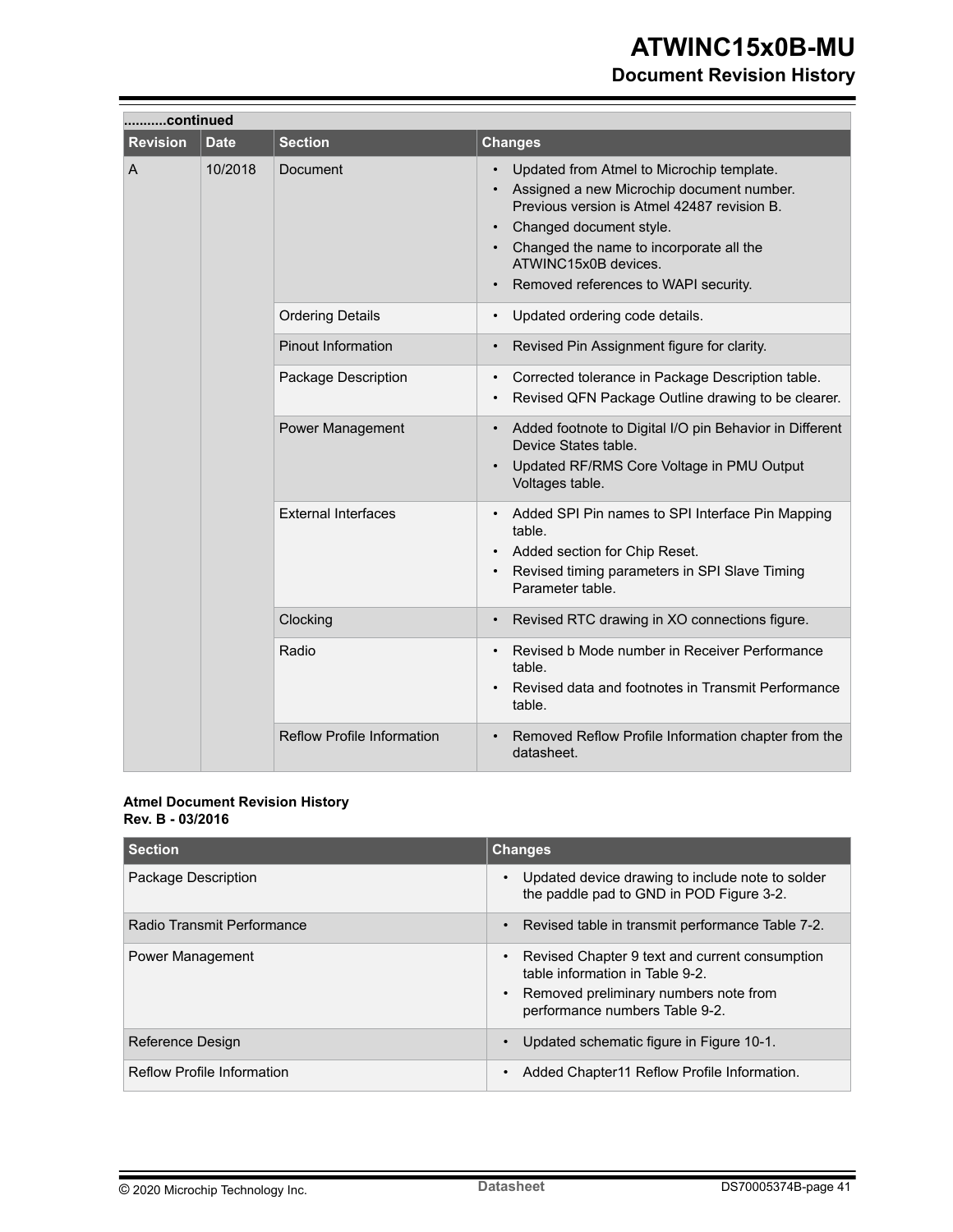### **Document Revision History**

#### **Rev.A- 07/2015**

| <b>Section</b>                   | <b>Changes</b>                                                                                                                                                                                                                                                                                                                                                                                                                                                                                                                                               |  |  |
|----------------------------------|--------------------------------------------------------------------------------------------------------------------------------------------------------------------------------------------------------------------------------------------------------------------------------------------------------------------------------------------------------------------------------------------------------------------------------------------------------------------------------------------------------------------------------------------------------------|--|--|
| Document                         | DS update to RevB offering<br>$\bullet$<br>Changes from WINC1500A (42353D) to<br><b>WINC1500B:</b><br>Miscellaneous minor updates and corrections                                                                                                                                                                                                                                                                                                                                                                                                            |  |  |
| <b>Features List</b>             | Added hardware accelerators in feature list (SSL<br>$\bullet$<br>security, IP checksum, OTA security)<br>Corrected Power Down and Doze mode current in<br>$\bullet$<br>Table 9-2 and in feature list                                                                                                                                                                                                                                                                                                                                                         |  |  |
| Pinout and Package Information   | Changed RTC CLK pad definition from pull-down<br>$\bullet$<br>to pull-up                                                                                                                                                                                                                                                                                                                                                                                                                                                                                     |  |  |
| <b>Electrical Specifications</b> | Corrected Table 4-3 and added high-drive pads<br>$\bullet$<br>reference in Table 3-1                                                                                                                                                                                                                                                                                                                                                                                                                                                                         |  |  |
| <b>WLAN Subsystem</b>            | Increased instruction RAM size from 128KB to<br>$\bullet$<br>160KB<br>Updated radio performance in Table 7-1 and Table<br>$7-2$                                                                                                                                                                                                                                                                                                                                                                                                                              |  |  |
| <b>External Interfaces</b>       | Fixed typos for SPI Slave interface timing in Table<br>$\bullet$<br>$8 - 6$<br>Added second UART, increased UART data rates<br>Updated pin mux table: added new options for<br>various interfaces<br>Improved description of Coexistence interface<br>Changed pin list to add GPIOs 3,4,5,6 - chip pinout<br>$\bullet$<br>identical WINC and WILC<br>Fixed typos for SPI Slave interface timing in Table<br>$\bullet$<br>$8-6$<br>Fixed typos for battery supply name: changed from<br>$\bullet$<br><b>VBAT to VBATT</b><br>Corrected Table 8-7<br>$\bullet$ |  |  |
| Power Management                 | Added VDD VCO switch and connection in the<br>$\bullet$<br>power architecture<br>• Updated power consumption numbers<br>Modified sections 9.2.1 and 9.2.2 to add high-power<br>and low-power modes and current consumption<br>numbers<br>Corrected Power Down and Doze mode current in<br>$\bullet$<br>Table 9-2 and in feature list                                                                                                                                                                                                                         |  |  |
| Reference Schematic Design       | Updated reference schematic<br>$\bullet$                                                                                                                                                                                                                                                                                                                                                                                                                                                                                                                     |  |  |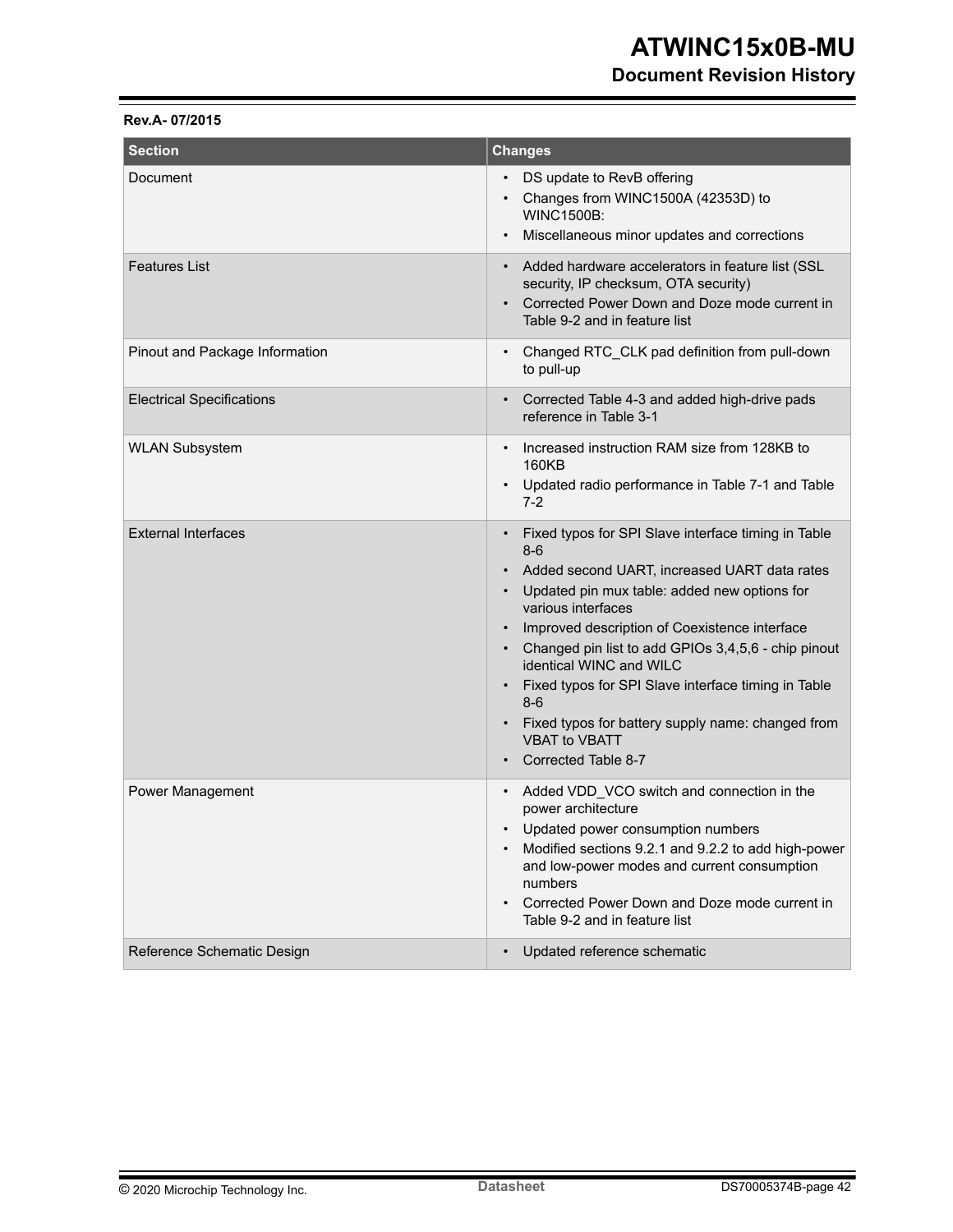# <span id="page-42-0"></span>**The Microchip Website**

Microchip provides online support via our website at [www.microchip.com/](http://www.microchip.com/). This website is used to make files and information easily available to customers. Some of the content available includes:

- **Product Support** Data sheets and errata, application notes and sample programs, design resources, user's guides and hardware support documents, latest software releases and archived software
- **General Technical Support** Frequently Asked Questions (FAQs), technical support requests, online discussion groups, Microchip design partner program member listing
- **Business of Microchip** Product selector and ordering guides, latest Microchip press releases, listing of seminars and events, listings of Microchip sales offices, distributors and factory representatives

# **Product Change Notification Service**

Microchip's product change notification service helps keep customers current on Microchip products. Subscribers will receive email notification whenever there are changes, updates, revisions or errata related to a specified product family or development tool of interest.

To register, go to [www.microchip.com/pcn](http://www.microchip.com/pcn) and follow the registration instructions.

# **Customer Support**

Users of Microchip products can receive assistance through several channels:

- Distributor or Representative
- Local Sales Office
- Embedded Solutions Engineer (ESE)
- Technical Support

Customers should contact their distributor, representative or ESE for support. Local sales offices are also available to help customers. A listing of sales offices and locations is included in this document.

Technical support is available through the website at: [www.microchip.com/support](http://www.microchip.com/support)

# **Microchip Devices Code Protection Feature**

Note the following details of the code protection feature on Microchip devices:

- Microchip products meet the specifications contained in their particular Microchip Data Sheet.
- Microchip believes that its family of products is secure when used in the intended manner and under normal conditions.
- There are dishonest and possibly illegal methods being used in attempts to breach the code protection features of the Microchip devices. We believe that these methods require using the Microchip products in a manner outside the operating specifications contained in Microchip's Data Sheets. Attempts to breach these code protection features, most likely, cannot be accomplished without violating Microchip's intellectual property rights.
- Microchip is willing to work with any customer who is concerned about the integrity of its code.
- Neither Microchip nor any other semiconductor manufacturer can guarantee the security of its code. Code protection does not mean that we are guaranteeing the product is "unbreakable." Code protection is constantly evolving. We at Microchip are committed to continuously improving the code protection features of our products. Attempts to break Microchip's code protection feature may be a violation of the Digital Millennium Copyright Act. If such acts allow unauthorized access to your software or other copyrighted work, you may have a right to sue for relief under that Act.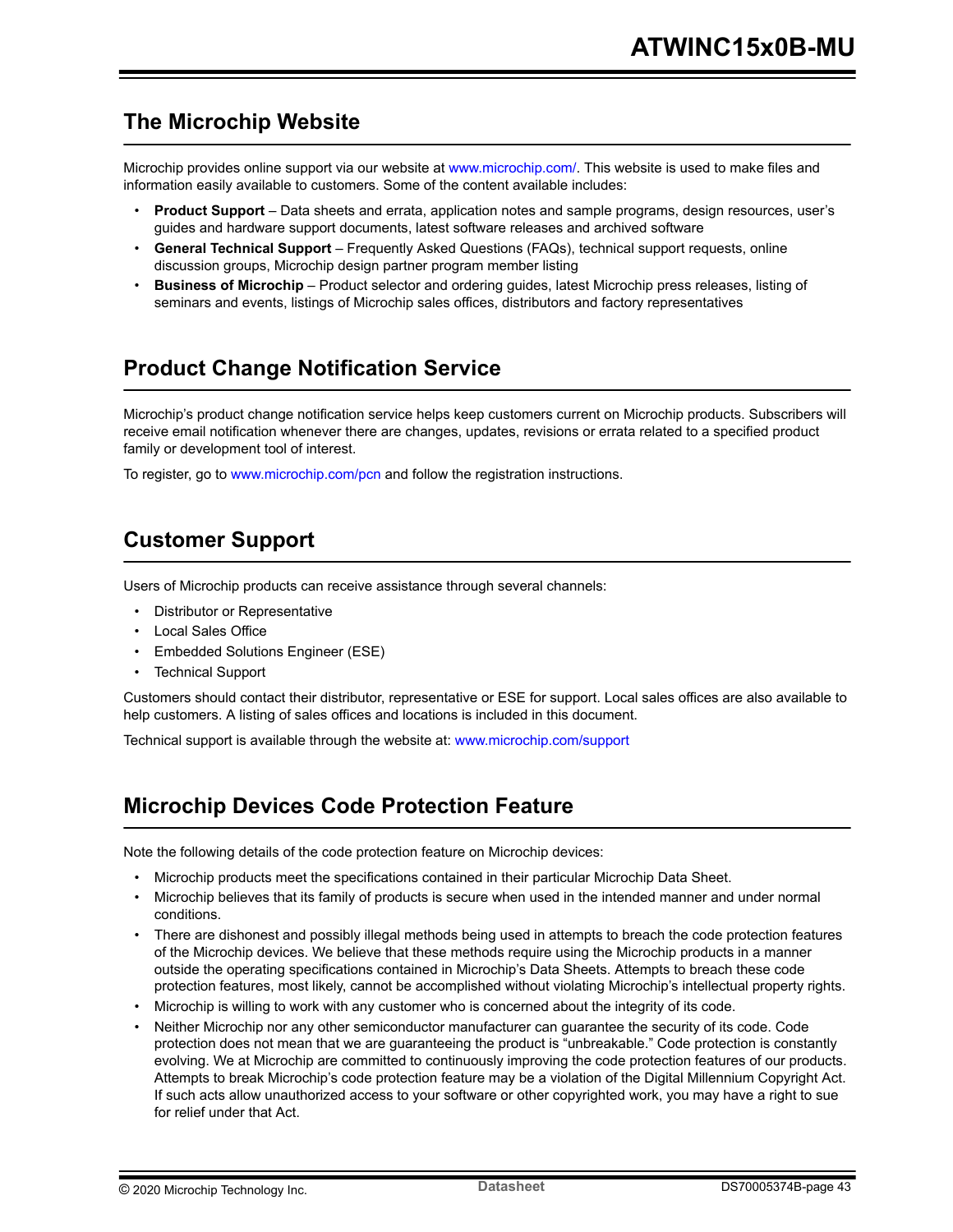# <span id="page-43-0"></span>**Legal Notice**

Information contained in this publication is provided for the sole purpose of designing with and using Microchip products. Information regarding device applications and the like is provided only for your convenience and may be superseded by updates. It is your responsibility to ensure that your application meets with your specifications.

THIS INFORMATION IS PROVIDED BY MICROCHIP "AS IS". MICROCHIP MAKES NO REPRESENTATIONS OR WARRANTIES OF ANY KIND WHETHER EXPRESS OR IMPLIED, WRITTEN OR ORAL, STATUTORY OR OTHERWISE, RELATED TO THE INFORMATION INCLUDING BUT NOT LIMITED TO ANY IMPLIED WARRANTIES OF NON-INFRINGEMENT, MERCHANTABILITY, AND FITNESS FOR A PARTICULAR PURPOSE OR WARRANTIES RELATED TO ITS CONDITION, QUALITY, OR PERFORMANCE.

IN NO EVENT WILL MICROCHIP BE LIABLE FOR ANY INDIRECT, SPECIAL, PUNITIVE, INCIDENTAL OR CONSEQUENTIAL LOSS, DAMAGE, COST OR EXPENSE OF ANY KIND WHATSOEVER RELATED TO THE INFORMATION OR ITS USE, HOWEVER CAUSED, EVEN IF MICROCHIP HAS BEEN ADVISED OF THE POSSIBILITY OR THE DAMAGES ARE FORESEEABLE. TO THE FULLEST EXTENT ALLOWED BY LAW, MICROCHIP'S TOTAL LIABILITY ON ALL CLAIMS IN ANY WAY RELATED TO THE INFORMATION OR ITS USE WILL NOT EXCEED THE AMOUNT OF FEES, IF ANY, THAT YOU HAVE PAID DIRECTLY TO MICROCHIP FOR THE INFORMATION. Use of Microchip devices in life support and/or safety applications is entirely at the buyer's risk, and the buyer agrees to defend, indemnify and hold harmless Microchip from any and all damages, claims, suits, or expenses resulting from such use. No licenses are conveyed, implicitly or otherwise, under any Microchip intellectual property rights unless otherwise stated.

# **Trademarks**

The Microchip name and logo, the Microchip logo, Adaptec, AnyRate, AVR, AVR logo, AVR Freaks, BesTime, BitCloud, chipKIT, chipKIT logo, CryptoMemory, CryptoRF, dsPIC, FlashFlex, flexPWR, HELDO, IGLOO, JukeBlox, KeeLoq, Kleer, LANCheck, LinkMD, maXStylus, maXTouch, MediaLB, megaAVR, Microsemi, Microsemi logo, MOST, MOST logo, MPLAB, OptoLyzer, PackeTime, PIC, picoPower, PICSTART, PIC32 logo, PolarFire, Prochip Designer, QTouch, SAM-BA, SenGenuity, SpyNIC, SST, SST Logo, SuperFlash, Symmetricom, SyncServer, Tachyon, TempTrackr, TimeSource, tinyAVR, UNI/O, Vectron, and XMEGA are registered trademarks of Microchip Technology Incorporated in the U.S.A. and other countries.

APT, ClockWorks, The Embedded Control Solutions Company, EtherSynch, FlashTec, Hyper Speed Control, HyperLight Load, IntelliMOS, Libero, motorBench, mTouch, Powermite 3, Precision Edge, ProASIC, ProASIC Plus, ProASIC Plus logo, Quiet-Wire, SmartFusion, SyncWorld, Temux, TimeCesium, TimeHub, TimePictra, TimeProvider, Vite, WinPath, and ZL are registered trademarks of Microchip Technology Incorporated in the U.S.A.

Adjacent Key Suppression, AKS, Analog-for-the-Digital Age, Any Capacitor, AnyIn, AnyOut, BlueSky, BodyCom, CodeGuard, CryptoAuthentication, CryptoAutomotive, CryptoCompanion, CryptoController, dsPICDEM, dsPICDEM.net, Dynamic Average Matching, DAM, ECAN, EtherGREEN, In-Circuit Serial Programming, ICSP, INICnet, Inter-Chip Connectivity, JitterBlocker, KleerNet, KleerNet logo, memBrain, Mindi, MiWi, MPASM, MPF, MPLAB Certified logo, MPLIB, MPLINK, MultiTRAK, NetDetach, Omniscient Code Generation, PICDEM, PICDEM.net, PICkit, PICtail, PowerSmart, PureSilicon, QMatrix, REAL ICE, Ripple Blocker, SAM-ICE, Serial Quad I/O, SMART-I.S., SQI, SuperSwitcher, SuperSwitcher II, Total Endurance, TSHARC, USBCheck, VariSense, ViewSpan, WiperLock, Wireless DNA, and ZENA are trademarks of Microchip Technology Incorporated in the U.S.A. and other countries.

SQTP is a service mark of Microchip Technology Incorporated in the U.S.A.

The Adaptec logo, Frequency on Demand, Silicon Storage Technology, and Symmcom are registered trademarks of Microchip Technology Inc. in other countries.

GestIC is a registered trademark of Microchip Technology Germany II GmbH & Co. KG, a subsidiary of Microchip Technology Inc., in other countries.

All other trademarks mentioned herein are property of their respective companies.

 $\textcircled{\tiny{\textcirc}}$  2020, Microchip Technology Incorporated, Printed in the U.S.A., All Rights Reserved.

ISBN: 978-1-5224-6577-5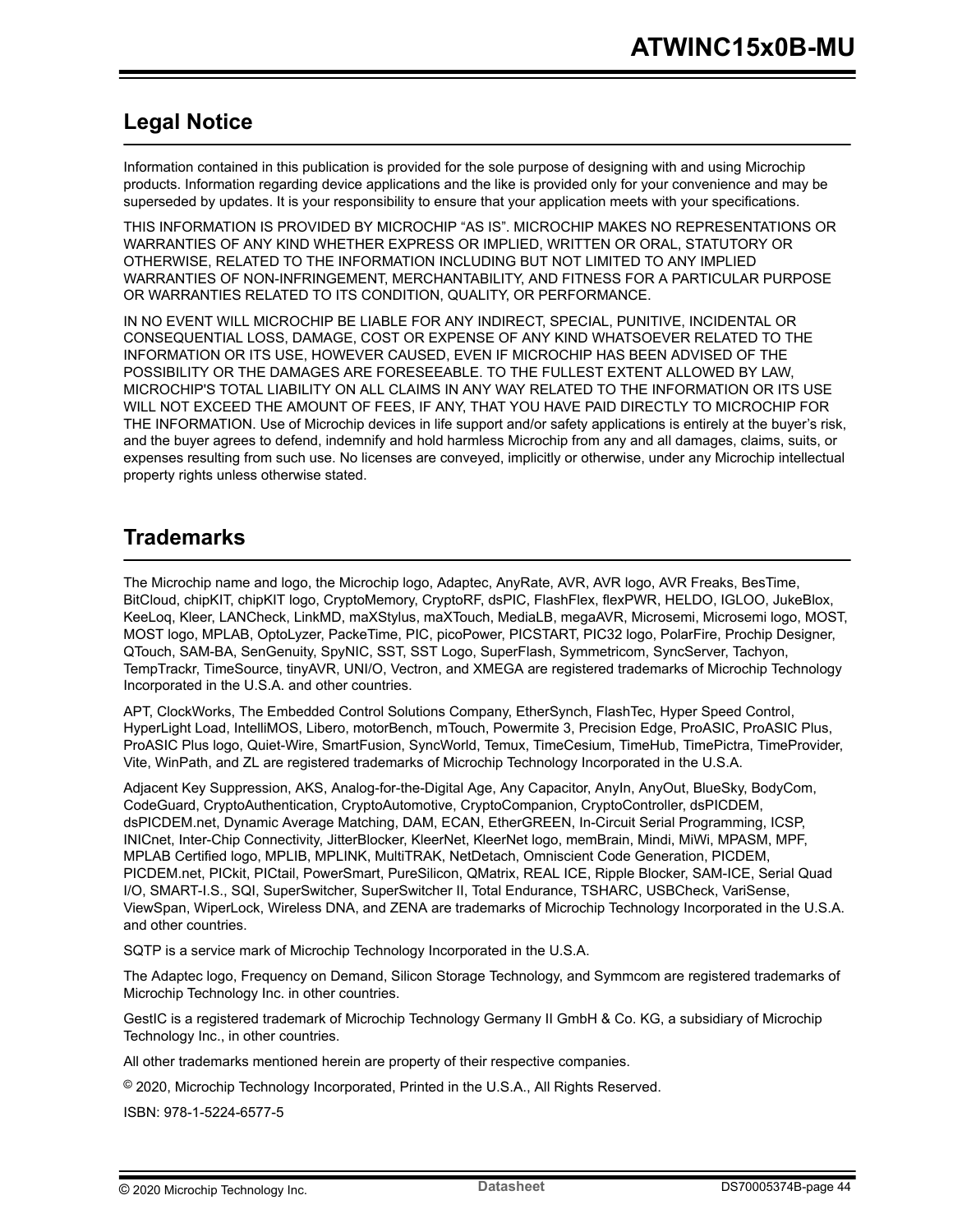# <span id="page-44-0"></span>**Quality Management System**

For information regarding Microchip's Quality Management Systems, please visit [www.microchip.com/quality](http://www.microchip.com/quality).